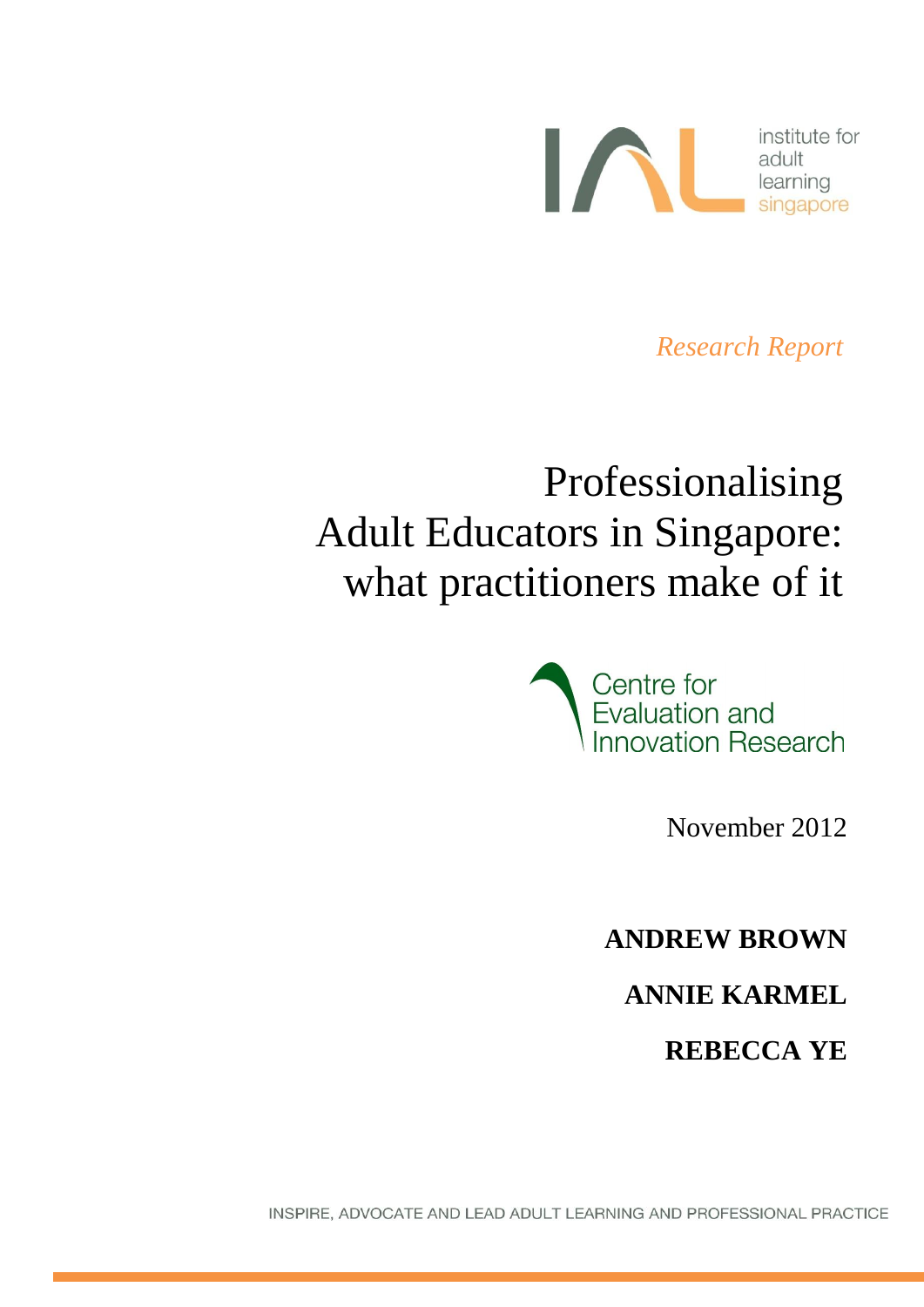Copyright © 2012 Institute for Adult Learning

Published by the Institute for Adult Learning (IAL), Singapore Research Division 1 Kay Siang Road, Tower Block Level 6, Singapore 248922 [www.ial.edu.sg](http://www.ial.edu.sg/)

This publication remains the copyright of the IAL. Users are free to download this publication for personal reference but any reproduction of content, either wholly or in part, requires the express permission of the Director, Research, IAL.

For queries and clarifications relating to this publication, or for more information on IAL's research, please email [researchpublications@ial.edu.sg.](mailto:researchpublications@ial.edu.sg)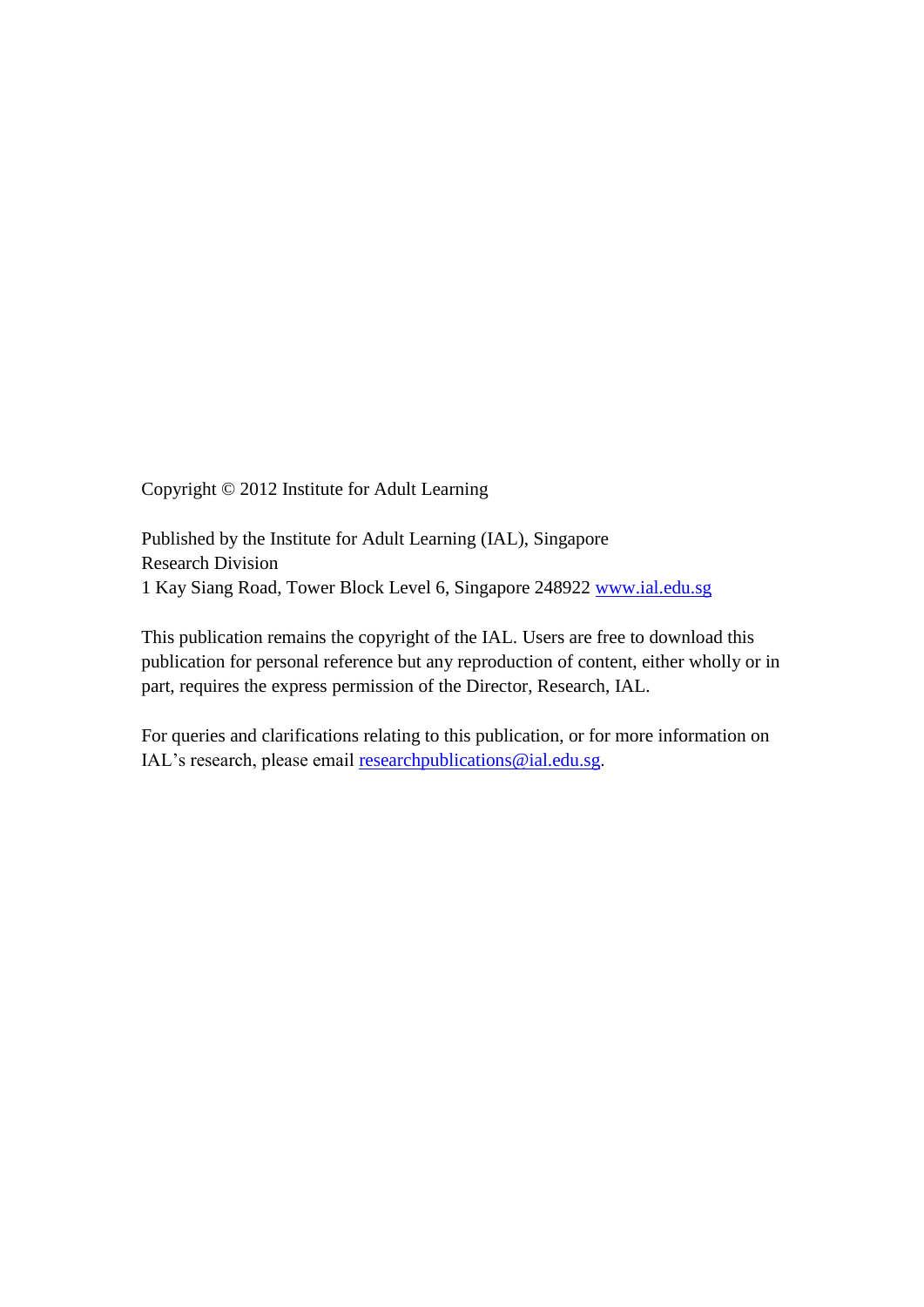### Institute for Adult Learning, Singapore

The Institute for Adult Learning (IAL) aims to contribute to the competitiveness of Singapore by developing an effective, innovative and responsive Continuing Education and Training (CET) sector that is able to meet the needs of industries and the workforce. It achieves this by raising capabilities, catalysing innovation, and leading research in workforce learning.

### Centre for Evaluation and Innovation Research, IAL

The Centre for Evaluation and Innovation Research (CEIR) is engaged in a set of interlocking activities that contribute to a robust, up-to-date evidence base to inform decision-making and resource allocation in the CET sector. This Centre, in particular, is concerned with programme monitoring and evaluation, strategic and futures planning, best practice in adult education and training, and policy implementation. Additional evidence is generated through systematic review of research, research on evaluation models, and collaborative cross-Centre work.

#### Institute for Adult Learning, Singapore

The Institute for Adult Learning (IAL) aims to contribute to the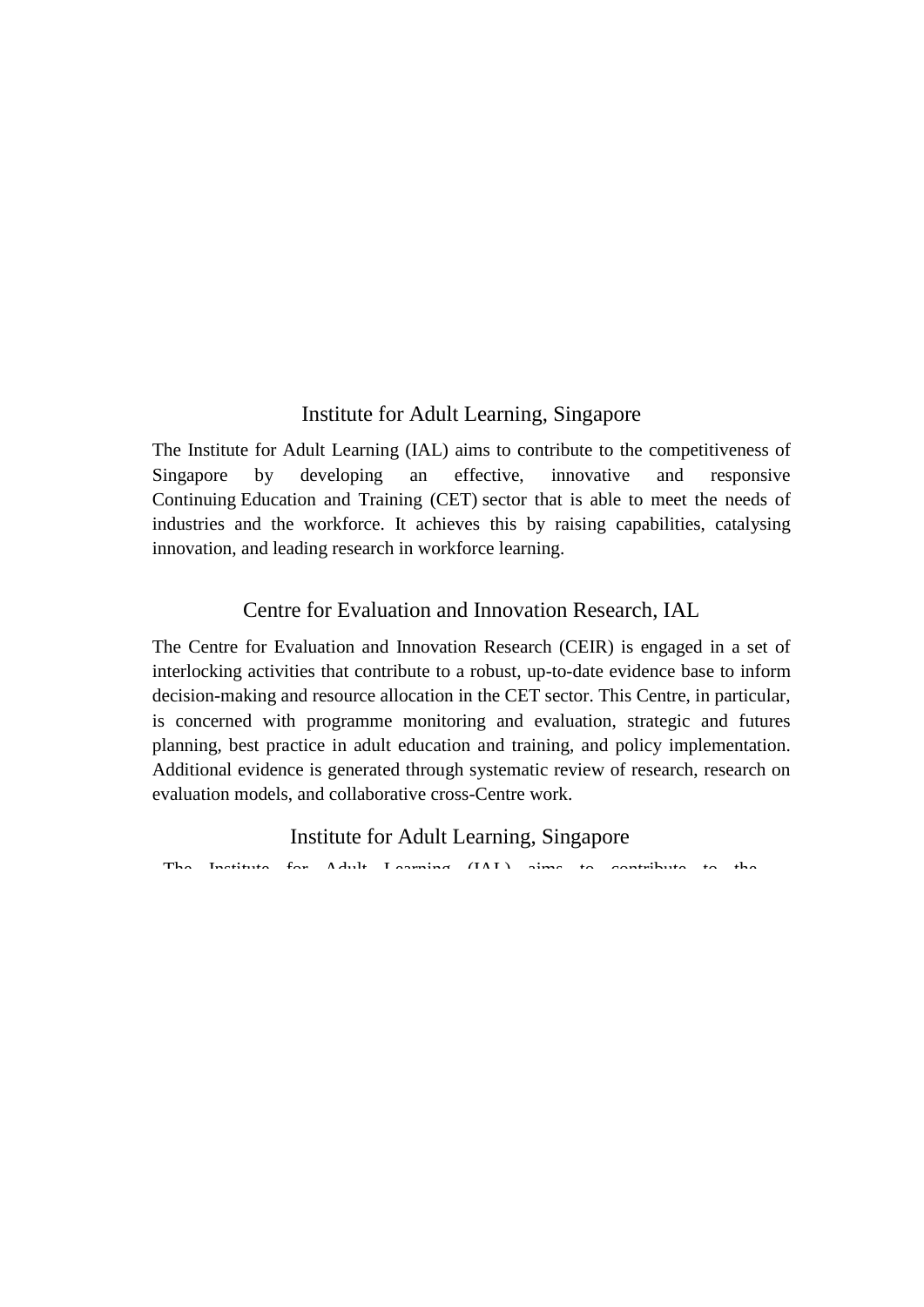## **Contents**

| References | 45 |
|------------|----|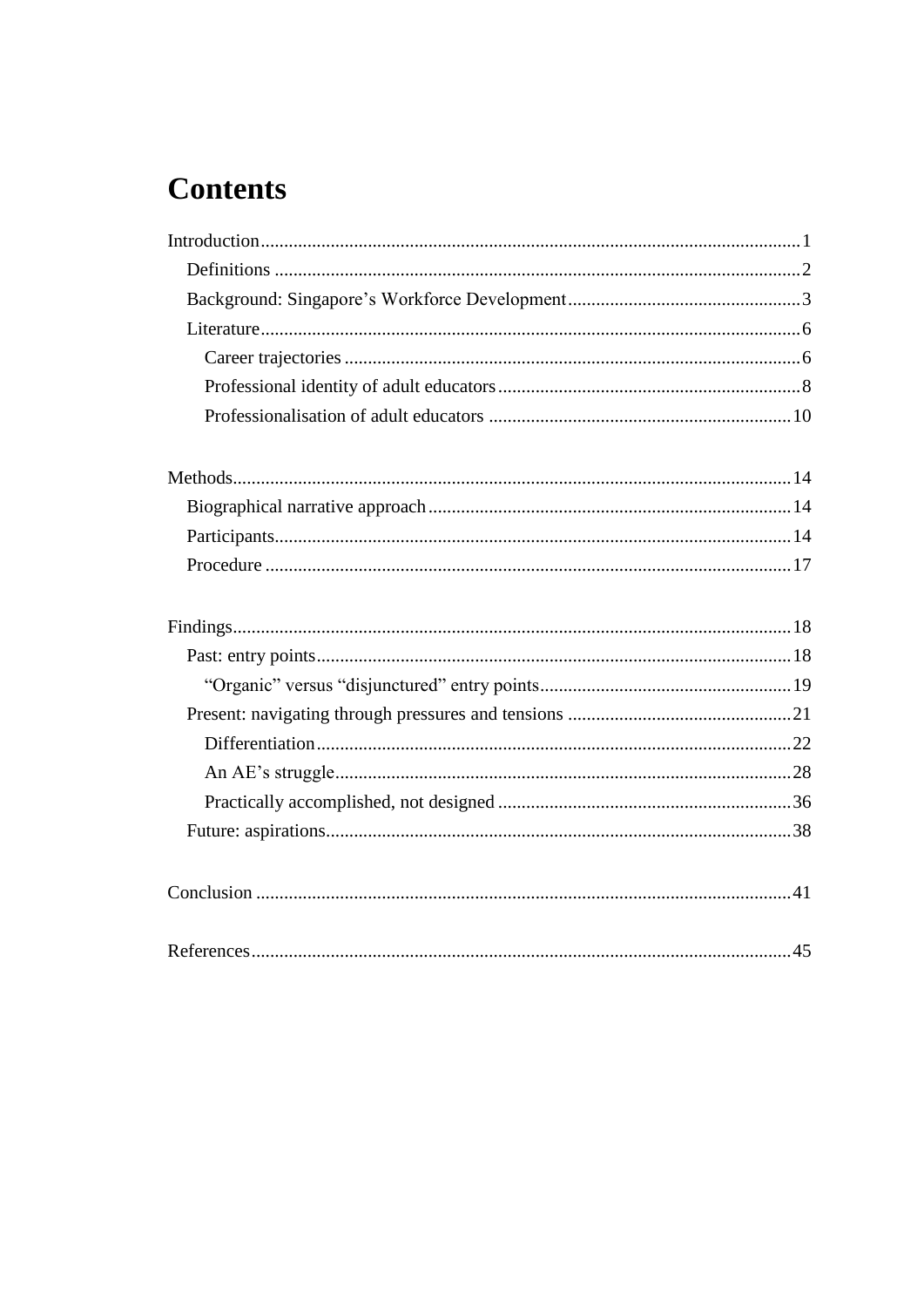## <span id="page-4-0"></span>**Introduction**

Over the last ten years, the adult education field in Singapore has shifted from being a largely private sphere, to one which encompasses a nationally regulated system of workforce development. Alongside this development was an agenda to professionalise adult educators to raise the quality of provision. There are many elements that affect the relationship between professionalisation and quality provision. The purpose of this research is to focus on adult educators' career trajectories and professional identities in this dynamic landscape. Little is known about these aspects, which seemingly have direct implications for the engagement in the professionalisation agenda and the quality of training. A greater understanding of career trajectories and professional identity will shed light on how adult educators are engaging in their work, the support they currently seek or need, as well as their future intentions. This can then inform the professionalisation agenda to find more responsive directions to improve professional development for adult educators (Milana, 2010). In particular, this research is concerned with the following questions:

- How do adult educators conceptualise their professional identities?
- How are adult educators constructing their career trajectories?
- How do adult educators perceive the government led professionalisation of their occupational field?

After defining the key concepts of this research, this report will begin by providing a brief **background** on the government-led professionalisation and 'workforce development' of Singapore's Continuing Education & Training (CET) practitioners. It will then look at existing **literature** on the professionalisation of adult educators, their career paths and their professional identities. The **study design** will be presented before the **findings** of the data, which address the research questions. These findings will then be discussed in relation to their key i**mplications and recommendations** for Singapore's professionalisation of its CET practitioners.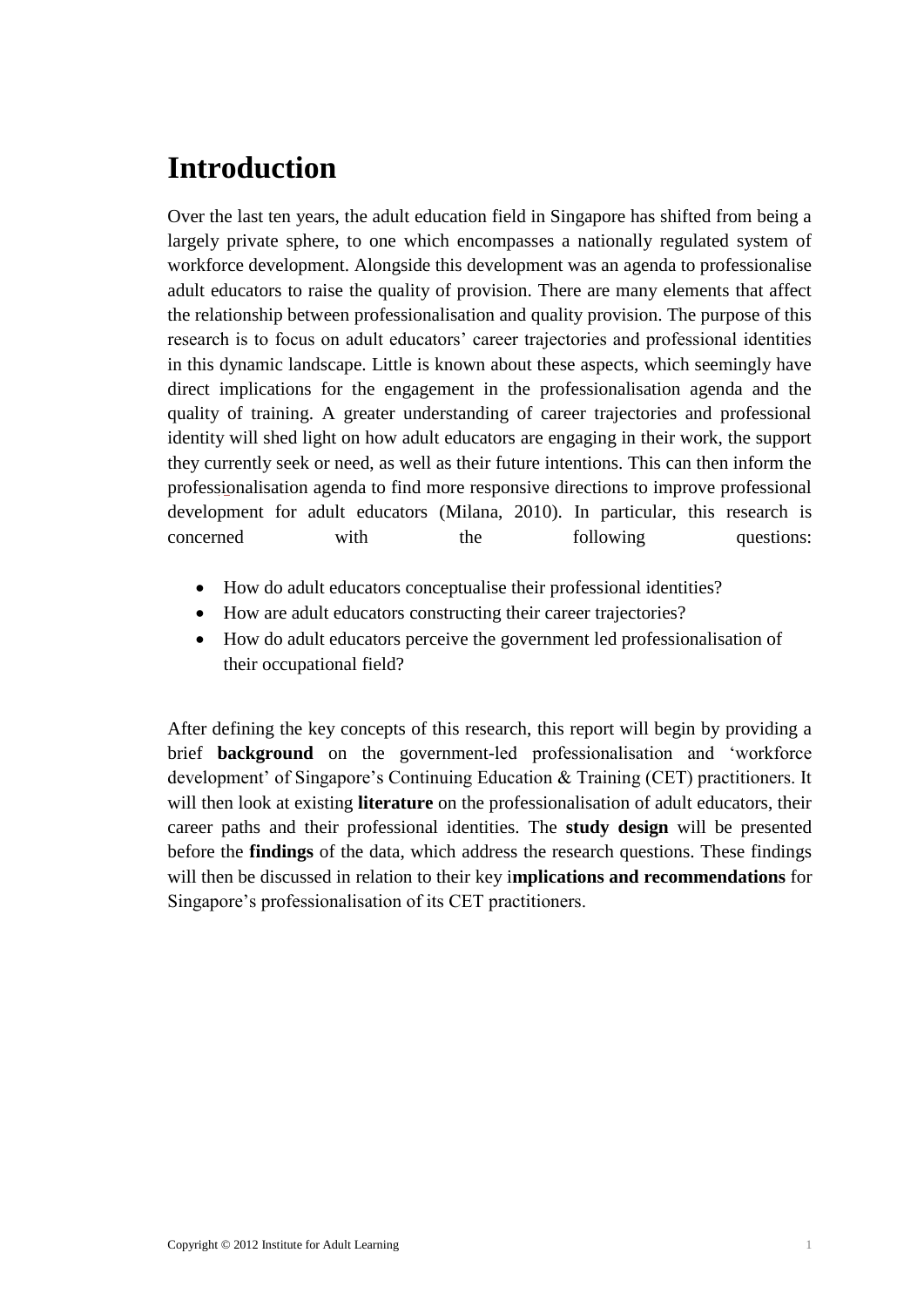## <span id="page-5-0"></span>**Definitions**

### Adult educator

The term adult educator is used in numerous ways in different contexts. This study adopts the definition of an adult educator as someone who is directly associated with teaching, learning and assessment functions of adults. Such adult educators are a part of a larger CET workforce which also includes managers of education or training, human resource development practitioners, plan developers, administrative support, and marketing practitioners.

This working definition of an adult educator does not directly answer the question of "who adult educators are", but provides an outline of the types of people this study is about. The individuals in this study, however, do not necessarily perform all three of the adult educator roles, but, at a minimum, conduct training for adults. It is important to note that the term adult educator is not commonly used by actual practitioners in Singapore, where numerous other terms are more common, but also less encompassing.

### Career trajectories

A lay definition of a career could be seen as biographical productions of individuals achieving according to personal preferences and peculiar destinies (Heise, 1990). In this study we approach the idea of career as an *empty* concept that refers to a period of time when people are engaged in work. It does not automatically imply upward progression within occupational fields and may encompass patterns of work that do not mirror a linear and upward form of progression that stop at retirement.

Investigating trajectories compels us to pay attention to how mobility is shaped by experiences of the past, rhythms and happenings of the present and aspirations for the future. Following Ball & Goodson (1985), it is important to distinguish that career trajectories comprise of both the objective and social element that is influenced by economic and political conditions as well as the subjective element, as seen and influenced by the individual. This distinction highlights the tension between the influence of structural factors on career trajectories and the potential for individual agency in the shaping career paths (Stevenson, 2006).

### Professional identity and professionalisation

In this paper, we acknowledge that professional identity is not fixed, nor infinitely malleable, but is continually negotiated between the individual and other discursive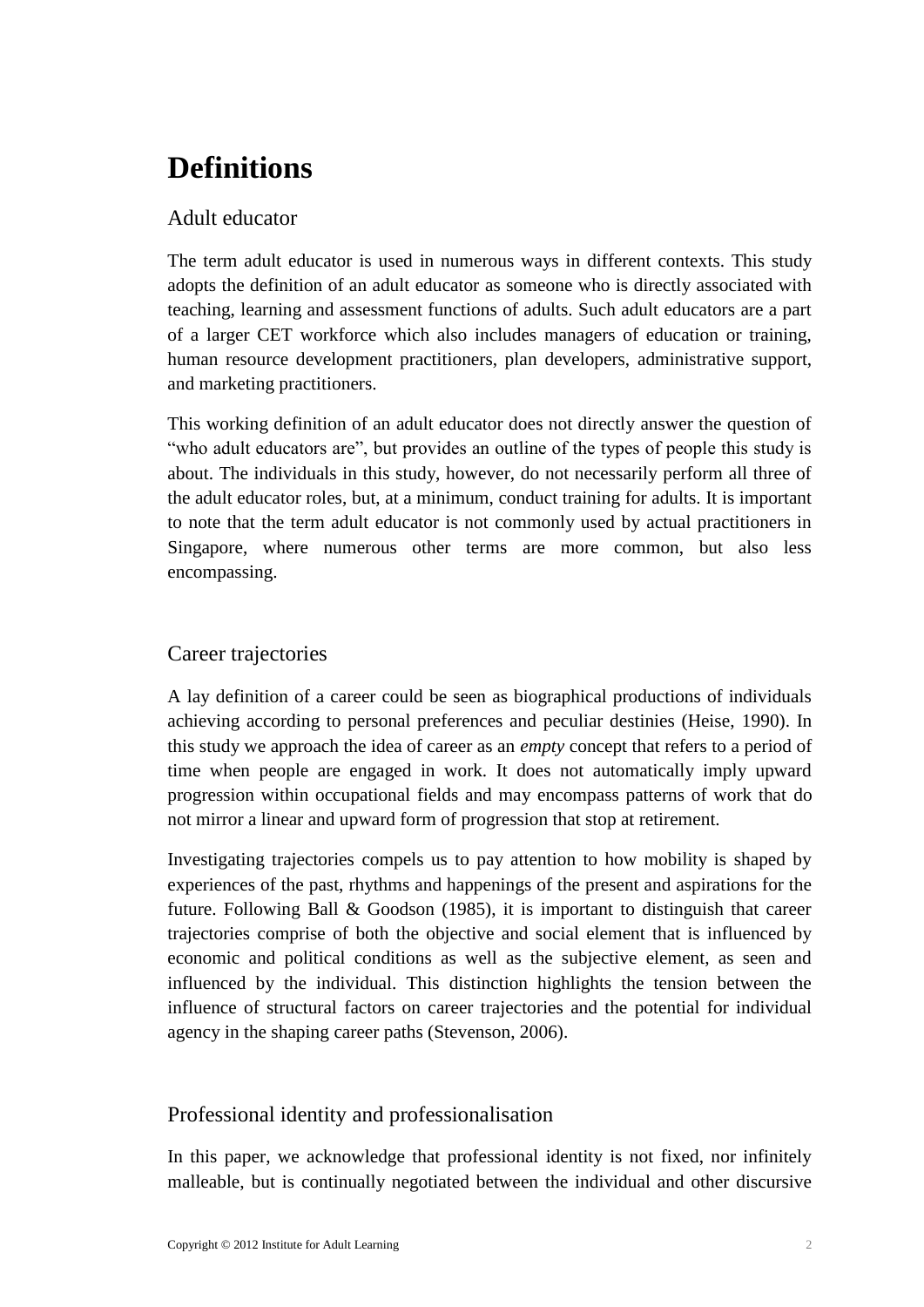boundaries (Boreham & Gray, 2006). It encompasses an individual's sense of "calling" to the field, in which a subjective change occurs through a selfconceptualisation associated with a work role, giving tasks meaning and purpose (Brott & Kajs, 2001). One's professional identity may be captured as the main way that someone describes themselves. Beyond this naming role, a professional identity can be a theme of an individual's narrative in which personal, professional and systemic conflicts are played out. More recent research has moved away from this passive notion of identity to include one that refers to people actively developing their identities by being able to interact with the complexities of their environments and having a greater ability to reflect on feedback and build greater self-awareness (Hall, 2002).

Professionalisation, similarly, is not a static process. As defined by Shah (in Egetenmeyer & Nuissl, 2010):

...as occupations professionalise they undergo a sequence of structural changes involving the establishment of training institutions, formation of professional organisations and mastery of theoretical knowledge and skills involved in professional practice.

For this study, professionalisation largely refers to government-led initiatives, which includes the use of regulation through legislative minimum qualifications as well as professional development (in the form of formal courses that lead to professional qualifications and professional networks). It should be noted that there are forms of professional development that are not government-directed (e.g. informal professional development or existing courses from private providers).

### <span id="page-6-0"></span>Background: Singapore's Workforce Development

For the past three decades various national committees, including the Economic Committee (1980s), the Committee on Singapore's Competitiveness (1990s), and the Economic Review Committee (2000s), have put forth the notion of upgrading workers' skills as key for economic progress (Hussain, 2010). In 2003, a national body to oversee workforce training – the Workforce Development Agency – was set up, and from 2005 the Workforce Skills Qualifications (WSQ) frameworks were developed and implemented. Over the past five years, in particular, Singapore has made a substantial and sustained investment in continuing education and training (CET).

The 2008 CET Masterplan stresses the importance of adult education and training in up-skilling the Singapore workforce as the foundation for economic resilience and growth in the 21st century. Closely associated with this endeavour is the perceived need to attract, develop and professionalise CET practitioners. Madam Halimah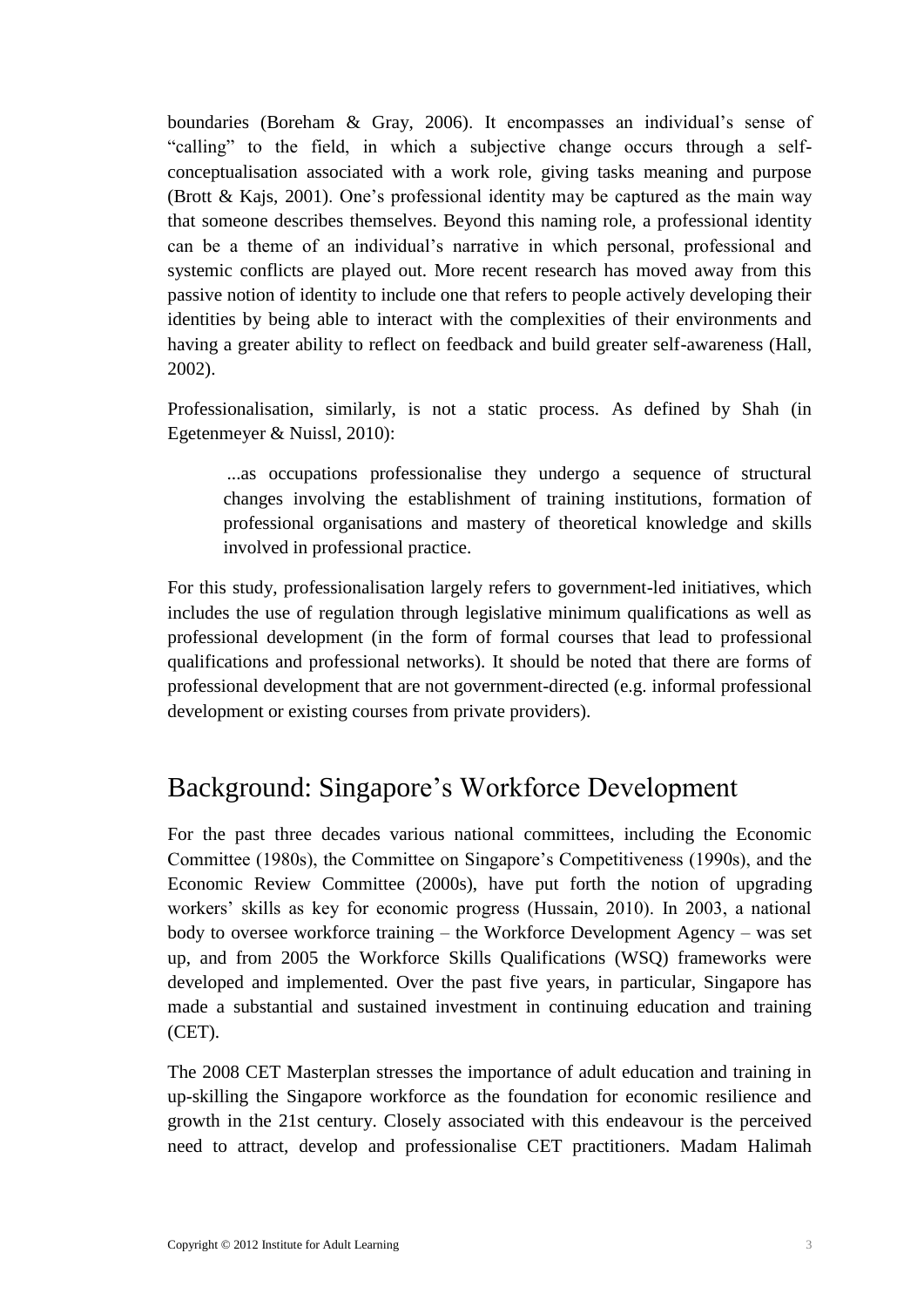Yacob (then-Deputy Secretary General of the National Trades Union Congress) expressed:

*... it is ultimately your [adult educators'] professionalism and continued capability development which will ensure that our workers have the best CET opportunities to upgrade their skills and raise their employability and competitiveness" (Yacob, 2009).* 

The establishment of the Institute for Adult Learning was one component of realising the vision of high quality workforce development. Its establishment helped achieve the government's aim to ramp up Singapore's annual training capacity to 80,000 by 2010 (Ministry of Manpower, 2011). Today, there remains generous government subsidies for WSQ training, as well as privately-provided training that is not covered under a WSQ framework, in an effort to continue to attract a greater proportion of the workforce to upgrade their skills. In 2012, another \$2.5 billion was invested in CET (to be spread out over the next five years) to support the vision of providing highquality training for workforce development (Ministry of Manpower, 2011).

### Workforce development for adult educators

From the initial stages of government-led workforce development, it was acknowledged that the success of this effort partly lay in the hands of those who would deliver the training to other workers. In the early to mid-2000s, the existing pool of trainers who operated in a privatised and free market was very disparate, with many holding no training qualifications and unclear potential for job progression (Willmott & Karmel, 2011).

Although there were existing train-the-trainer programmes, including two delivered by the Institute of Technical Education (a workplace trainer course and the Pedagogical Certificate in Technical Education), and a Diploma in Training and Development delivered by the Singapore Training and Development Association (STADA), it was seen as necessary to establish new training requirements and standards for the new CET system. With this, WDA looked, initially, to the Australian Certificate IV (TAA) in Workplace Assessment and Training, and to the United Kingdom's Postgraduate Certificate in Education (PGCE), and in 2005 Singapore's Advanced Certificate in Training and Assessment (ACTA) was launched. The certification is designed for adult educators who perform the role of WSQ trainer and assessor with training providers or on an independent basis; anyone who wishes to perform effectively as a trainer or assessor; or anyone who wishes to conduct competency-based training and assessment (Workforce Development Agency, 2012). This has become the benchmark professional WSQ trainer qualification in Singapore, and will be mandatory for all WSQ trainers and assessors by 2014.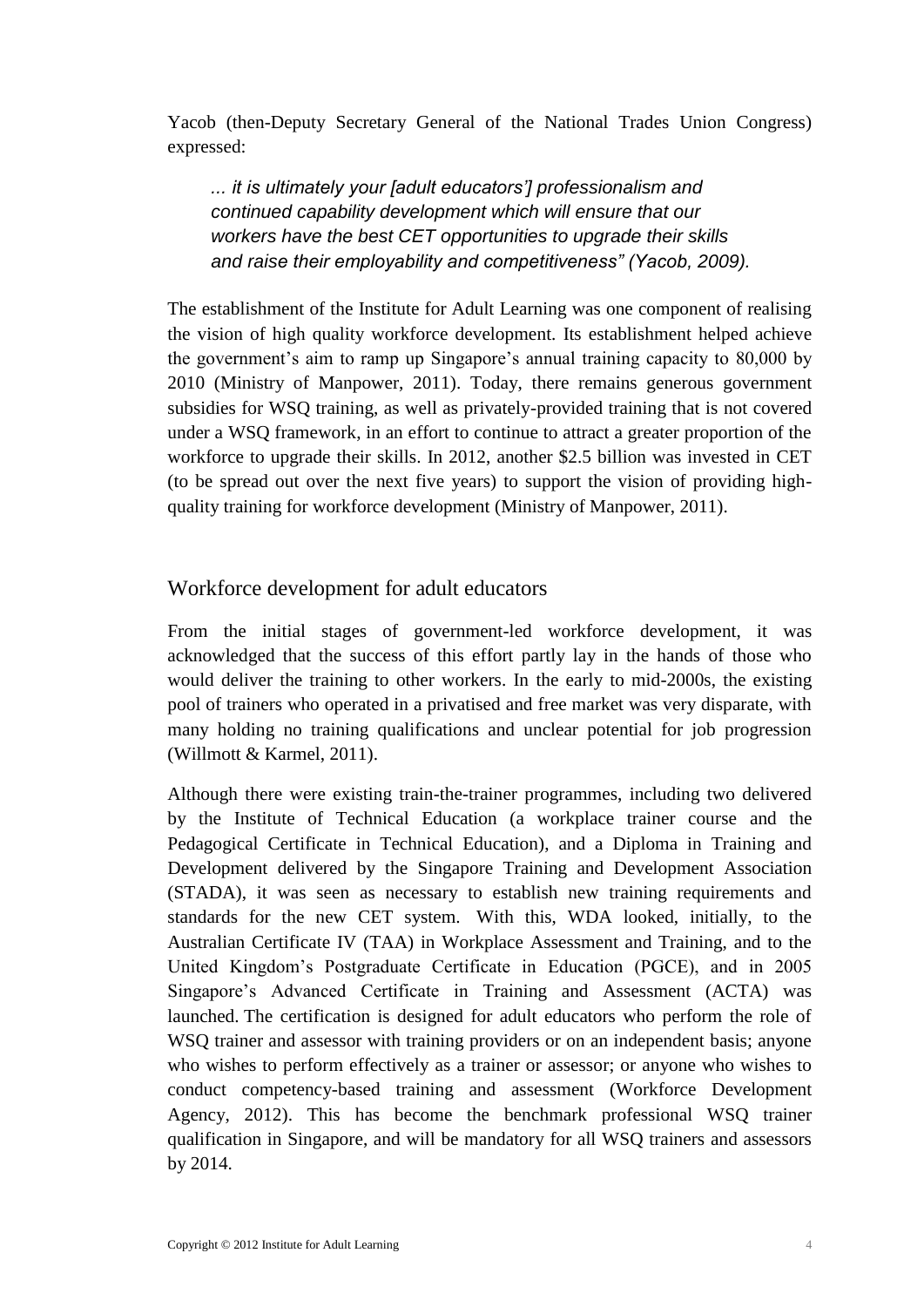The enhancement of the quality of CET professionals remains vital and was reiterated by former Minister for Manpower Mr Gan Kim Yong in 2011:

*Today, we have about 4,000 WSQ trainers, assessors and curriculum developers. Less than half of them possess a formal qualification in competency-based training and assessment. Many are freelancers whom training providers engage on a project basis. In order to grow, support and professionalise the CET community, we must now take the next step (Ministry of Manpower, 2011).* 

This quote sheds light on the diversity of CET practitioners and the perceived importance of qualifications for the professionalisation of adult educators in Singapore. With the development of IAL, professionalising avenues (beyond ACTA) were set up via the provision of the Workplace Trainers Programme<sup>1</sup> (WTP) and the Diploma in Adult and Continuing Education<sup>2</sup> (DACE). Higher programmes of study, such as the Master of Arts in Lifelong Learning (MALLL) and the Master of Training and Development (MTD), have also been incorporated by the IAL in collaboration with external institutions. Such avenues for knowledge production and practitioner training are crucial aspects of the professionalisation process, as accredited knowledge and systemised training helps qualified adult educators gain skills and recognition (Tobias, 1996, p. 95). It should be noted, however, that the roles and audiences of these courses differ and it is not a straightforward case of progressing from one to the other<sup>3</sup>. The Institute for Adult Learning also launched the Adult Education Network (AEN) in 2009 to help build a community of practice for individuals working in the CET field (Institute for Adult Learning Singapore, 2011).

Although there are numerous government-led professionalisation initiatives, many of which were developed through collaboration with various stakeholders, it appears that little but anecdotes are known about the career paths of CET practitioners and their orientations to these professionalisation initiatives. One of this study's aim is thus to explore how adult educators perceive the government led professionalisation of their occupational field.

<u>.</u>

 $1$  The WTP is designed for workplace supervisors, line-leaders and managers who sometimes perform the role of a trainer as a part of their professional duties (Workforce Development Agency, 2012).

 $2$  DACE is suggested for new and practicing Curriculum Developers who need to design courseware with the Singapore Workforce Skills Qualifications system (Workforce Development Agency, 2012).

 $3$  For example, the WTP, ACTA, and DACE are WSQ courses and therefore come with no minimum pre-requisites. The MALLL and MTD, on the other hand are higher education programmes which require a bachelor degree in order to gain entry. This means that even though an individual may have completed DACE, they may not be able to join the Master's programmes unless they have a university degree.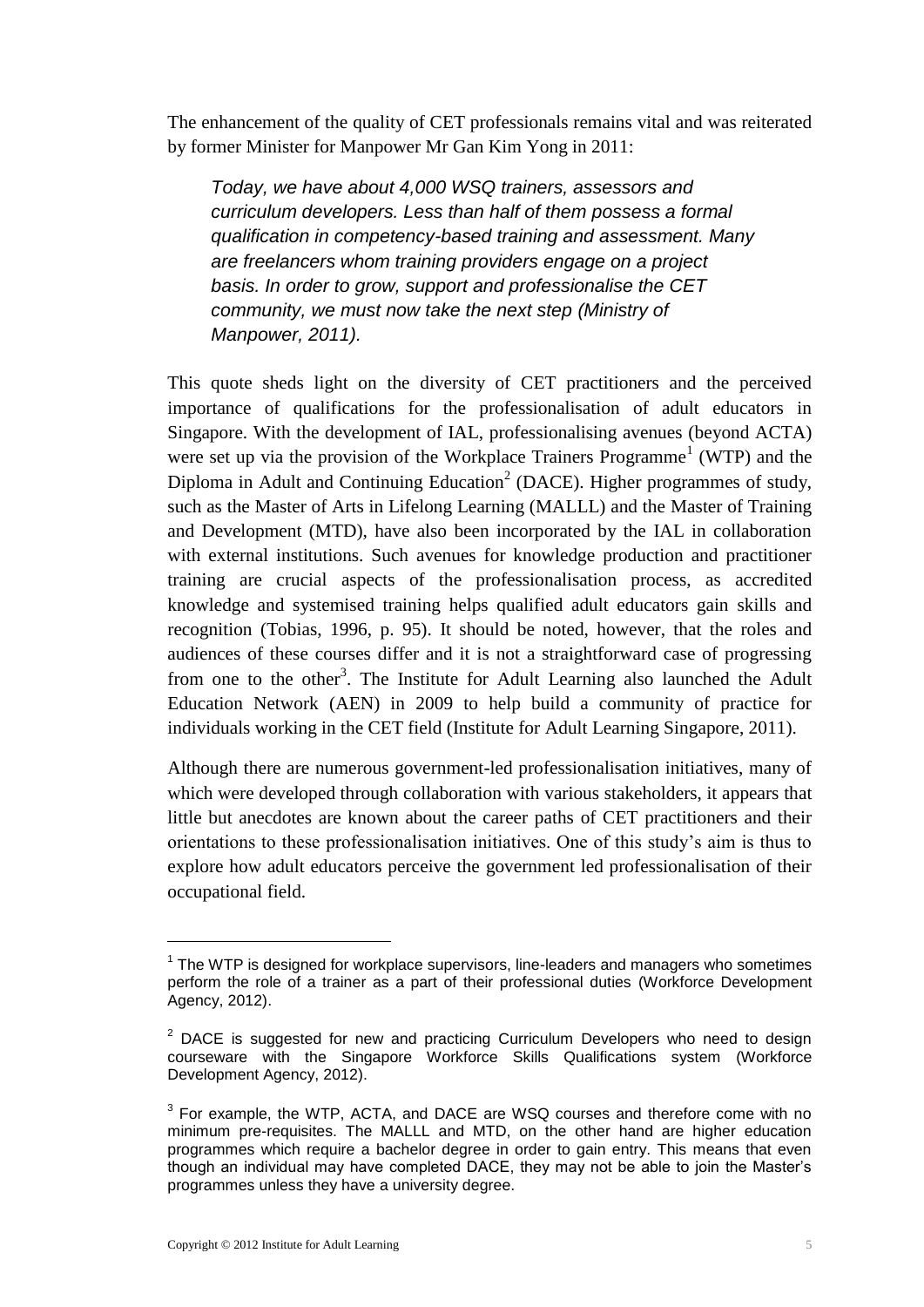### <span id="page-9-0"></span>Literature

This section looks at how existing literature has discussed professionalisation of adult educators, their career paths and their professional identities in other countries. To begin, we look at career trajectories and entry points; as focus areas, they both have seemingly direct implications not only on one's professional identity but also on an individual's engagement in the professionalisation agenda and the quality of training. A greater understanding of entry points and career trajectories will shed light on how adult educators get into this line of work, set themselves up for their future endeavours in the field, as well as how they negotiate the field over time.

### <span id="page-9-1"></span>Career trajectories

The nature of the adult educators' job is presented in much of the literature as one of wide variety, with more horizontal expansion than vertical. This suggests a conflict with a traditional understanding of the term "career". Traditionally, a career refers to positions and rising through the ranks in a hierarchical order, with material and symbolic benefits such as higher salary, greater influence, and higher social status. Practicing as an adult educator, however, does not seem to have much hierarchical room to move. Like teaching, it has a relatively flat career structure, where climbing the ranks usually means fewer training hours and more administrative work (Bayer, Brinkkjær, & Plauborg, 2009).

From the literature, three main elements related to adult educator career trajectories were identified: (i) moving "up" into managerial positions; (ii) growing and diversifying; (iii) and casualisation. Career progression can mean moving away from the practice of training and moving towards more administrative or managerial tasks. Distinctions have been found between adult educators who see training responsibilities as a part of a transitional phase in a managerial career, compared to those who consider themselves training "professionals" with an identity in training rather than management or industry (Evans, Dovaston, & Holland, 1990).

In Australia, there seems to be a difference between public and private providers, with management positions in public institutions being filled by advancing trainers/teachers, whereas private providers prefer to combine entry-level jobs with either managerial or general staff roles (Simons et al., 2009). Whether moving into a managerial position is considered desirable or not is further commented on by Black's (2005) study where almost all head teachers in Technical and Further Education (TAFE) institutes said "no" when asked if they would like to become a TAFE manager. This suggests that a head teacher's career effectively ends when they move into a managerial role, even though this seems like a logical promotion and next career step.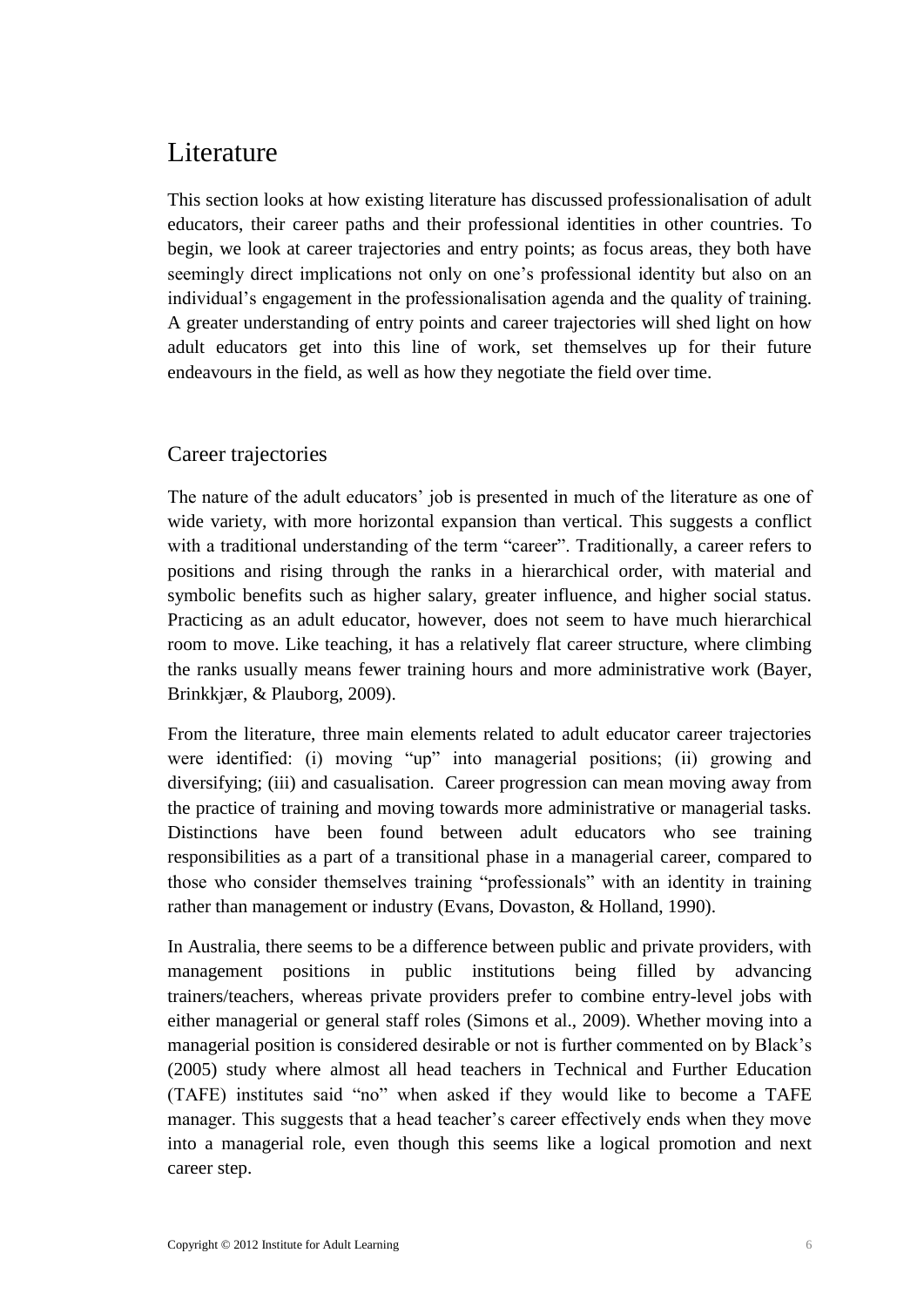"Growing" or diversifying is also discussed in the adult education career literature and has been identified as "real" progression compared to moving from casualised to fulltime work within adult education (Kelchtermans, 2009; Simons et al., 2009). Diversifying is about being prepared for a wider range of roles, which can make an adult educator more valuable to their organisation, providing a more satisfying and permanent work life. This is a strategy used to cope with high levels of mobility and changeable work roles in the field, that may also entail rewarding aspects of deepening both vocational (or domain) and teaching skills (Simons et al., 2009).

The casualisation<sup>4</sup> of adult education is evident in many countries in Europe, in Australia and Singapore. The growing support for flexible and casualised employment are reflected in the traditional patterns of entering further education in the United Kingdom, for example, where practitioners start off casual, then go part-time, before moving into a full-time position (Gleeson, Davies, & Wheeler, 2005). This is similar to Australia and Germany where more vocational education and training (VET) practitioners are starting out with casual positions compared to positions on the general staff (Nuissl & Pehl, 2000; Simons et al., 2009).

#### *Entry points*

Understanding the mode and patterns of entry into the adult education profession is instructive for the study of career trajectories. Farinelli (2010) argues that there are two entry points for adult educators:(i) becoming an adult educator as a "first choice"; or (ii) becoming an adult educator "afterwards" either because one has experience as a teacher in schools or because one has professional expertise in a specific job sector. She qualifies this, however, by also stating that her research found that becoming an adult educator is never an intentional choice made at the outset of a career. It more commonly represents an opportunity to shift to a different line of work when desired progression in a certain profession is no longer attainable. In Buiskool et al.'s 2010 study, they also found that European adult learning professionals generally have 10 to 15 years experience elsewhere before they decide to become an adult educator. This is perhaps a result of the nature of the occupation (domain expertise required), in tandem with the lack of mainstream education offering courses that provide specialised knowledge in the field of adult education, which can also attract young people and orientate them towards adult education (Farinelli, 2010). This diversity makes the market less transparent, as a "novice" adult educator may come with varying levels of experience that are difficult to gauge or capture (Buiskool et al., 2010).

Although the literature suggests a large majority of adult educators enter the field mid-career, there are different ways of doing so. Many enter without specific training

1

 $4A$  simple definition of casual workers is individuals who are hired to work on an as-and-whenrequired basis and are paid by the hour.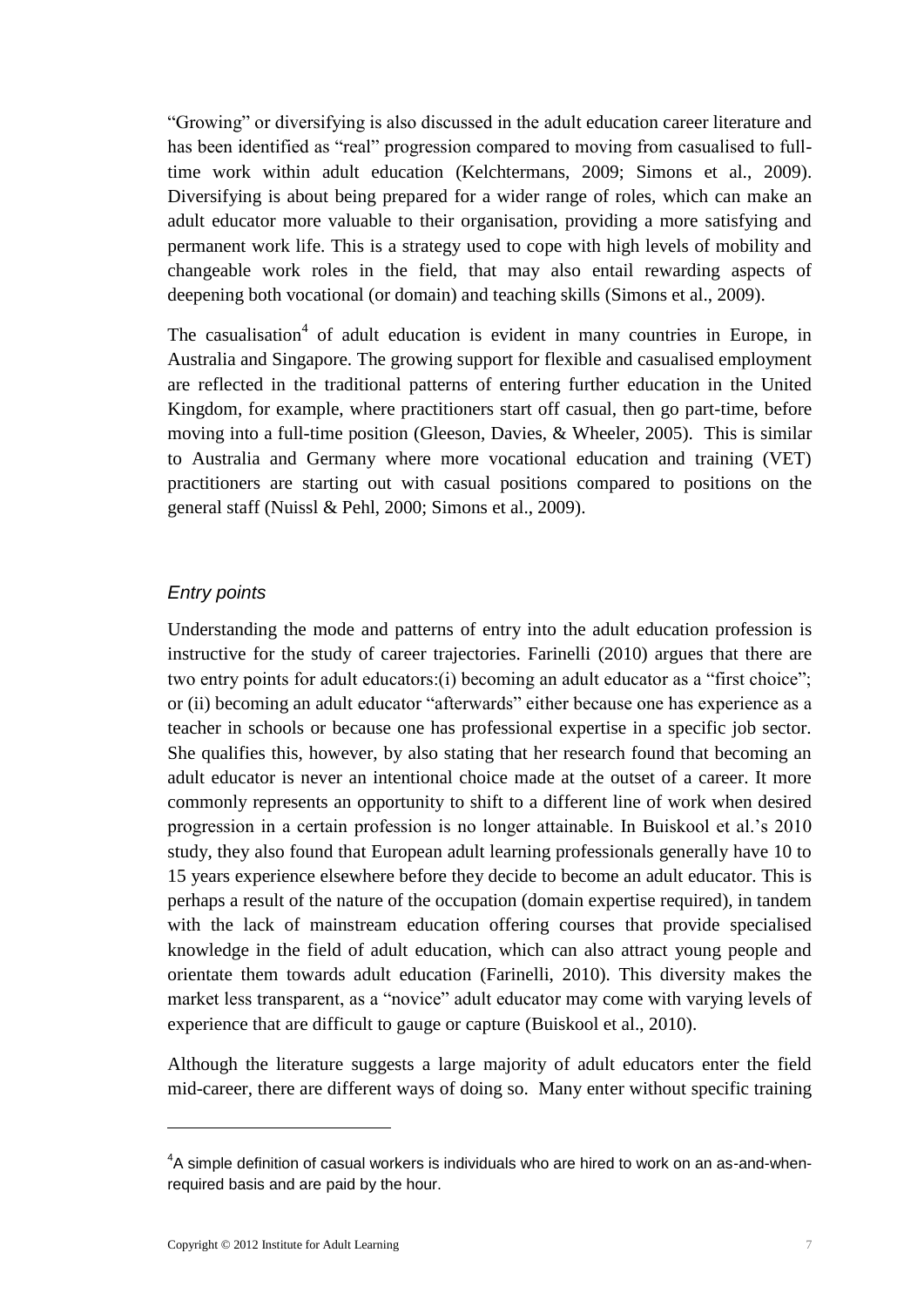to become an adult educator, instead depending solely on their life and work experience in a different field (ibid). In the United Kingdom, the majority of Further Education teachers come into the occupation after becoming established and experienced in a different field (such as surveyors, designers, child care workers, hairdressers, etc). It is this experience that gives them the credibility they need to pass their knowledge to others, and has been historically prioritised over knowledge, roles, and identities as teachers or trainers (Venables, 1967; Tipton, 1973; Robson, 1998). Those with experience but without formal qualifications often find their entry points via employers giving them a chance to train within their existing organisation, or private training providers viewing their experience as the crucial qualifying attribute (ESREA, 2011). Nuissl & Pehl (2000) found that most full-time staff move "sideways" into adult education in Germany and Simons et al. (2009) found that, in Australia, many beginning VET teachers also had working lives outside the sector, which was often considered to be their primary employment (50% of participants). Others, who are novices, choose to pursue an adult education qualification to facilitate their career shift (Clayton et al., 2010).

### <span id="page-11-0"></span>Professional identity of adult educators

Various titles are commonly used to describe adult educators. They include trainer, teacher, lecturer, educational manager, coach, craftsmen/women, coordinator, or facilitator and may also include jobs to do with assessment and curriculum design (Guimarães, Sancho, & Oliveira, 2006; Jütte, Nicoll, & Olsen, 2011). All over the world, adult educators work in diverse terrains made up of disparate practices. Adult educators come from a wide array of educational backgrounds and work experiences, with many facing tensions between their aspirations, domain or industry knowledge, pedagogic knowledge and enthusiasm (Chan, 2004; Jütte et al., 2011). In terms of demographics, however, a large European study found that diversity was not as marked, with a relatively equal gender ratio (52% women) and most adult educators being in the middle of their working lives (63% between 30-50 years old) (European Commission, 2008).Two separate European studies also found that adult educators are well-educated, with most having undergraduate degrees (ESREA, 2011; Farinelli, 2010).

Existing research on adult educators frequently cites the lack of a cohesive adult educator identity due to the diversity of roles and learning experiences, with the idea of multiple identities (relationship between concept of career and identity) emerging depending on the nature of workplaces or job roles (Farinelli, 2010; Guimarães et al., 2006; Bron & Jarvis, 2008 in Milana & Lund, 2009; Nuissl & Pehl, 2000). This lack of a coherent, singular, identity has repercussions for the recognition of adult educators as professionals with clear career paths of progression, as it is difficult to find reference frames that can neatly capture their occupational skills. Unlike professions that conjure up a clear image (doctor, lawyer, architect, nurse, teacher,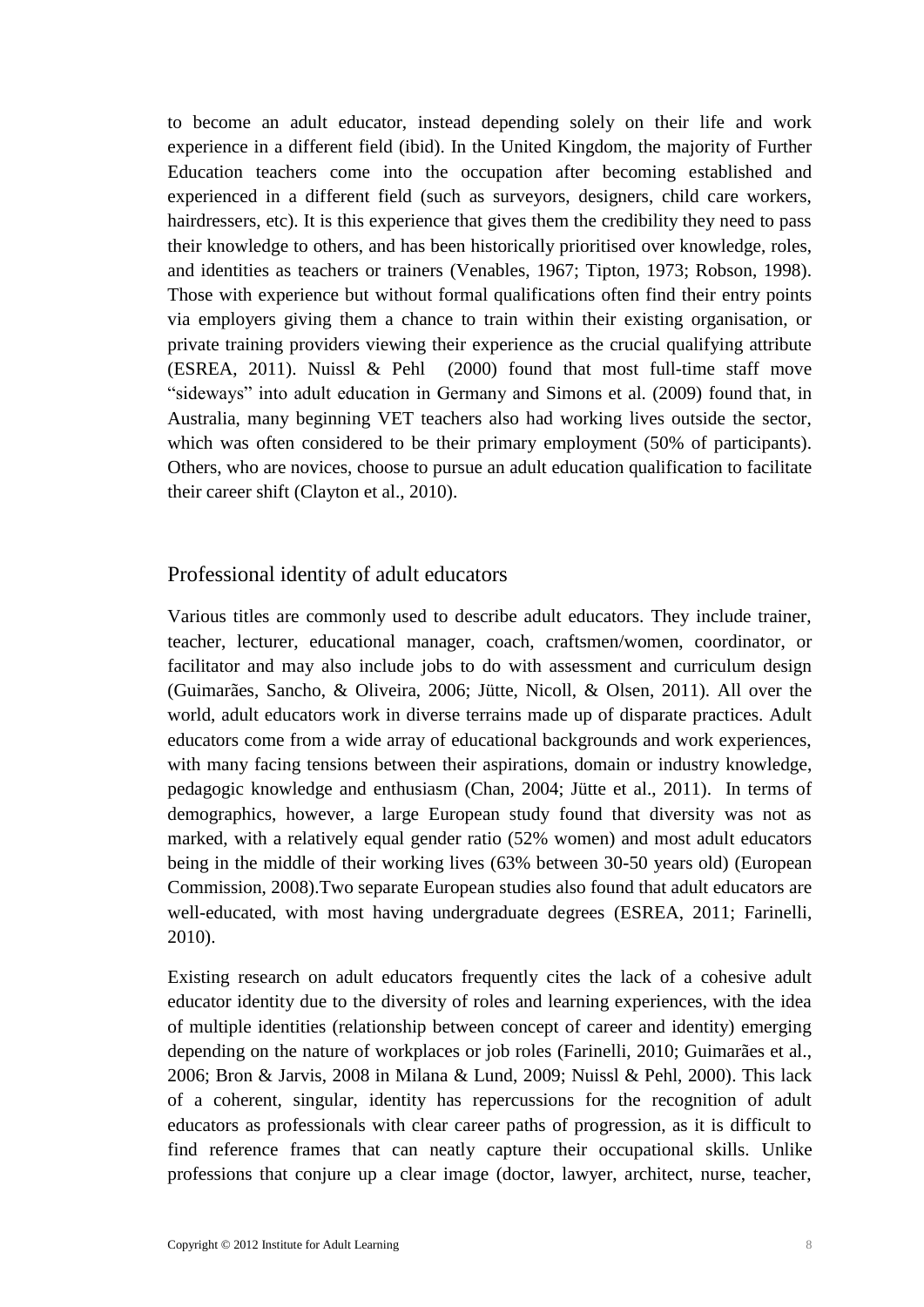social worker), there is a great mystery about what being an adult educator may look like. There is no uniform, no standard work place (like a classroom or clinic), no specific industry or type of student (there could be adults who are skilled or unskilled, voluntary or mandatory attendance, etc), and no standard point of entry. Adult educators also work in a wide variety of industries and work environments, which limit the space for strong, shared and common experiences, structures, or organisations that bond these individuals to a "profession" (Farinelli, 2010; Guimarães, Sancho, & Oliveira, 2006; Robson, Bailey, & Larkin, 2004). In Singapore this may be a particular concern, as there are no large national colleges for adult education such as Australia's TAFE institutions, and the United Kingdom's post-16 colleges.

In the above-mentioned professions (doctor, lawyer, architect) and semi-professions (nurse, teacher, social worker), people entering these jobs share a similar space for pre-training that they must graduate from in order to practice. In this pre-training, not only are they taught the competences of the formal curriculum, but they also experience a *hidden curriculum*. This hidden curriculum includes daily interactions that reflect socio-organisational structures and help construct a professional identity (Serra, 2008, p. 71). With the professionalisation of adult educators through qualifications that are becoming mandatory, adult educators may be able to develop their own hidden curriculum. Currently, however, no research can be found on the impact of formal qualifications as an entry point that may instil professional identity for adult educators.

Jütte et al. (2011) strongly assert that adult education is not a profession in a clear way. They argue there is no monopoly on the occupation or type of work, no specific professional organisation, there are big differences between institutions, orientations, educational aims and teaching models, and it is difficult to specify a responsibility in relation to customers, all of which typically make a "classical" profession. This may be a consequence of numerous issues, such as the market-driven nature of adult education, the low status of adult educators, or perhaps even the nature of adults as students, but it also raises the question of whether being a "professional" can only look one way. One may argue that lawyers today, for example, also do not work in a way that exactly meets the criteria of a "classical" profession.

Many adult educators have moved from an occupational area into educating adults about the competences required to become a professional in that area, and retain strong ties to their first occupation (Robson et al., 2004, p. 187). This means that, unlike primary or secondary teachers, adult educators do not necessarily identify themselves most prominently with the pedagogic aspect of their job that all adult educators (ideally) have in common. Guimarães et al. (2006) argue that the multiple identities that exist seem to be the cause and result of a lack of social acknowledgement of adult educators. Such an undervalued state also minimises the likelihood of long-term career goals within adult education (Swain & Cara, 2010).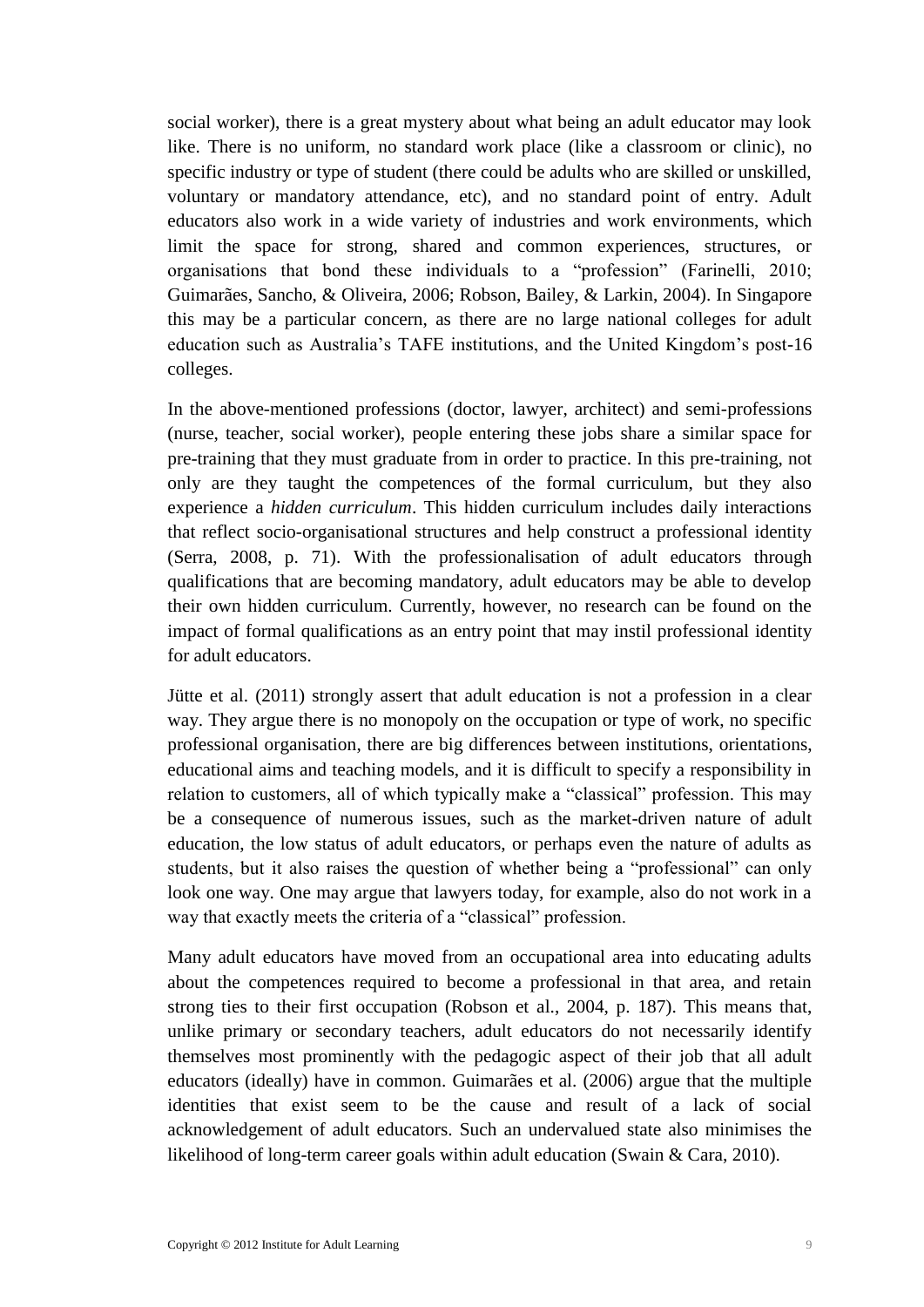Chappell (1998), situated in a different context (Australia) to Jütte et al. (2011) (Europe) may not agree with the above idea. In an environment where there are nationally regulated institutions, Chappell found that Technical and Further Education "teachers" configure their identities around the professional practice of being a teacher who belongs to a particular professional community, sharing particular characteristics. It should be kept in mind, however, that this research was primarily concerned with the identity of adult education teachers in the public sector, and does not include those in the private sphere. While this may suggest that different contexts provide varying levels of opportunity for professional identity and career progression, it does not refute the fact that in all countries the education of adults is significantly different to the education of children, and there exists a much wider variety of providers, work environments, and practitioners, which are not trained or regulated to the same degree as primary or secondary teachers. Therefore the ambiguity surrounding this occupation remains generally apparent in varying contexts.

The diversity frequently illustrated highlights that people from different backgrounds work in this field with varying degrees of commitment and also with different job roles and quantity of work (e.g. retired industry experts, casual practitioners, full time adult educators, on-the-job trainers, failed industry professionals, volunteers, temporary trainers, in-house trainers, external trainers, freelancers etc (Jütte et al., 2011; Tang, 2009). Boreham & Gray (2006) suggest that the interaction between the rise of flexible work practices and the changing nature of professional identities is a crucial issue in the education field. This is so as more people seem to be oscillating, to varying degrees, between industrial sectors and training.

### <span id="page-13-0"></span>Professionalisation of adult educators

After discussing some of the issues surrounding the complexities of an adult educator's professional identity and career trajectories, we now turn to see what the literature says about professionalising this occupation. In the strong sense of the term, professionalisation depends on developing a more or less standardised, research-based body of knowledge and skills, the development of extensive and intensive programmes of initial pre-service education and training to lead toward professional credentials. In the weaker sense of the term, professionalisation depends on the development of a common sense of identity among people engaged in similar kinds of activity who share a common sense of purpose (Tobias, 1996). Jütte et al. (2011) point out that there are the traditional professions such as medical doctors, architects, lawyers that easily proscribe to the above markers, and then there are what some people call "semi-professions". These do not have the requisite markers of a profession such as a professional organisation and entry via an academic qualification.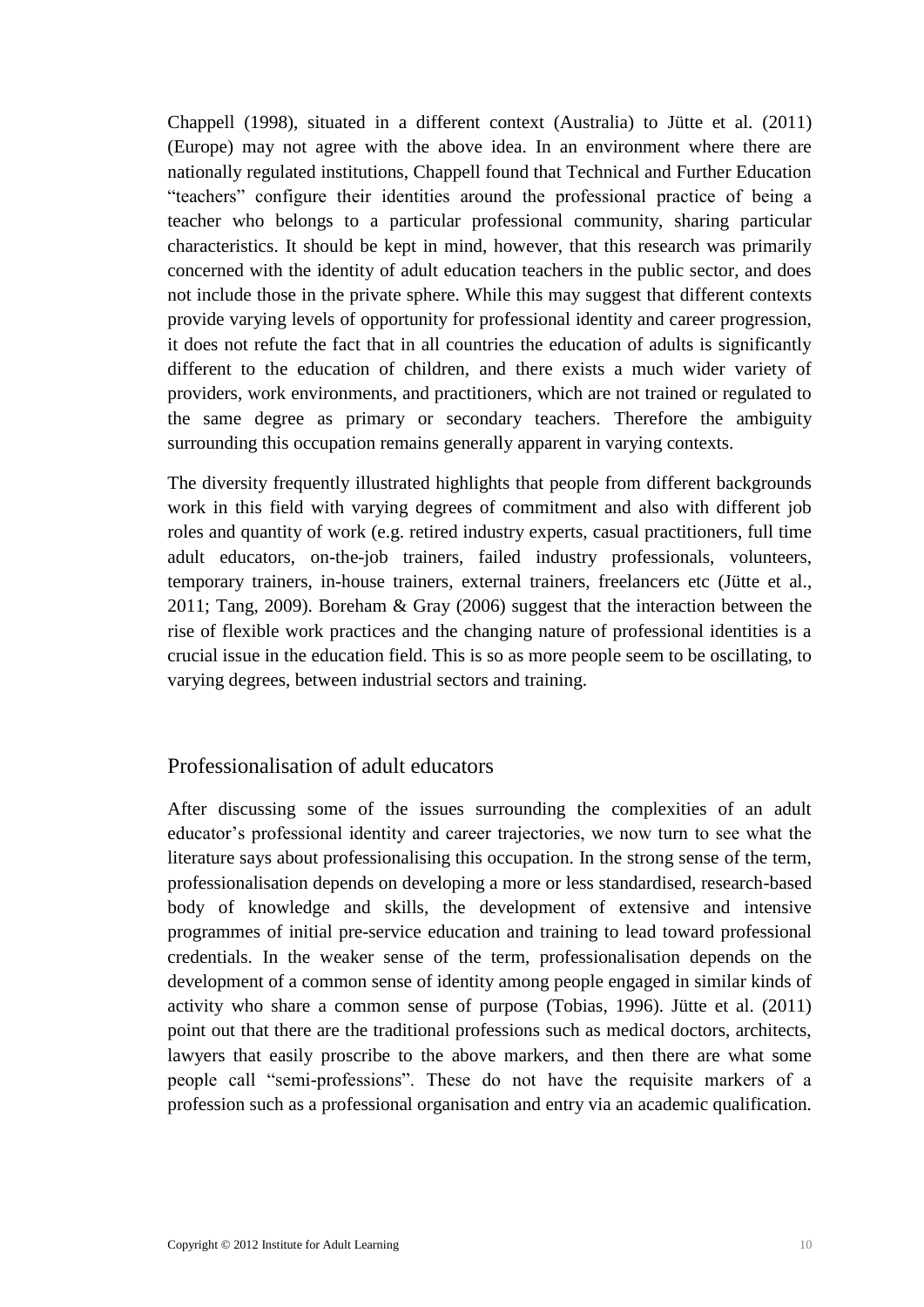In the case of Singapore, we can say that adult educators have the opportunity to be professionalised in the strong sense of the term through training courses such as ACTA, and in the weaker sense through initiatives like the Adult Educator Network (AEN). Yet, unlike doctors and lawyers, who need to pass exams in order to practice, it is not mandatory for *all* adult educators to be ACTA-certified<sup>5</sup> in order to teach or train, nor is it apparent that they share a common sense of purpose due to the diversity of environments and competencies that they work in and with. Although adult educators are education workers, they are not the same as primary or secondary school teachers (who have now gained a professional, or semi-professional, status), and it is unreasonable to expect their professionalisation to mimic that of teachers. The main differences between adult educators and teachers is the 'hampering diversity', highly competitive, and largely privatised market, that adult educators need to operate within, which create a markedly different landscape as compared to school teachers. Therefore, there looms a question on whether the occupation of being an adult educator could ever be successfully professionalised or even semi professionalised, in either the hard or weaker sense of the word (Jütte et al., 2011, p.16).

### *The professionalisation agenda around the world*

Professionalisation can occur from two directions: "top down" and/or "bottom up". The current state of professionalising adult educators is largely one of a governmentheavy, top-down approach, using tools of regulation to lift the status of this occupation. There are many challenges that stand in the way of this endeavour, which largely result from the traditionally diverse background of people who may be considered as working in the adult education profession.

The professionalisation agenda of many developed countries is in reaction to changes in the labour market and uncertain, competitive global knowledge economies that are instigating a call for more highly-skilled "knowledge workers" (OECD, 2001). In relation to this shift, education for the workforce is gaining greater importance, causing governments to desire an increase in the status of being an adult educator to attract and retain appropriately skilled trainers (Hargreaves, 2000; Milana, 2010). Prior to the emergence of knowledge based economies, adult education and adult educators were given marginal political consideration (Youngman & Singh, 2003, p.6).

The professionalisation of adult educators has gained particular attention in Europe, where studies have been commissioned to investigate the current conditions of "adult learning professionals" and key-competences for "adult learning professionals". There

1

<sup>&</sup>lt;sup>5</sup>By 2014 it will be mandatory that all WSQ trainers have ACTA, but non-WSQ trainers cannot be regulated in the same way.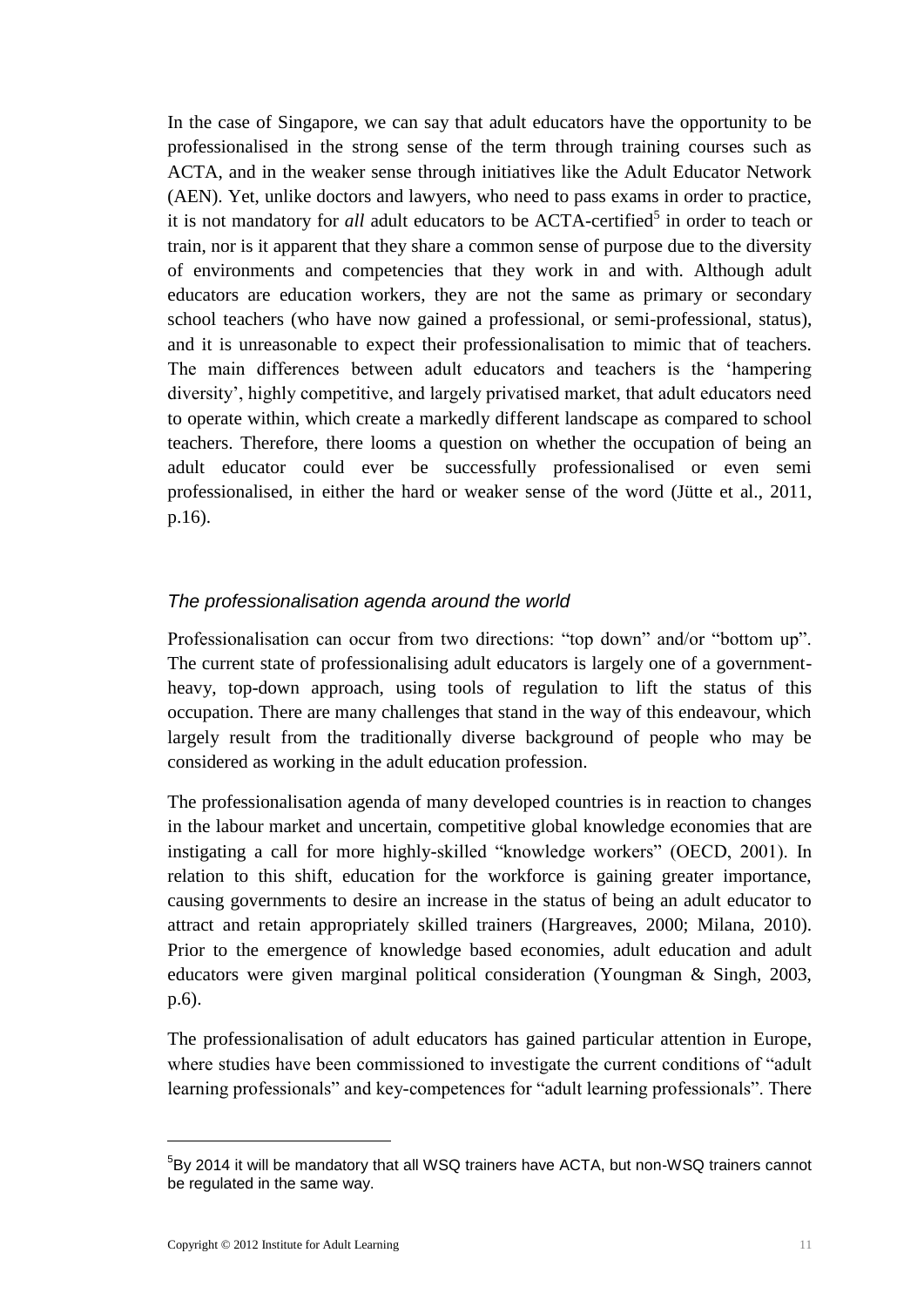have also been wider efforts by researchers and practitioners to identify, describe, and comprehend the new demands on adult educators in diverse societal contexts, on planning training modules for the professional upgrading of adult educators and more recently, on investigating ways in which prospective adult educators acquire professional competences and qualifications before entering the profession (Milana, 2010, p. 7). While much literature on adult educators describes these workers as professionals, this is not something that should be taken for granted. In many countries there is a concerted effort to professionalise adult educators, and thus, much of the literature that aligns itself with this agenda uses terms like "adult education professionals" in order to help build upon this identity. Yet as Buiskool et al. (2010) point out, before adult educators can be "professionalised", we need to first be clear about who they are and how they traverse the adult educator occupation. Knowing this provides a context in which professionalisation activities need to be carried out.

Adult educators in Latin America and the Caribbean have been found to have low self-esteem due to their low salaries, job insecurity, limited training opportunities and lack of professionalism. Campos and Carlson (in Youngman & Singh, 2003) therefore argue that professionalising adult education will also have the benefit of improving the personal, and well as professional well being of AEs. Tobias (1996) argues that the professionalisation of a field or activity, however, is not innocent. It may serve to raise and maintain a sense of vocation, to raise and preserve the ethical standards and levels of competence of practitioners, and to provide mechanisms to protect the public from misuse or abuse by members of the profession. But, it may also have an exclusionary agenda to make practitioners of a certain occupation distinct and elitist. This has been the crux of the debate surrounding professionalisation in the United States. There, the concern is that professionalisation is not only elitist but exclusionary and likely to separate adult education from communities and social movements.

Andersson & Köpsén (2009), however raise an interesting point when they ask whether being an adult educator could be labelled as a specific profession, or whether it should be a profile or specialisation within a more general teacher profession. In Sweden, being an adult educator is not a profession, as there is no formal licensing or registration, or ethical guidelines with a system for sanctions if these guidelines are broken. There also has to be a degree of professional autonomy, which in many workplaces and countries adult educators do not have as they must strictly follow a rigid curriculum. This further highlights the complexities that developing a professional adult educator identity faces, as many of the aspects that traditionally make up a "professional" title do not exist in such a straightforward manner for adult educators. Milana and Lund (2009) agree that adult educators do not easily fit into a definition of a traditional profession, but should be addressed as 'role professionals'. Citing Bron & Jarvis (2008), they suggest that adult educators develop multiple identities in connection to their disciplinary field of study, their current occupation, and adult education as a common field of practices. This brings us back to notions of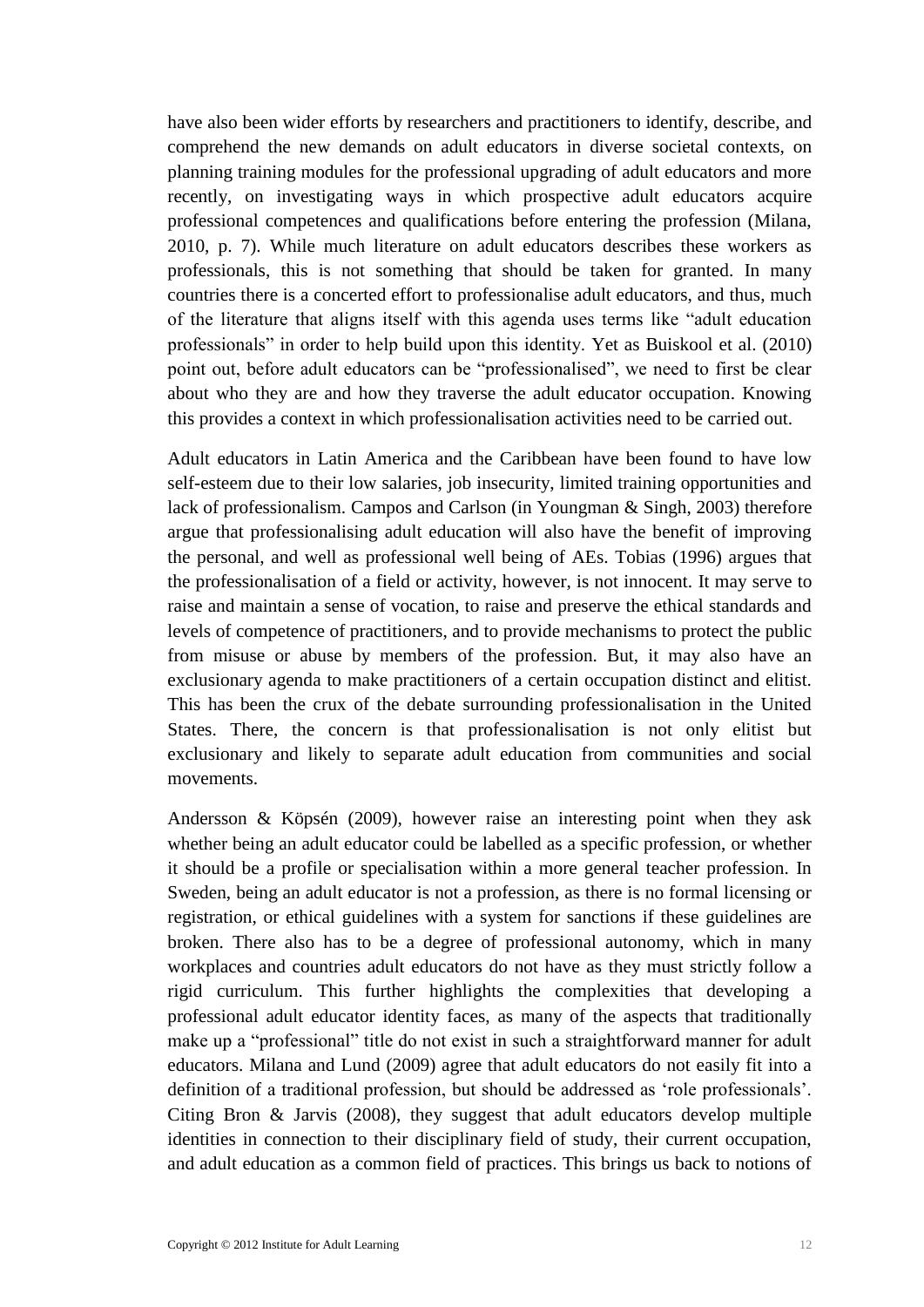heterogeneity, multiple influences, and the weak associations of "professional" with "adult educator".

In sum, it is important to acknowledge the complexity of the adult education terrain as manifested through the differentiated career trajectories, professional identity and professionalisation attempts. The exploration of existing literature sets the stage for our discussion of the findings in the next section.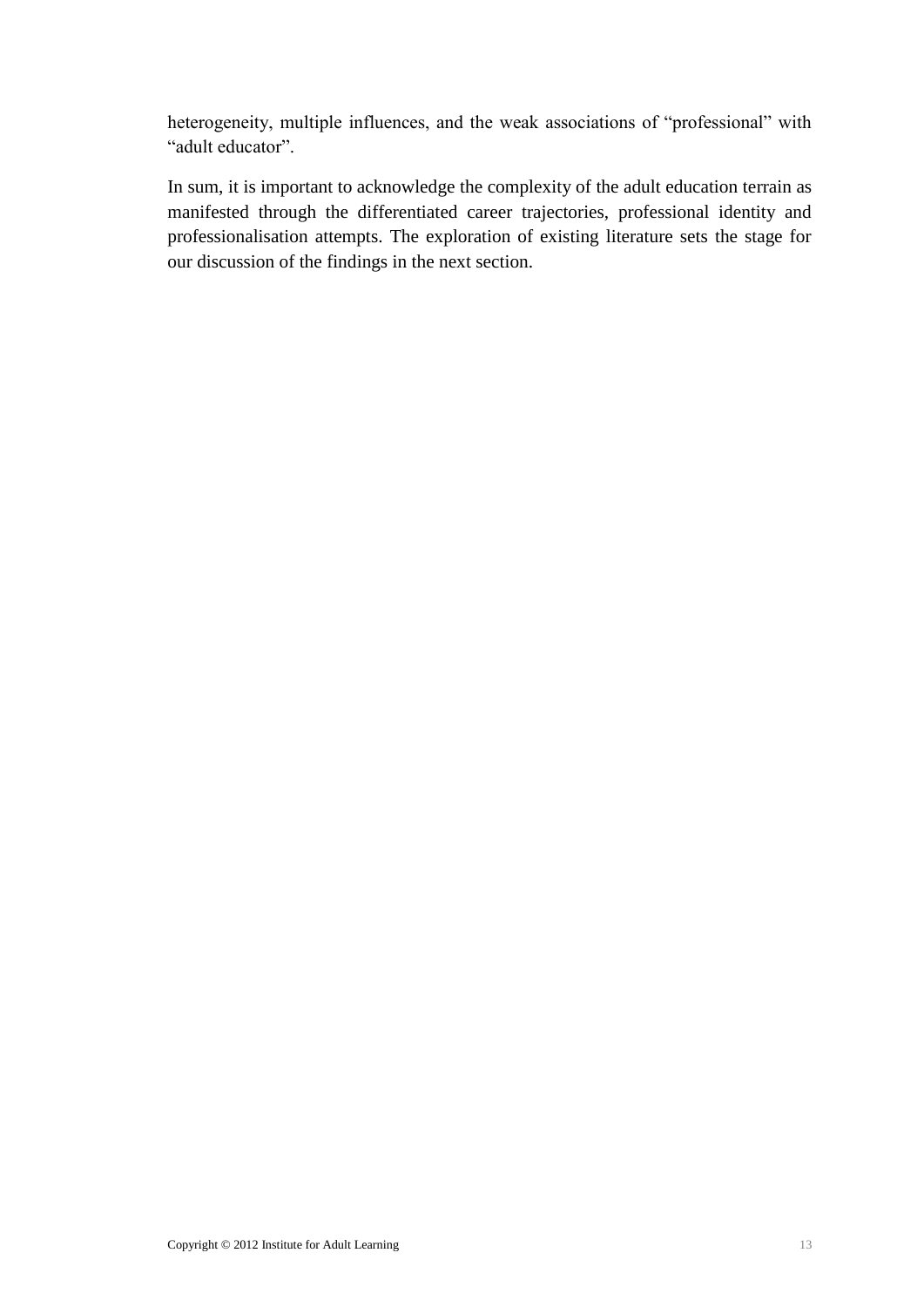## <span id="page-17-2"></span>**Methods**

### <span id="page-17-0"></span>Biographical narrative approach

As this study approaches the idea of career as an 'empty' concept referring to a period of time that practitioners spend within the field of adult education, the use of biographical narratives is particularly suitable. This approach can help us understand the work lives of adult education practitioners in relation to other aspects of their lives. Kelchtermans (2009) used the biographical narrative in his research on understanding teacher development as he felt that interpretations, thoughts, and actions in the present are influenced by experiences of the past, and expectations for the future. Such narratives focus on the practitioner's subjective, retrospective, reconstruction of their "formal career", understood as a "chronological chain of positions and roles" that a practitioner is involved in during their career (Bayer et al., 2009). This approach is commonly identified as useful when seeking to understand how people have constructed their careers as individual motivations and learning processes, which lead to professional identities, can come to light (Andersson & Köpsén, 2009; Horsdal, 2002; Milana & Lund, 2009). It is important to hear how people tell their stories, and analyse their "thinking" so that we can understand and influence practitioners' actions (Kelchtermans, 2009). Biographical narratives provide access to the dynamics between practitioners' lives and experience, which can open a better understanding of the conditions for learning and professional development within and outside pedagogical settings (Guimarães et al., 2006; Maier-Gutheil & Hof, 2011). They also allow us to focus on the interactions between practitioners and the structural conditions that make up the wider socio-cultural context in which they act. These contexts may be multiple, multi-layered and interacting with specific domains of social relations and physical context; the individual meaning is related to these conditions (Andersson & Köpsén, 2009; Milana & Lund, 2009).

### <span id="page-17-1"></span>Participants

This study focuses on people who became adult educators within their working lives, rather than those who enter the field as the initial or "first choice" occupation. This is because "within working life" entry points form the dominant route, both in the literature and in Singapore more specifically. The reasons behind this may include the economic market in Singapore, which provided many openings in this field for people who were made redundant during the Great Financial Crisis, as well as adult educators not being seen as an attractive job title with a career of upward progression. "First choice" entrants into adult education appear to be minimal as being an adult educator is not attractive for younger people; there are a lack of formalised entry level qualifications in higher education; a lack of career structure that can provide a clearer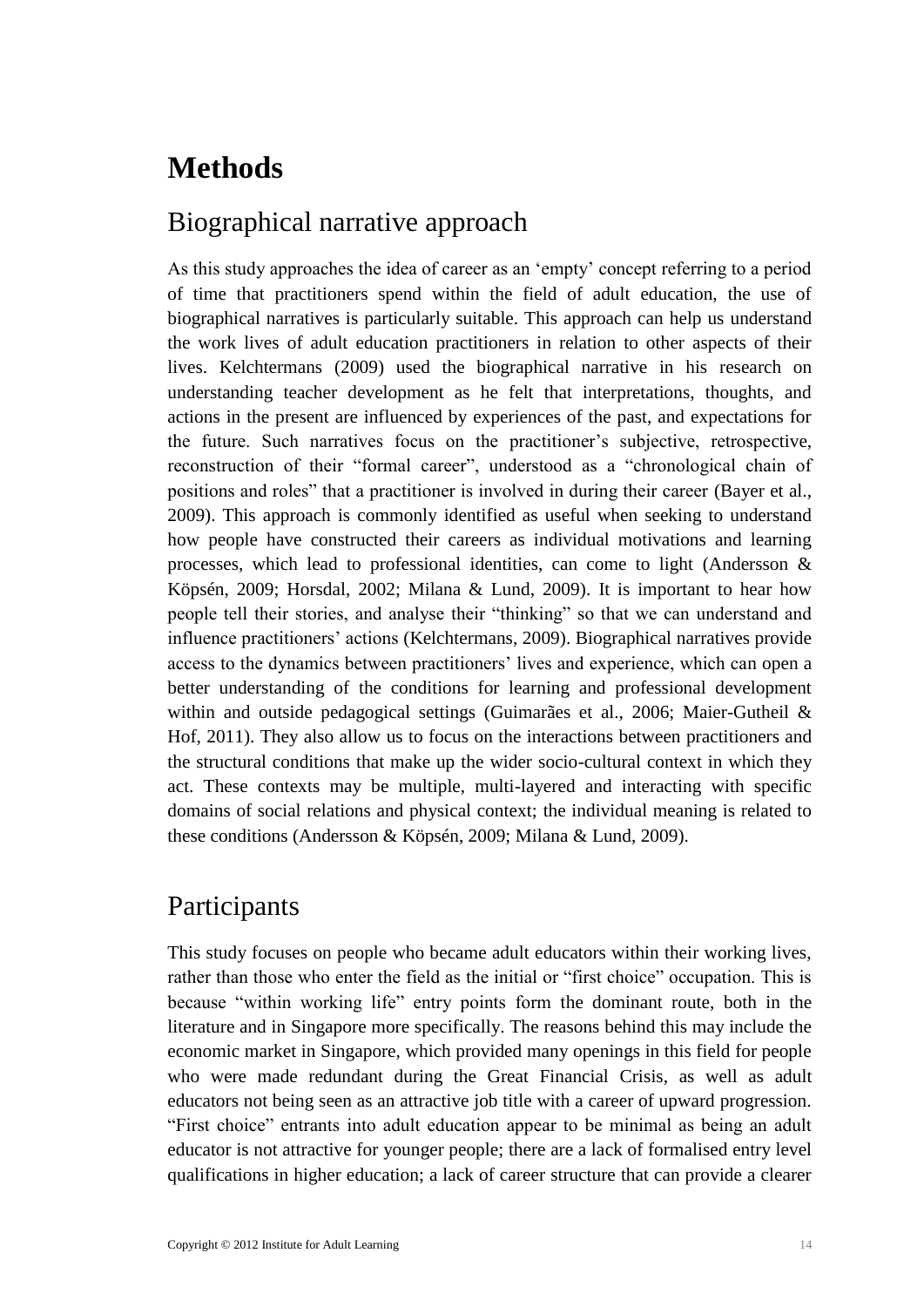idea of what life as an adult educator could offer; a requirement of domain knowledge or experience; and adult learners are generally more responsive and respectful of adult educators who clearly have the relevant experience matched by their years involved in the content area of their delivery.

Accordingly, the primary research for this study involved 20 adult educators in Singapore (see Table 1 for their profiles). As the term "adult educator" is rather broad, all participants in the sample were required to be conducting training for adults as at least one aspect of their work. This could be within WSQ courses, non-WSQ courses, or both, in any industry. The majority (70%, n=14) were working within the WSQ system, of which slightly more than half (57%, n=8) trained solely in WSQ courses. The age of the participants ranged from 32 to 69, with the majority over 40 years old. The average number of years spent in adult education amongst the 20 of them was 8.6.

19 out of the 20 participants had, or were in the process of completing, their Advanced Certificate for Training and Assessment (ACTA), which will be the compulsory qualification for all WSQ trainers by 2014. Six participants also had, or were pursuing, their Diploma in Adult and Continuing Education (DACE), which will be the mandatory qualification for all WSQ curriculum developers by 2015. 25% had other training related certificates. Eight of the participants had various Master degrees, with one currently pursuing a PhD. 80% of the participants were full time adult educators, and 65% were permanent rather than freelance employees.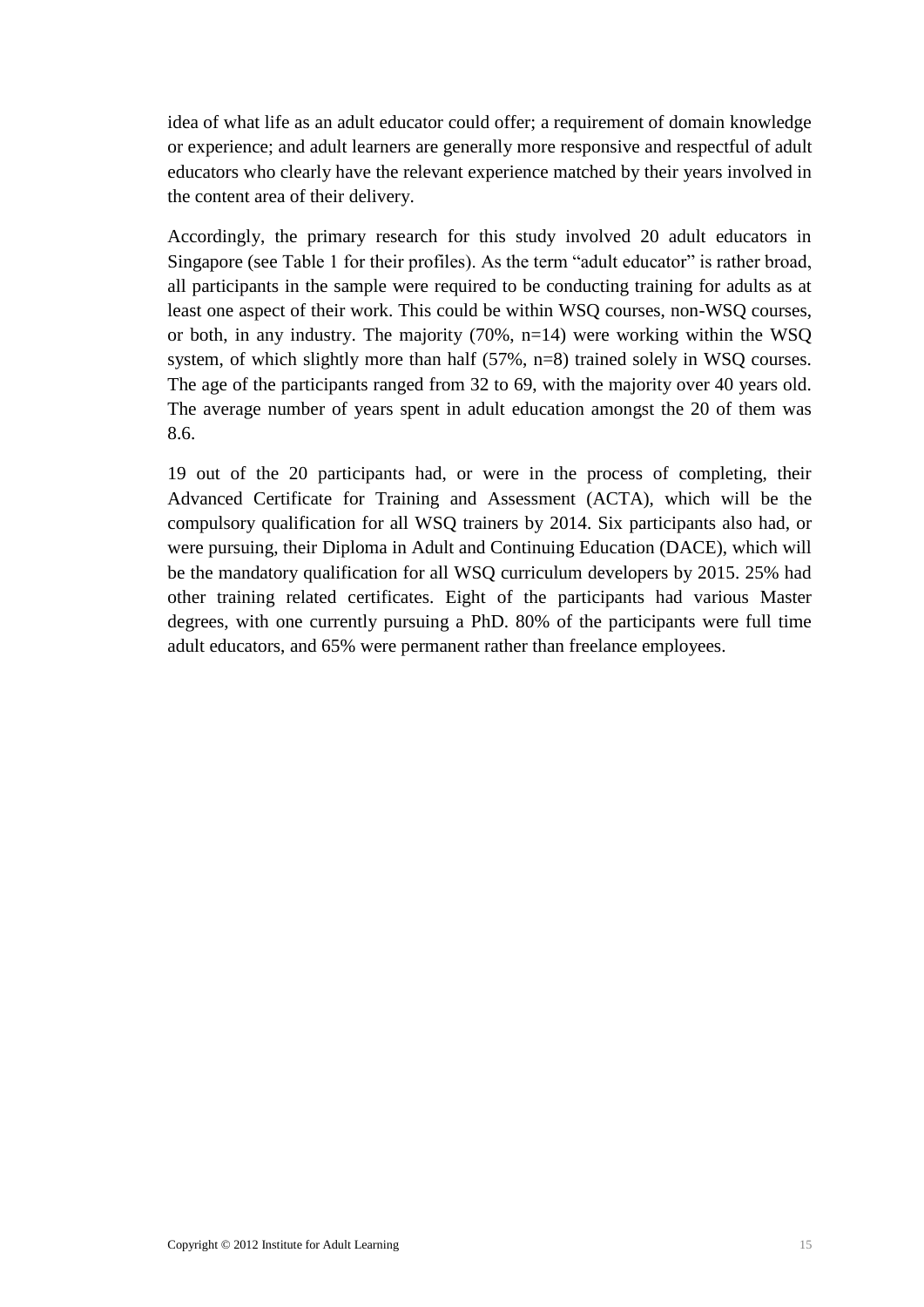### **Table 1**. Profile of interviewees (N=20)

| <b>Sex</b> | Age-<br>range | Free/<br>Perm | <b>Sectors trained in</b>                                          | <b>Industry of Expertise</b>                          | <b>Educational Qualifications</b>                                                                       | <b>AE Specific Qualifications</b>                                      |
|------------|---------------|---------------|--------------------------------------------------------------------|-------------------------------------------------------|---------------------------------------------------------------------------------------------------------|------------------------------------------------------------------------|
| M          | $30-40$       | P             | PEO (Pte Edu), Telecomms,<br>Electronics, Engineer                 | Engineer                                              | Diploma of Education, Specialist Dip Engineering,<br>Dip C.I. Design, Bachelor (Mechanical Engineering) | <b>ACTA</b>                                                            |
| F          | $30-40$       | P             | Nursing                                                            | Nursing                                               | Nursing Qualification, Business Degree                                                                  | <b>ACTA</b>                                                            |
| M          | $50-60$       | F             | Engineering, Electronic<br>Manufacturing, Supply Chain             | Supply Chain, Organisational<br>Behaviour (Marketing) | Masters in Marketing                                                                                    | <b>ACTA</b> , Cambridge University<br>Diploma in Teaching and Training |
| M          | NIL           | F             | Teaching/Psychology/Training                                       | <b>Learning Styles</b>                                | Masters in Information Science. PhD candidate                                                           | <b>ACTA, DACE</b>                                                      |
| M          | $40 - 50$     | $\mathbf{P}$  | Education                                                          | Education/Training                                    | B (Hons) English Language/Sociology PGDE                                                                | <b>ACTA, DACE</b>                                                      |
| M          | $30-40$       | $\mathbf{P}$  | Organisational Development,<br>communication solutions, Innovation | Teaching                                              | NIE (teaching), Bachelor Psychology and English<br>Language                                             | ACTA, MTD (ongoing)                                                    |
| M          | $40 - 50$     | P             | F&B, Hotels                                                        | <b>HR</b>                                             | Bachelor Double degree HR practice and research and<br>marketing                                        | <b>ACTA</b>                                                            |
| M          | $50-60$       | F             | Learning and Development,<br><b>Employability Skills</b>           | Learning and Development                              | <b>MBA</b>                                                                                              | CPLP, ASTD, DACE, ACTA                                                 |
| M          | 50-60         | F             | Hospitality                                                        | <b>Airline Cabin Crew</b>                             | <b>GCE 'A' Levels</b>                                                                                   | ACTA, DACE                                                             |
| F          | $40 - 50$     | $\mathbf{P}$  | Education                                                          | TAE, HRD                                              | Bachelor (Business Admin), Pursuing MALLL                                                               | <b>ACTA</b>                                                            |
| M          | 50-60         | F             | Service Excellence, Workplace Skills,<br>Employability skills      | Service Excellence, Insurance                         | Secondary four                                                                                          | <b>ACTA, DACE</b>                                                      |
| M          | $60 - 70$     | F             | Therapy (massage)                                                  | Therapy                                               | O levels                                                                                                | ACTA (CU1, 2, 3, 4 & 6)                                                |
| M          | $30 - 40$     | $\mathbf{P}$  | Snow boarding, Wake boarding                                       | Sports                                                | O levels                                                                                                | ACTA (CU1)                                                             |
| M          | $40-50$       | P             | Life Skills/Train-the-Trainer                                      | <b>Across Industries</b>                              | <b>MBA</b>                                                                                              | <b>ACTA</b>                                                            |
| M          | $30-40$       | P             | Animation                                                          | Digital Media                                         | <b>Bachelor Degree</b>                                                                                  | <b>WSO</b> Orientation                                                 |
| F          | $30 - 40$     | P             | F&B                                                                | Baking                                                | Adv. Diploma                                                                                            | <b>ACTA</b>                                                            |
| F          | $40 - 50$     | $\mathbf{F}$  | Generic Skills in private and public<br>and Social Services        | Generic Skills                                        | Master of Arts in Human Resource Development, BA<br><b>Social Sciences</b>                              | Diploma in Training and<br>Development; ACTA                           |
| M          | $40 - 50$     | $\mathbf{F}$  | Manufacturing, Training, Retail                                    | Manufacturing, training                               | Bachelor of Science (Physics)                                                                           | ACTA, DACE (currently pursuing)                                        |
| F          | $40 - 50$     | $\mathbf{P}$  | Private, Public, Social Service                                    | Service Excellence                                    | <b>MBA</b>                                                                                              | EO Certification, Action Learning<br>Coach, ACTA                       |
| F          | 50-60         | P             | All sectors                                                        | TAE, Service Industry                                 | Masters in Management                                                                                   | <b>ACTA</b>                                                            |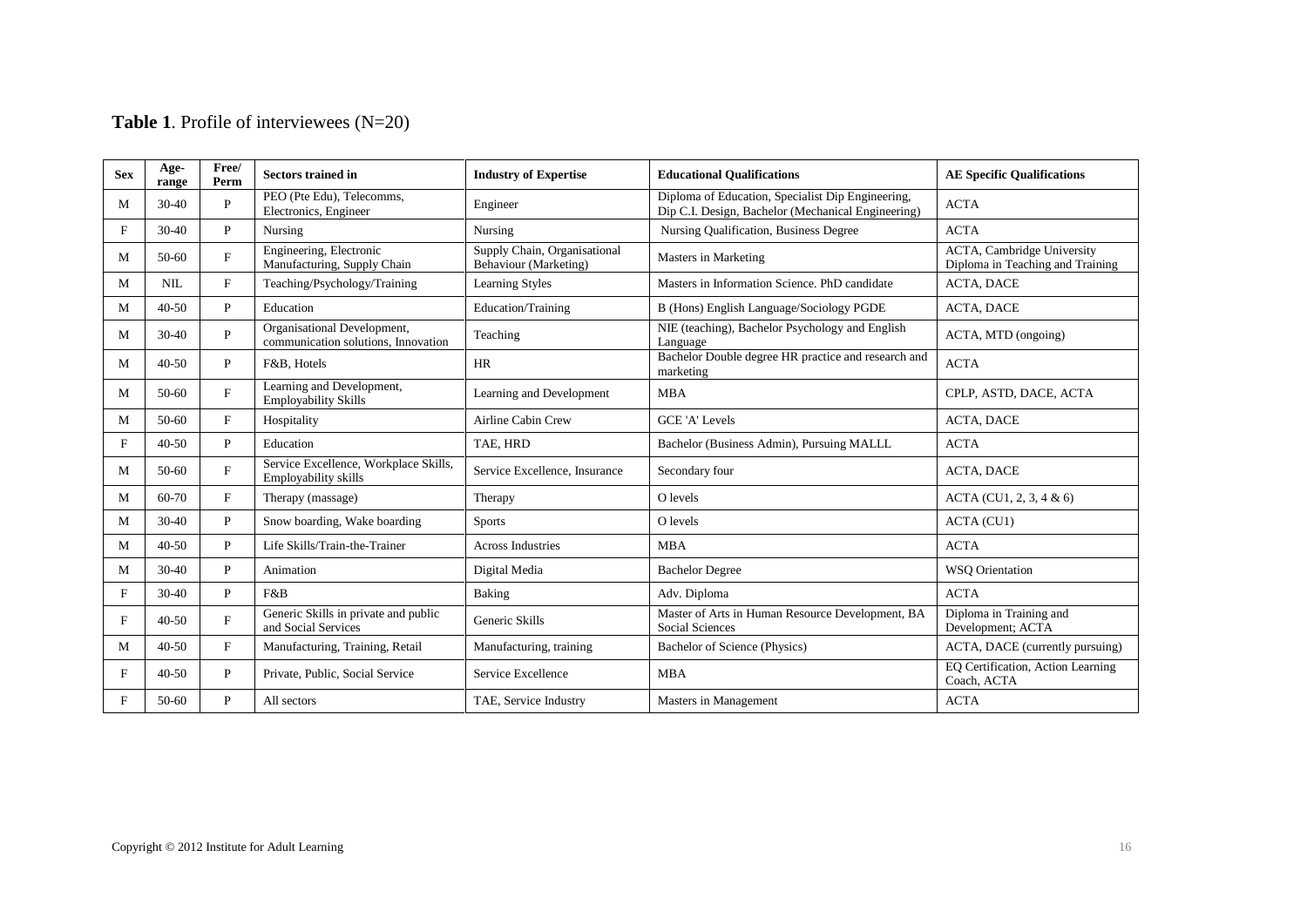### <span id="page-20-0"></span>Procedure

After reviewing the literature on the professionalisation of adult educators and research team discussions, an interview guide was designed to unveil the career paths that adult educators had pursued and intended to pursue in the future; the challenges they faced and the ways they dealt with these challenges; how they positioned themselves within their field of employment; and how they see the government-led professionalisation of their occupation. Adult educators were invited to participate in this study voluntarily and no incentives were offered. Interviews were conducted at a time and location convenient to the participant, and best efforts were made for the participant to feel comfortable during the interview. Semi-structured, biographical interviews were recorded electronically and then transcribed. Transcripts were then uploaded into NVIVO 9, which was used to facilitate the coding of data. After taking a first pass over the transcripts, a coding tree was developed based on emerging themes and these themes were refined during the analysis stage. The thematic coding tree was keyed into NVIVO 9 and the transcripts were coded according to these themes.

### Advantages and limitations to approach

The findings of this empirical research provide a descriptive insight into how these various adult educators have worked in a field that the government is trying to professionalise. As the sample is opportunistic, non-representative of the adult education field, and limited in size, the findings of this study cannot be generalised with statistical confidence. Gaining a representative sample of adult educators is extremely challenging due to their diversity and a lack of coherent records of who is conducting training (or participating in other aspects of being an adult educator).

However, the key advantage of this method is that it encouraged participants to speak freely about their experiences and opinions regarding their work and their wider field of employment. This provides rich data to give a deep insight into the working lives of the participants. The biographical narrative also allows for the description of the idiosyncratic nature of adult educators' work lives and moves beyond the individual and his/her career story into a more general, but grounded, understanding of adult educators' careers. It is important to note, however, that the dynamic aspect of biographical narratives does not look at a story as the one true representation of one's experiences, but that the story told is an act of sense-making and may change over time (Kelchtermans, 2009).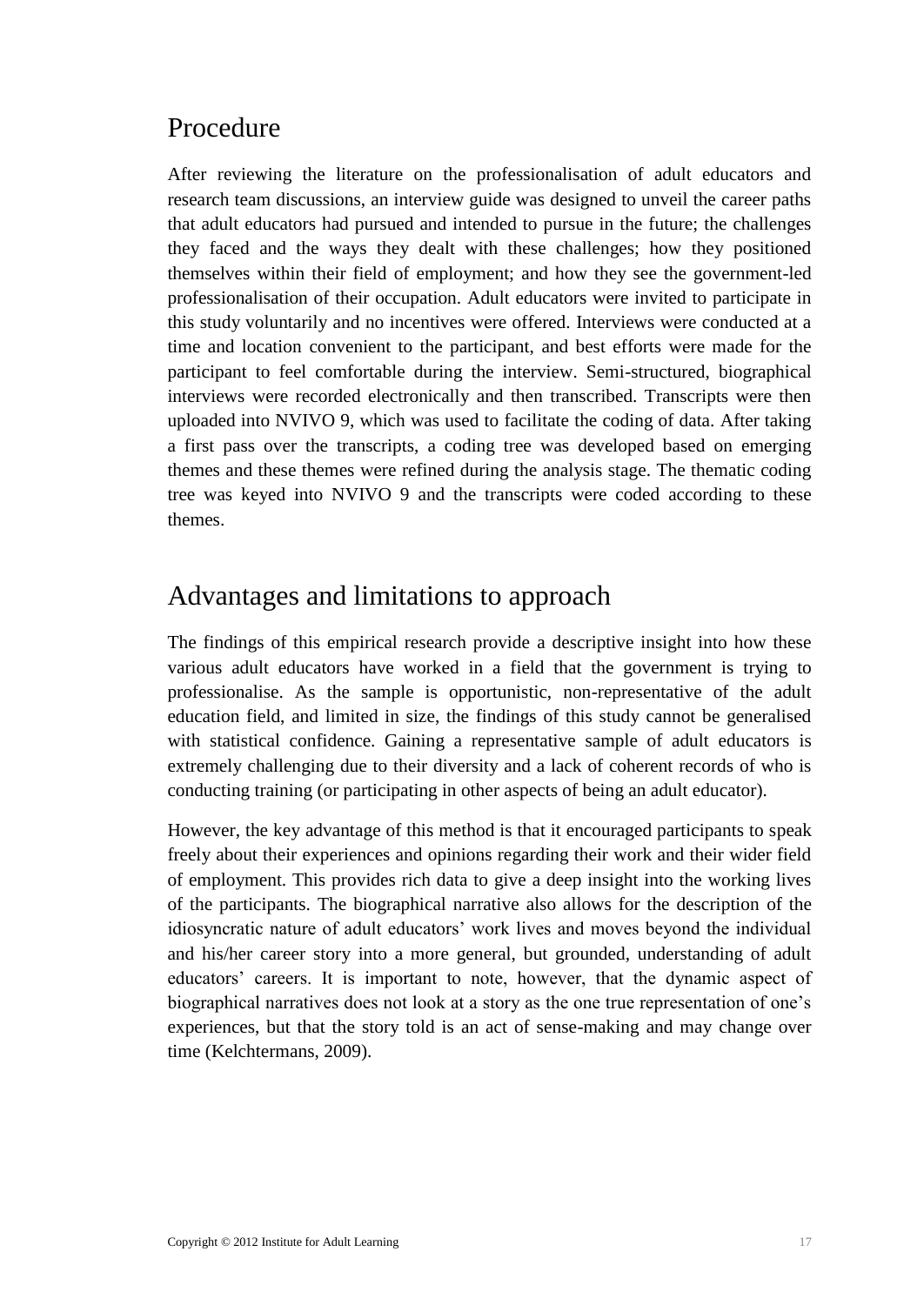## <span id="page-21-1"></span>**Findings**

The findings will be discussed in three sections. We begin by considering the adult educators' *past*, focusing on their entry points into adult education. This is followed by an in-depth discussion on their *present* as we examine how these adult educators navigate through their trajectories and deal tactically with the pressures and tensions that characterise the landscapes they have to traverse. The conclusion of this chapter will focus on their aspirations for the *future* and how these ambitions will impact the adult educator's current occupational decisions and motifs of mobility.

### <span id="page-21-0"></span>Past: entry points

The general literature on adult educator entry points identifies two main themes: a "first choice" career; and a "mid-career" or "second career" option. In our research we have moved away from these latter two terms, as they appear to be inadequate when looking at individual's stories. In other words, people may become adult educators after working in a different field or multiple fields, and this transition may be mid-, late-, or post-career, and may be a third, fourth, or fifth career shift. The main point to emphasise is that these people have experience in other occupational fields prior to becoming an adult educator.

None of the participants in this research project became involved in the adult education field as a "first choice" career. The rarity of this occurrence is also apparent in the wider literature earlier explored (cf. Farinelli, 2010; Buiskool et al., 2010).This is perhaps a result of the nature of the occupation, in tandem with the lack of mainstream education offering courses that provide specialised knowledge in the field of adult education, which can also attract young people and orient them towards adult education (Farinelli, 2010).

However, as seen through the literature, a large majority of adult educators enter the field "mid-career", instead. Many enter without specific training to become an adult educator, instead depending solely on their life and work experience in a different field (Buiskool et al., 2010). The dominance of these typologies as "second" career entry routes is evident in our research. In particular, two dominant entry point themes –"organic" and "disjuncture" – can be identified from their narratives.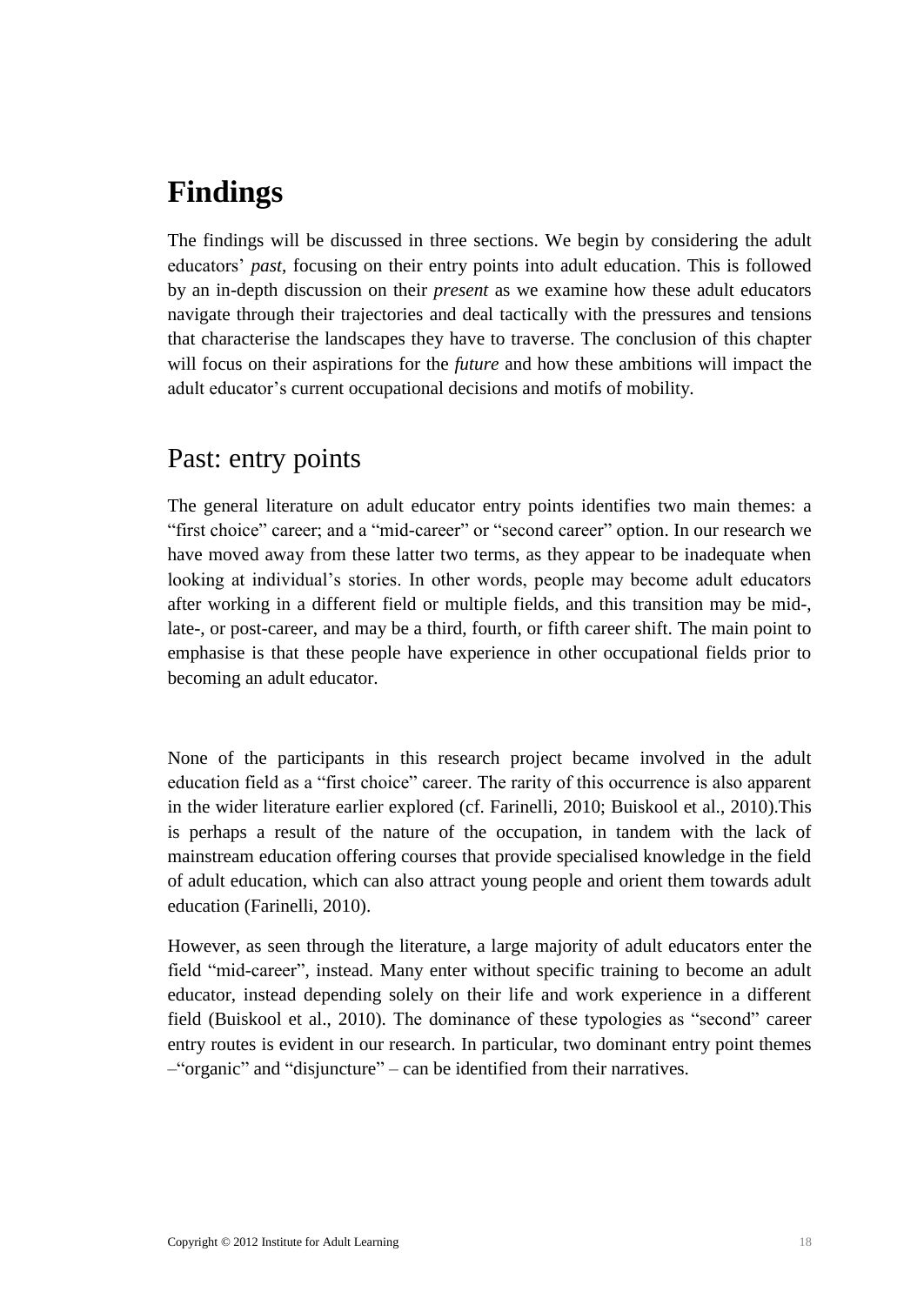### <span id="page-22-0"></span>"Organic" versus "disjunctured" entry points

Organic entrances, could be similar to Nuissl & Pehl's (2000) idea of "sideways" movement, referring to individuals holding an existing occupation with specific job roles, who gradually have training incorporated as a part of their work. It seems to be this initial exposure, often coupled with positive affirmation, which entices people to slowly move away from their original occupation and slide into a role with a dominant focus on adult education.

*...when I was in MOE, Ministry of Education, besides training the teachers, which was a small proportion of my time, I did a lot of research on learning style. So basically I was more of a researcher than a trainer... I still enjoyed the educational context, working with teachers, schools, students especially. So when I left MOE, I just wanted more flexibility. I wanted to leave school per se... So I*  decided to branch out on my own. (James<sup>6</sup>, freelance adult *educator)*

Organic entry points were prevalent for the majority of our research participants, who mostly had jobs that allowed space within them, or next to them, for training roles. One slightly different example of training gradually becoming one's main occupation is from the story of Tom. Tom was first exposed to the idea of being a trainer through participating in a young preachers' contest. While this is not exactly training, it led him to preach at a juvenile prison to help inmates develop life skills. Running alongside this began a full-time occupation in the insurance business, which also occasionally involved training insurance agents. This training element occurred as his boss heard he could preach. Tom states that "I always had a passion in training", but training always took a secondary place to his insurance work, which morphed into him running his own insurance firm. It was three years ago when he decided to pursue his passion on a "paid basis" and relinquished his position in his insurance agency to focus on being a competency trainer within the Singapore Workforce Skills Qualification system. This story illustrates the organic move towards pursuing training, where initial exposure occurred alongside, and then within, a non-training occupation.

This contrasts with stories of disjuncture, where people were not gradually exposed to training in a previous job, but made a clean cut from doing work involving no training (or other adult educator tasks) to jobs that centred around adult education, in particular, face-to-face training. Sue started her working life as a ward nurse before coming "full swing" into training.

1

 $6$  Pseudonyms have been used to ensure anonymity of trainers interviewed.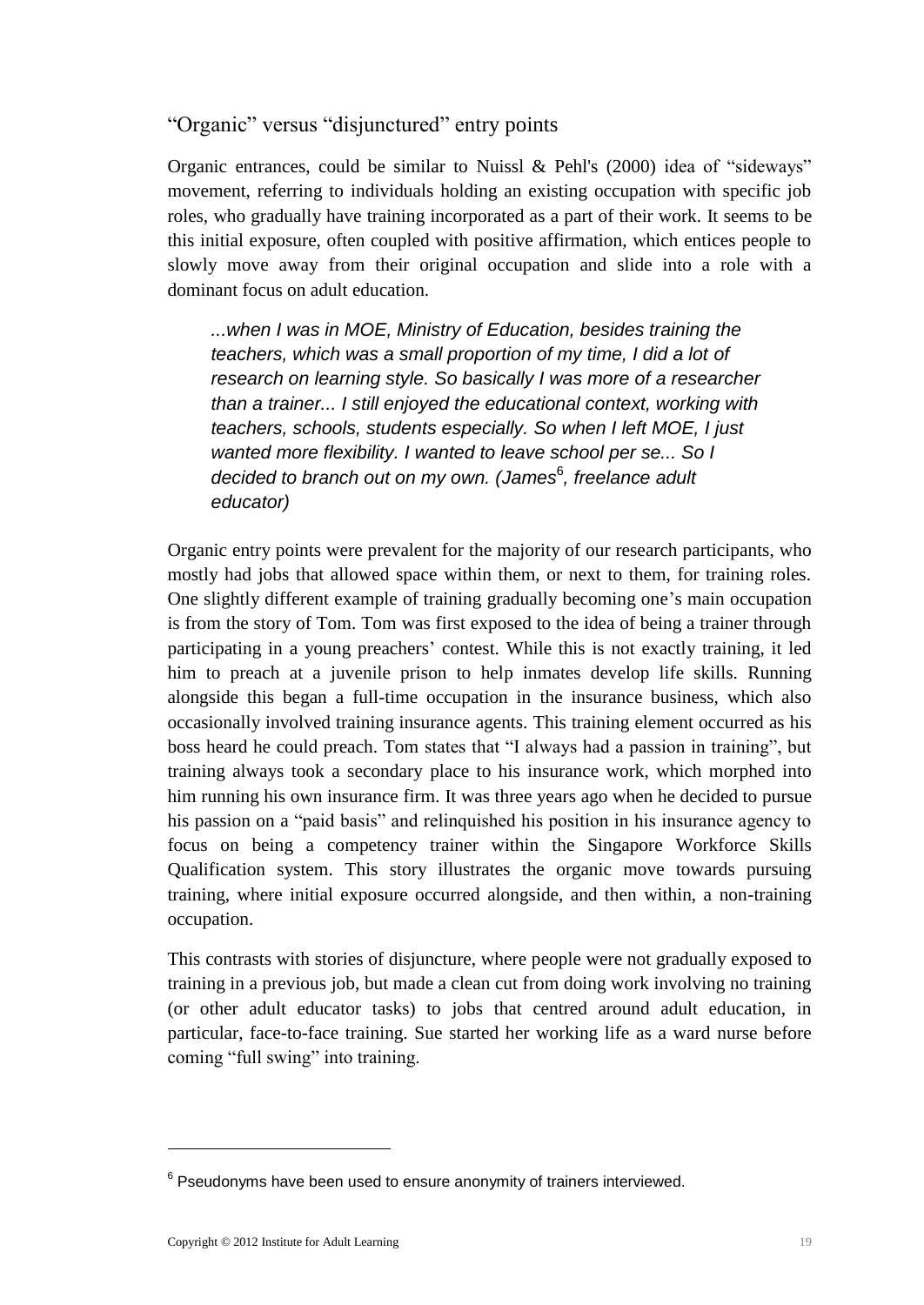*I am a nurse by training. I was doing ward nursing, chronic nursing. I am onco [oncology] trained; taking care of cancer patients. That was where I started. After clinic nursing I went to nursing home. I went to varied places. And then I went to Institute of Technical Education to teach nursing as well. I was a research nurse in NUHS before I came here...When I joined ITE, Institute of Technical Education, to train nurses. That time I was just trying out. After that, I thought I've been in nursing for some time. I can't call myself I'm good. But I think there are some experiences and sharings I can do with new nurses. With this idea I came to training, full-swing.*

When prompted further about why she chose training Sue elaborated:

*I do want to see some changes in the healthcare stuff. We're not teaching like hundreds each batch. Perhaps each batch is like 20, 25, that's the average per class. With every one of them, if I can see changes, from the time they step in, to the time they go to clinical. I can see the improvements. How they treat the people, the patients. Personally I find that that is motivating.* 

Sue identifies a clean shift into training, and draws on her knowledge and experience for her new role. Her new role is closely related to her previous work in terms of content, but she never played a training role as a part of her practicing nurse role.

Andy talked about his entry point of disjuncture in a more abrupt or brutal way. He refers to his shift as "a cut". Andy has shifted in his career from having an IT background, to being a business manager, and gaining the title of General Manager at the peak of his career. At this point he asked himself, "Is that what I want to do for the next 10 years?"

*...that's not what I want to do and I left my job. I left my job and went in search of full-time consultancy or training prospects. I just wanted to get out of that corporate and I wanted to go into the consulting...I wanted to combine that, everything I have and get into consulting and training industry or rather I would say consulting was the initial thought...but the consulting didn't go that well because it wasn't that straightforward as I thought. You could have all the experience and all the academic background, you have a Masters. So after three months and after six months it didn't go to be honest and that could be financially draining, especially for a high income earner with all the high assets then, I decided that I need to swap, I need to come training first.*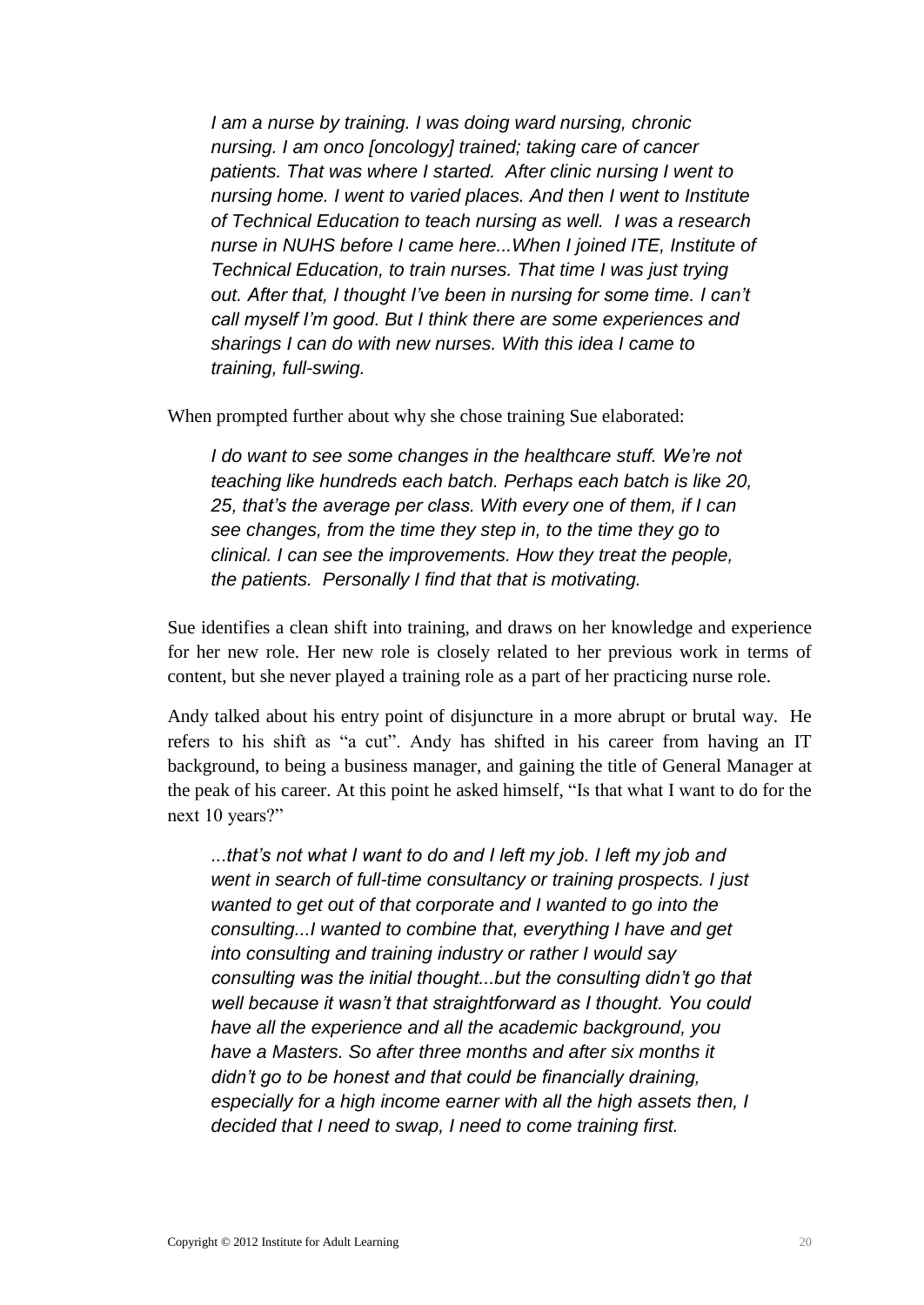This story sheds particular light on the inadequacy of naming this entry point "midcareer" or "second career". Here we can see that Andy had already experienced various shifts in his career, and this one firstly pointed him in the direction of consulting before eventually leading to training. These two potential occupations did seem to be attractive options as they allowed him, like Andy, to draw on his wealth of experience in a different setting. Other points of disjuncture noted in the data are caused, not only by a hunger for a "sea change", but also physical limitations that meant one could no longer perform their job role and needed to find alternative work.

*… I was in the pastry line for few years actually. About five years? Until I have a bad accident I cannot stand anymore, I mean I couldn't work... I'm a hands-on person. Until a day where there is this accident where I cannot work in the kitchen anymore I started in the teaching line... I always feel that I shouldn't hold onto my knowledge until I die. I should pass my knowledge to the next person...I say, "whatever you learn here you don't stop here, you have to generate to the next generation. If what you learn or what you created you doesn't pass it to the next person, then you stop there." I told them, "Imagine the olden days. The Chinese chef or all these, they won't teach you all these tricks, then how? Now all the things different right? (Linda, permanent adult educator in F&B sector)*

Entering the teaching or training line in a related field, but with no training experience, is again reflected in this story. The push, however, did not come from boredom or mental burnout, but was instigated by physical incident. Teaching is presented as an attractive, exciting alternative, which in this case, may not have been possible without experience in the pastry line.

These stories, and those of the other research participants, illustrate that there are multiple ways in which individuals enter the adult education field. Some are exposed to this line of work in an organic way, gradually, through exposure within an existing line of work. Others make a clear break from their previous occupation and make a somewhat brave decision to venture into the "unknown". The reasons behind why people who make a gradual transition versus a transition of disjuncture are slightly different. For the organic adult educators, it seems that confidence in their abilities encourage the transition, with people telling them they have a talent, or should share their experiences. For those whose move is more abrupt, training is a new endeavour that offers them an alternative occupation where their previous experience and knowledge can be utilised. The implications of these varying entry points will be further discussed at a later stage in this paper.

### <span id="page-24-0"></span>Present: navigating through pressures and tensions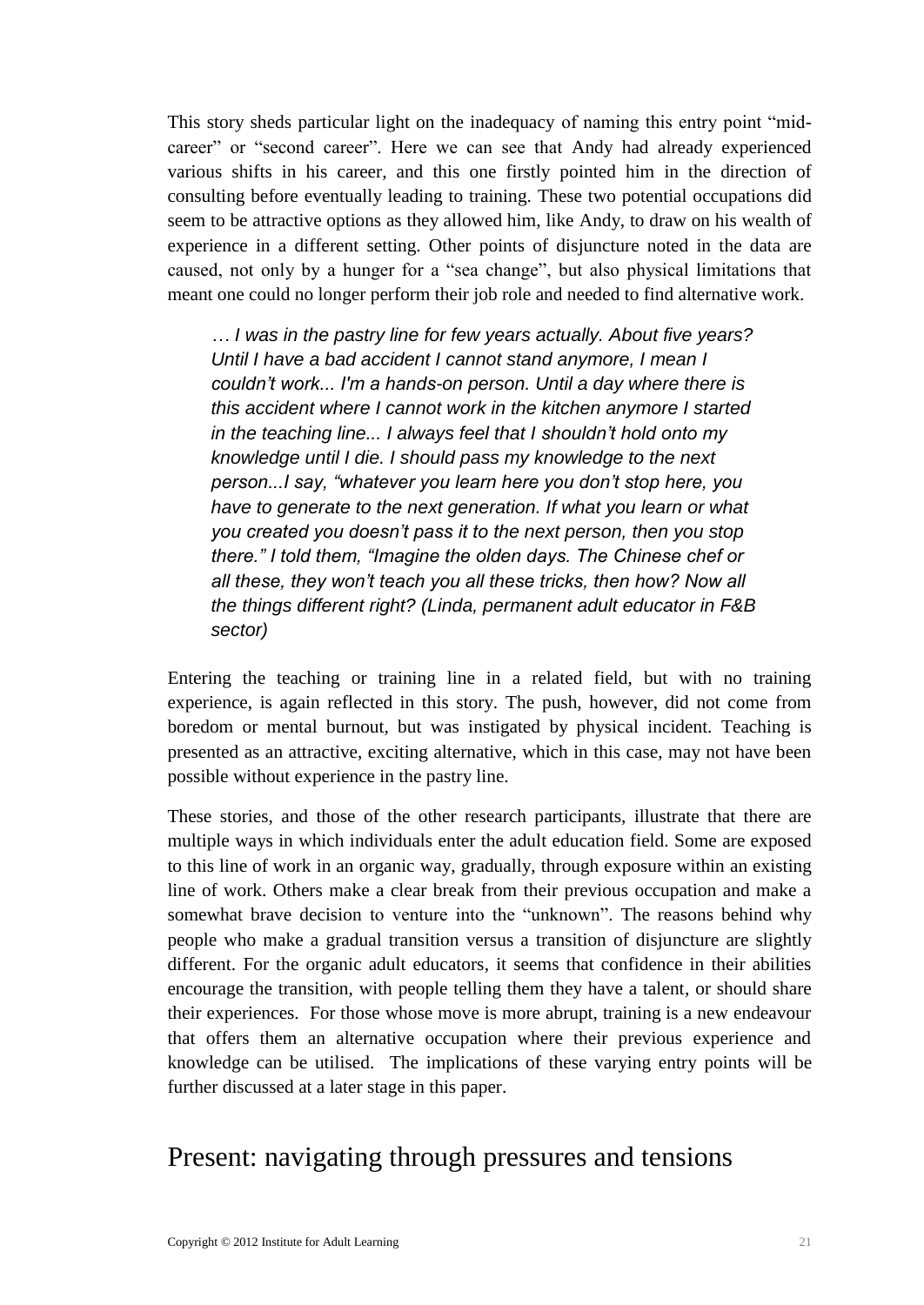Three themes emerge strongly from the analysis of the interview data in relation to how adult educators navigate through their individual career trajectories. First, and closely related to the preceding section, the *differentiation* in adult educators' profiles and motivations is highly discernable. The heterogeneity of this group is an important point of departure for examining trajectories as it offers reasons and explanations for the way AEs develop professional identities. Next, we discuss the pragmatic and perennial problems faced by adult educators, as their professional lives are set against the backdrop of structural and economical pressures and tensions. This section on their *struggles* demonstrates the difference in their efficacies to resolve issues AEs typically encounter. Finally, the analysis reveals that there is no one "ideal" or putative professional pathway the AEs can trek or have trekked. Many of them invented pathways as they went along, tactically figuring out what they had to do to manoeuvre through the pressures and tensions of this vocation. We discuss how the construction of their career trajectories is *practically accomplished and not designed*.

### <span id="page-25-0"></span>Differentiation

*You have the corporate trainers. You have the high-powered. They have all the right contacts. They know all the right people, highlevel people in MNCs, big companies. They run programmes that are tailored towards normally those senior management. They are raking in a lot of money, of course. They charge \$5,000 per day, \$3,000 per day. They bring to the table certain number of flexibilities, and know-how in dealing with people of that status. These groups of trainers are at the top. They select their jobs. They don't even come into our [the WSQ] circle. For them it's like, WSQ, forget about it. We don't hear about them. The more humble ones they do. For them it's like every job opportunity is a job opportunity. The more liberal ones, they would. But there are some who wouldn't be bothered: 'I have enough on my plate where I operate. There's no need for me to move into another circle'. Then you have what we have here, the line trainers, the WSQ trainers, the industry trainers. Obviously they don't get paid that well. Sometimes they struggle, to be honest. They don't have enough assignments. So they're scrambling here and there, trying to look for jobs, training assignments. That is another pool altogether. Then you have the different strands, you have the profiling type of trainers, you have the facilitation type of trainers, and then you have obviously the technical trainers. Again they operate in their own spheres. So many different types. (Leon, permanent adult educator)*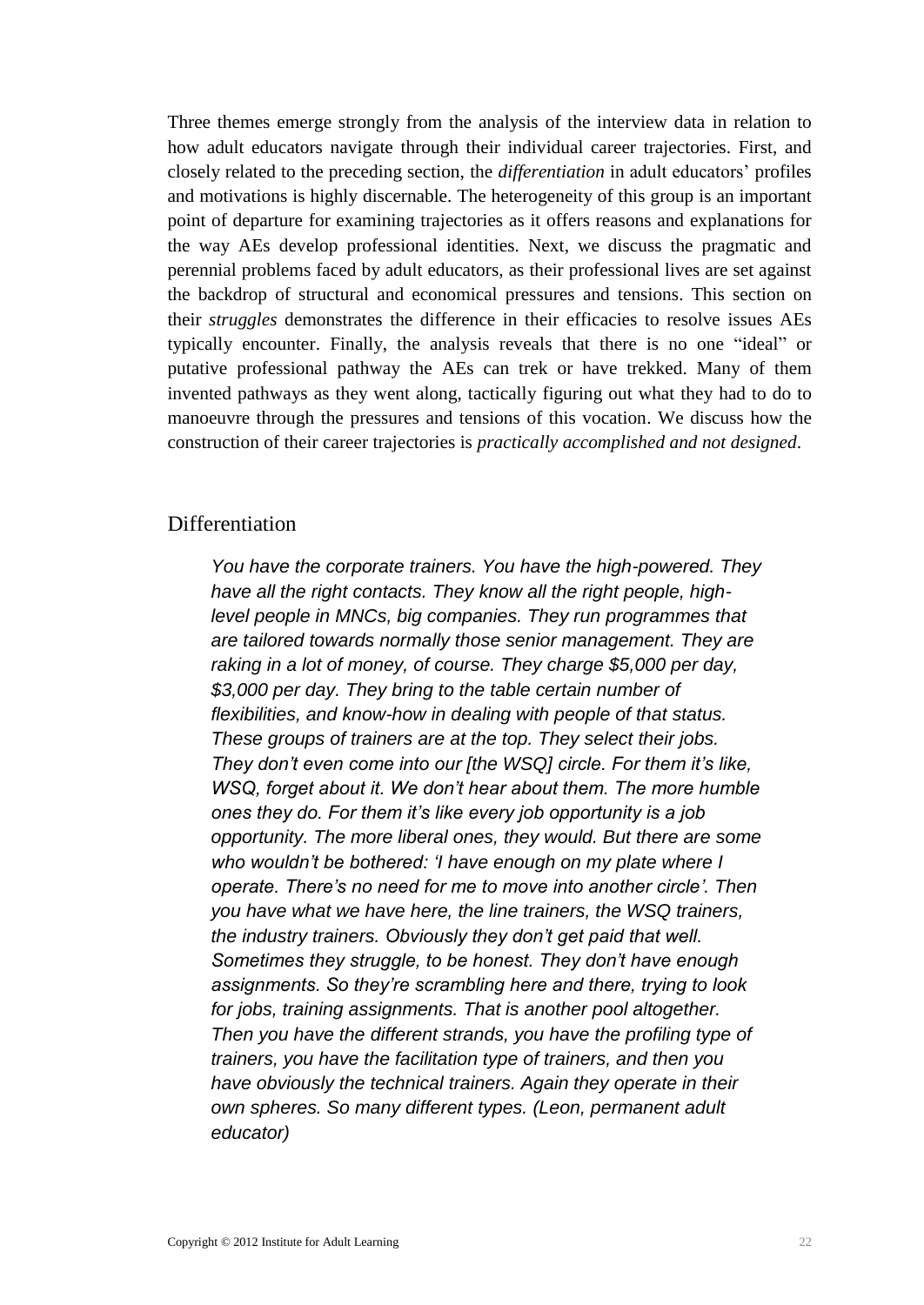Furnishing a descriptive summary of the varying profiles of adult educators in Singapore, Leon, a full-time WSQ adult educator, speaks of the various strata that make up this segment of the workforce. He distinguishes clearly between WSQ and non-WSQ trainers, but also acknowledges different characters and profiles within each broad group ("profiling type of trainers", "facilitation type of trainers", "line trainers", "liberal ones", "at the top", "humble"). There appears to be overlapping layers and spheres of operation: some trainers choose to work in both corporate and WSQ settings and partake of the opportunities across the spectrum, while others offer their services exclusively to just the corporate clientele.

Daniel, a freelance trainer in the hospitality industry, similarly describes this heterogeneity, and further highlights the "disconnectedness" within the training "community":

*Different level, different groups. When I say different groups, I meant different core areas of expertise. Some of them are curriculum designers. Very quiet. They sit down there; they have questions that are quite different from what facilitators would ask. Then there is another group of facilities/presenters. Then there are people who are very very engaged. Among all these there are some who are very engaged in knowing whether the message has gone across. Yet there are some who are very aloof, I'm here just for the money. There is a training community. But I think it's very disconnected, very proprietary. If I am with certain large training organisation, that community is there only… There's no catch-all.*

Although Daniel speaks of the adult education community at large (inclusive of curriculum designers), his description centres on expertise and how that correlates with the level of engagement or confidence a trainer possesses. As he contemplates the intentions of some trainers, he observes that those who are aloof enter the profession for its pecuniary gains. He concludes by saying that "there is a training community" but adds a disclaimer that this community is not all-encompassing.

Daniel's observation of the contrasting levels of confidence, engagement and expertise is incisive and we found such diversity even within our group of 20 interviewees. For some of the trainers interviewed, training is described as "natural" or their "calling"; for others, it has been a gradual process of amassing experiences and learning how to be a trainer. As discussed in the Methods section, the educational trajectories of these educators also range across a broad spectrum ('O' Levels to PhD). The observation on the different motivations for being in the profession (pecuniary vs non-pecuniary) is not isolated, but consonant with the views shared by several other interviewees. Some revealed that they are motivated by the yen and curiosity to learn: "The self-directed exploration, the 'eureka' moment, is what we look for in learning. So that's my driving force, that why I'm in this industry, so to speak" (Daniel), while others see themselves in the business of workforce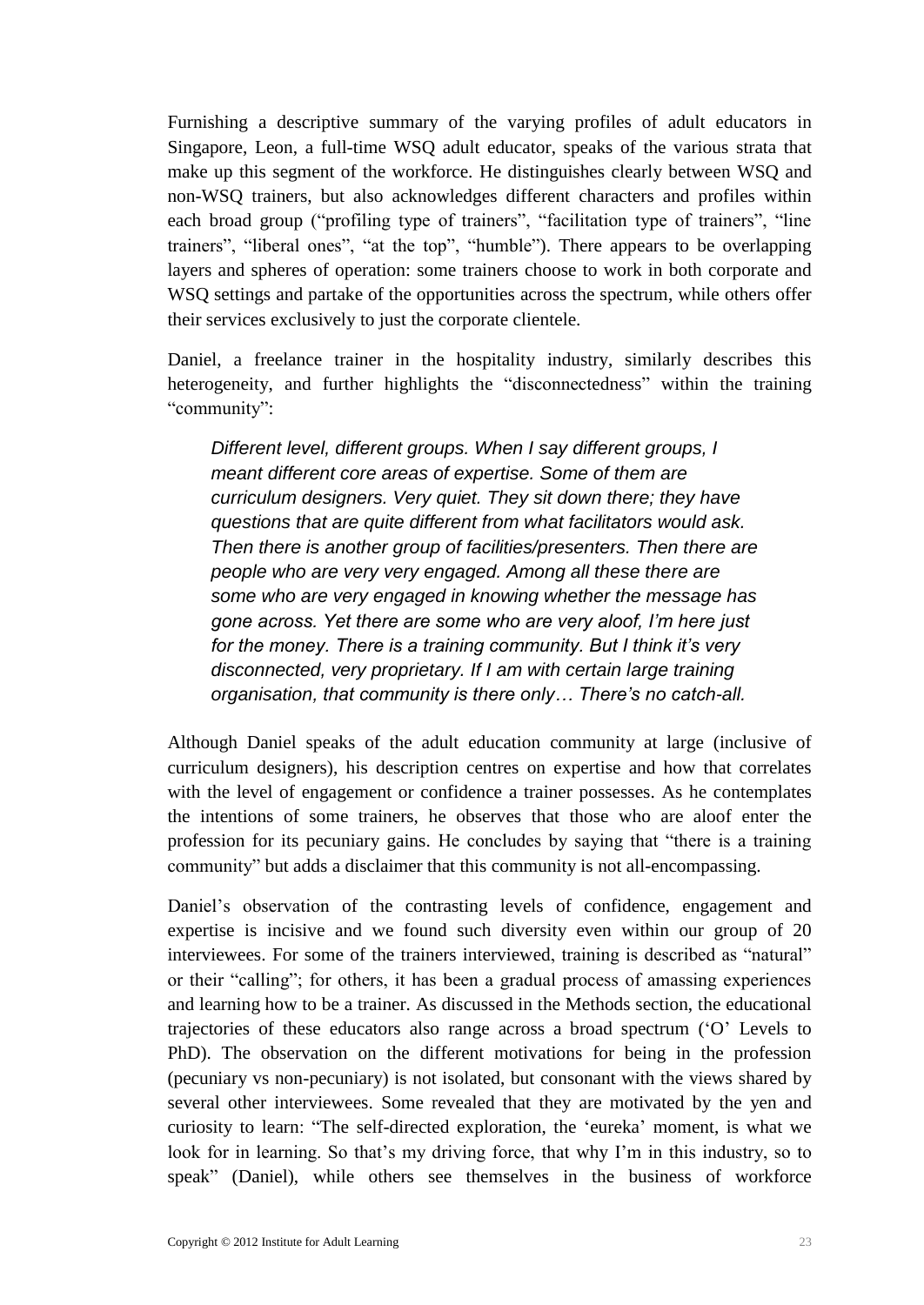development, training and imparting skills and knowledge. For the latter group, their raison d'être is to "help" others get jobs or get better jobs. These trainers typically see themselves to be training for the masses, rather than specializing and training for a niche market.

The profiles of trainers are diverse, and this is unambiguous amongst trainers themselves. To be sure, it is less clear if trainers take to this differentiation sympathetically. Eleanor, a full-time adult educator, relates this differentiation to "messiness": "I realised that it is a messy journey among the adult educators, while educating in the market. It's a messy mix of people that I am going to encounter". Although it is never explicit that this differentiation is opposed, the lack of a coherent community seems to cast a sense of uncertainty about professional identity amongst the adult educators. Furthermore, the trainers are faced with trainee populations that are, too, heterogeneous; trainees come from diverse occupational and educational backgrounds and have different needs. Sue, a permanent adult educator in the nursing industry described her training organization as "rojak"<sup>7</sup> and Huimin, who trains in both the WSQ and non-WSQ sectors, compares training populations to the different tiers of customers of banks and their corresponding needs:

*To me, is there a need to be homogeneous [WSQ & non-WSQ training]? Maybe not. What is the point of merging it, when the needs are so different? … (A)ll programmes are to serve the learners. And their needs are very different. So to me is, it's like you talk about banking, you have personal banking, the mass banking, you have priority banking. And priority banking, their needs are very sophisticated and very different.* 

A freelance trainer in the SPA industry, Sheela shares similar sentiments about this diversity and stresses the varying motivations of learners:

*This adult learner, you can group them into various categories. There is one group who are forced to attend. There is another group who wants to know more. There is another who wants recognition. So they form the bulk of your adult learners. So as providers…I don't know how you all go about to address this one. (Sheela, freelance trainer)*

Her comment appears to carry a hint of resignation, as if she is unsure of how the current training system is able to cater to the learners' differing needs and motivations for attending training. Leon, a full-time AE, albeit more zealous, nevertheless acknowledges he is still learning how to address diversity in learners' needs despite his half a decade of experience in adult education.

<u>.</u>

 $7$  A Malay term for a food dish made with a combination of ingredients.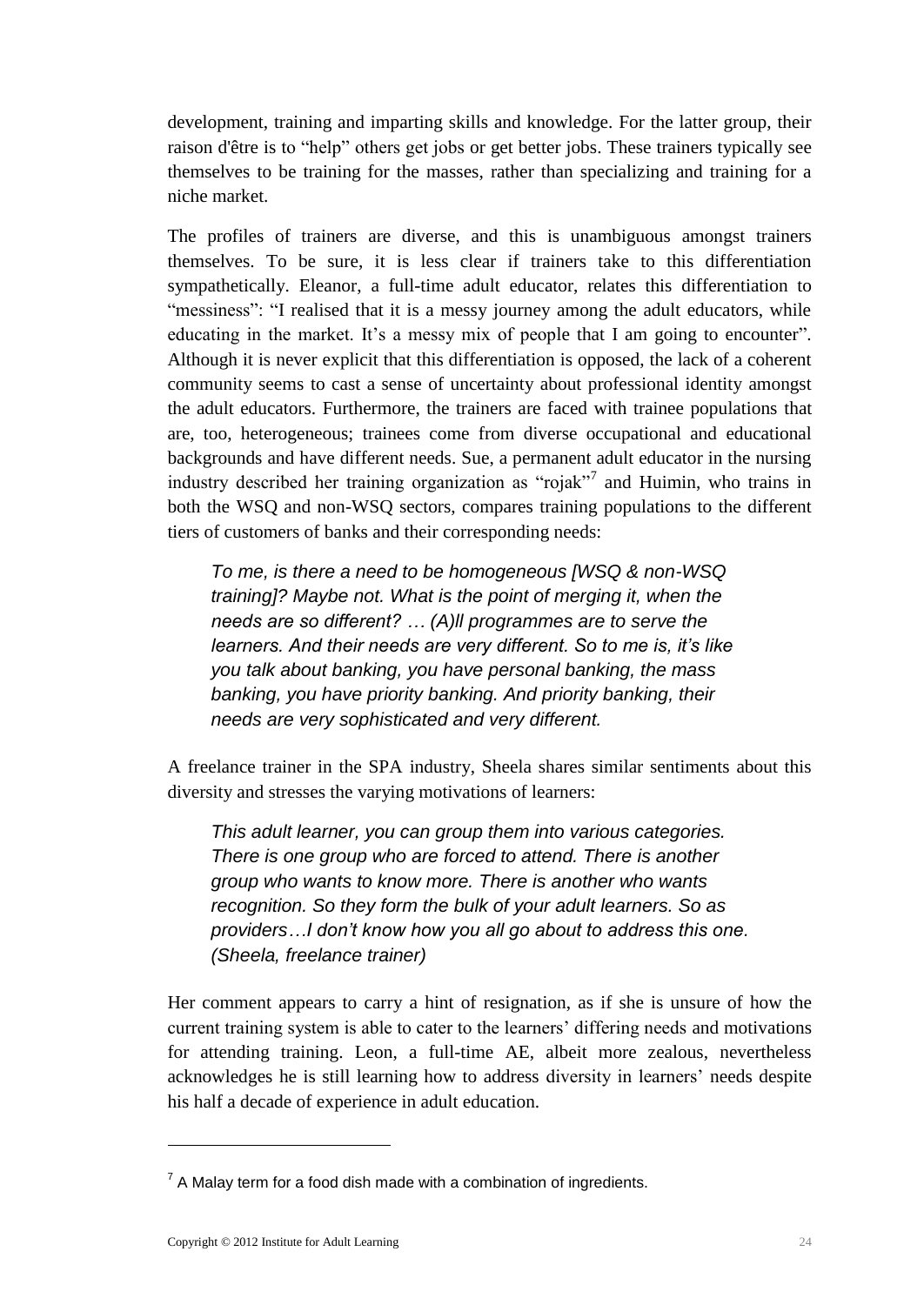*I'm supervising practicum learners. As much as I am supposed to be supervising the learners, for me it's a peek into different worlds. Because the learners all come from different training backgrounds. There was once when I went to Jurong Island to see the trainer operate in an oil and gas training environment, that to me was fascinating. It's so different, it's very technical training. And the group of learners that you get was of a certain type. They were all from Kazakhstan. To me that's fascinating. If I were to operate in this environment, how would I do it? I have now nine practicum learners; they're all from different industries... It's just fascinating, because I realise there are so much that I don't know.*

The smorgasbord of different trainer and trainee profiles brings to light the necessity for differentiation to be acknowledged, considered, and appreciated in this vocation. The idea of a single entity, an ideal type and profile of trainer is challenged through these narratives and begs the question of whether the WSQ system, as it is, impedes or supports differentiation. Additionally, stratification along the lines of function, expertise, and motivation is seen to impact the ways adult educators conceptualise their professional identities. For example, the following extracts from our interviews illustrate the different ways they relate to the professional identities of an "adult educator", "trainer", "lecturer" or "facilitator":

*It sounds a little bit limited like adult educators, for me I would prefer to be called like a mentor I think. There is no boundary of the age of people who want me to mentor them and want to be mentored. So I think adult educator is kind of limited in terms of definition (Nate, permanent adult educator in Hospitality, in his 40's)*

*Leon: Primarily I see myself as a designer, more than anything else. I like the process. I like the fact that if I'm wearing a curriculum developer or courseware developer hat, I'm designing for sure. Even when I'm in the training environment, doing training/teaching, I'm still designing. It never stops… Interviewer: But you wouldn't tell people 'I'm a Designer', if they ask?*

*Leon: No, because it takes a lot of explanation… I just say I train. Even then I'm uncomfortable in saying, because of the connotation. Training means I stand in front of a class and then just deliver, and they just learn, and that's it. That's the usual definition that people will think of. (Leon, permanent adult educator, TAE framework, in his 40's)*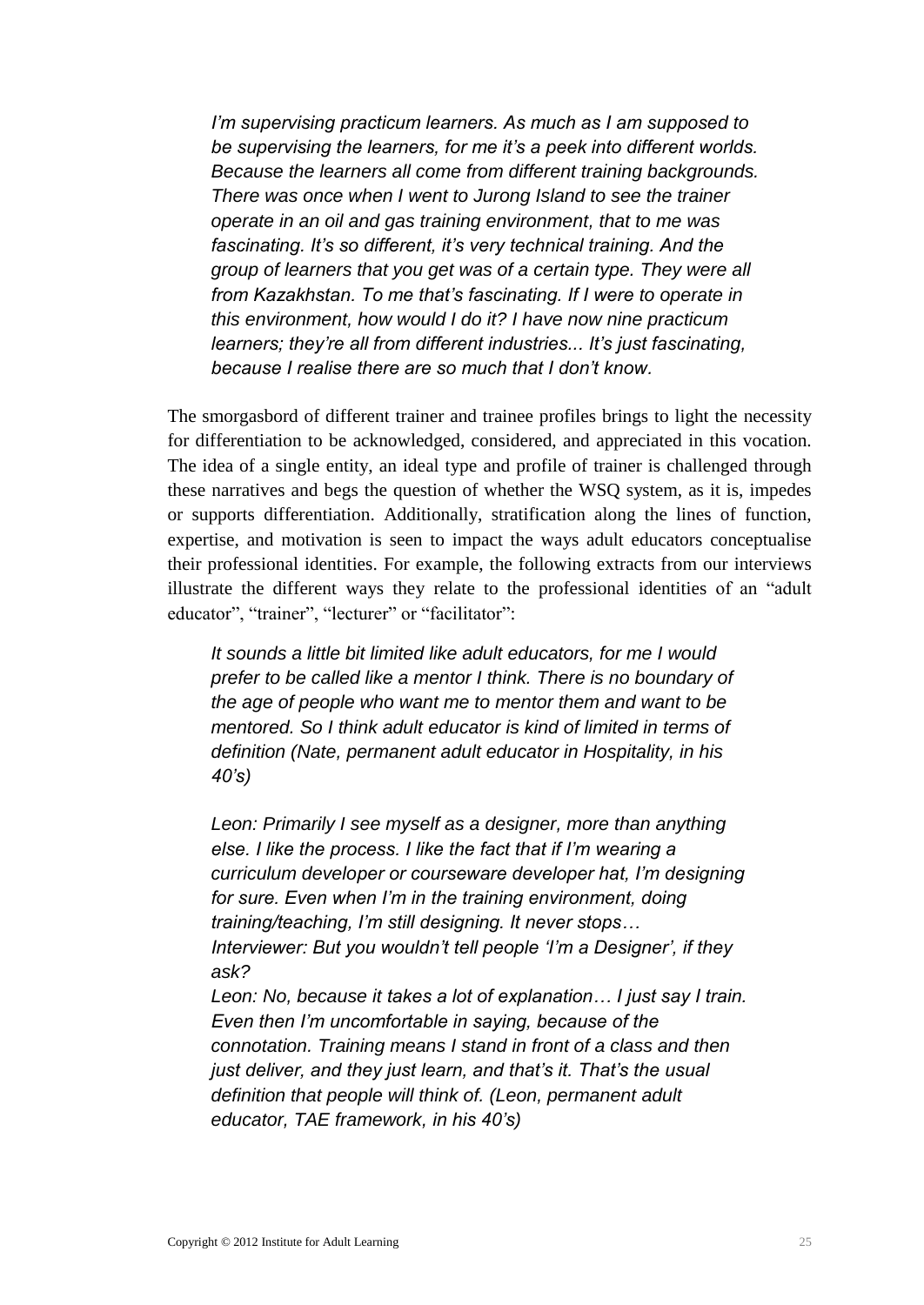Both Nate and Leon, permanent adult educators, view their professional identities differently: the former prefers to be perceived as a mentor, and the latter sees himself as a designer. The terms that are typically used within their profession, "trainer" or "adult educator", are seen to have limitations. There is also a sense amongst the interviewees that the nomenclature they are encouraged to use to introduce their work – adult learning, adult educator – is not yet popular and the awareness of what these activities entail is still low.

*I think adult learner and adult educator, these two terms, have never appeared in my vocabulary until I joined the WSQ. In fact when I joined the ACTA programme in 2009, adult educator did not even appear. Here at IAL, it was still called associate trainer or adjunct trainer. (Tom, freelance trainer, generic skills)*

*Adult educator as a language is not so common in the society. So I tell them I am training trainers. That's what I am doing. Do I tell the people that I am training trainers in the WSQ market, I don't. Because half the society don't know the WSQ exist. I'll say I train the trainers. However if I'm handling people in the WSQ market, then I will introduce appropriately (Eleanor, permanent trainer, TAE framework).*

The interviewees thus savvily and pragmatically use different labels to introduce their work and tailor their occupational brief depending on whom they speak to. It is also broadly agreed that different occupational terms connote different meanings to the public. One interviewee, Colin, a freelance adult educator, when asked what he calls himself – trainer or adult educator – responded:

*I think there has been a discussion for a while. Does it matter? I think perhaps for certain people, certain terms connote certain things. When I once talked to one gentleman and I said I was a trainer, he said, 'what animals do you train'? That is the thing perhaps; a trainer imparts skills... you say you are a coach and [they ask] whether you are a sports coach, so it is a case of whether I feel that in an industry, what do we see ourselves? I would not have any preferred term if you ask me. Well if need to, perhaps I would say yes, I facilitate the session, but would I like to be called a facilitator? I don't think so.*

The mix bag of terms that are available for use and are used appears to eradicate any preference Colin has for how he would introduce his professional work; it appears that he does not see the need to call himself a 'facilitator', just because he 'facilitates', or to be called a 'coach', if he 'coaches'. Colin reminds us of the variety of functions that adult educators have to perform, and how this is indexical of the different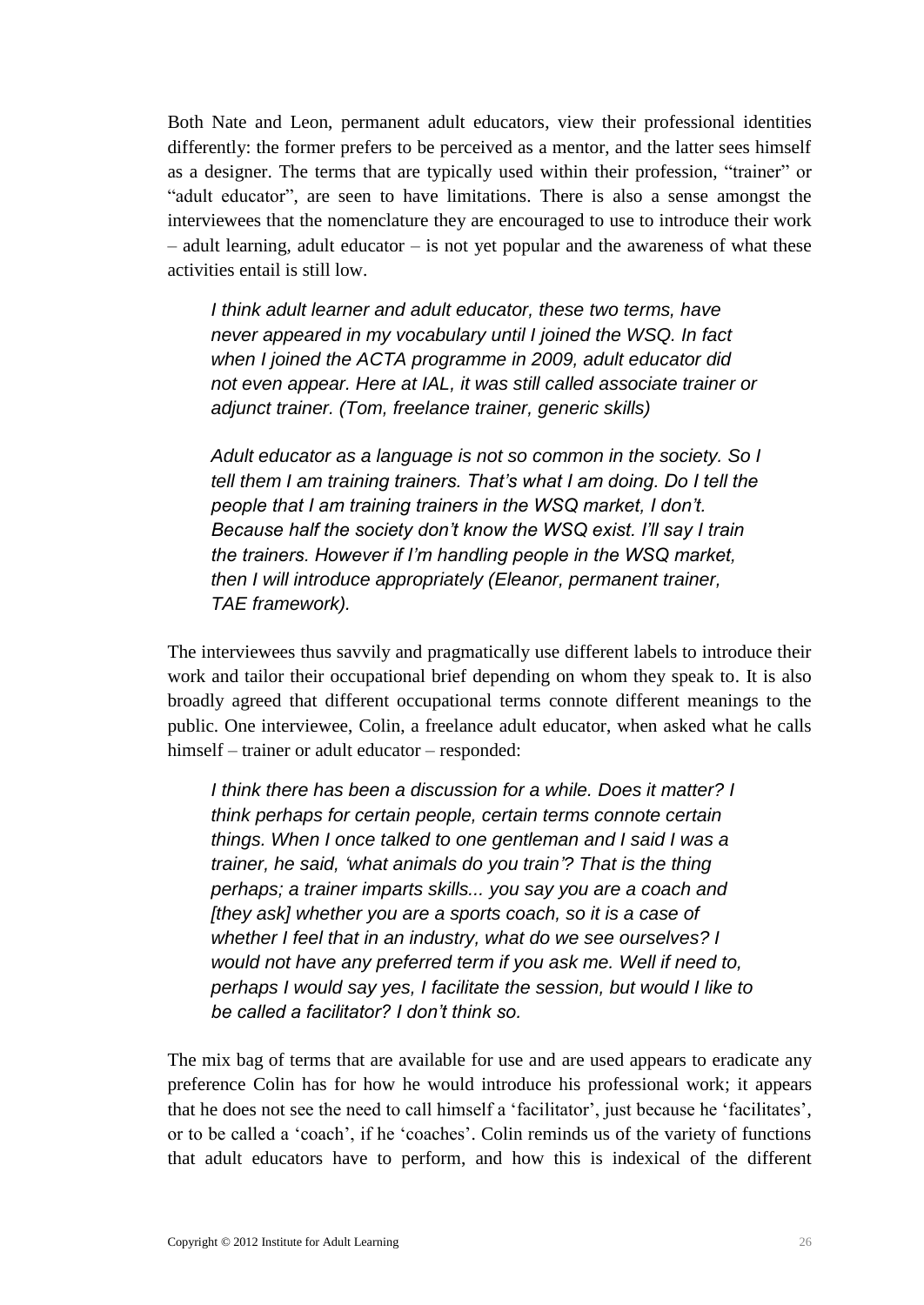specialisations and expertise each AE possesses. Against the backdrop of government-led professionalisation, this raises serious questions about the possibility of a shared professional identity amongst adult educators who have very individualised occupational trajectories.

#### *Perishability*

The need to pay attention to specific domains of expert knowledge is also a theme that has emerged clearly. This holds particularly true for adult educators within specialised domains of practice who described having to oscillate between industry and adult education – or "float in and out" (as expressed by Colin, freelance trainer in his  $50's$ ) – if they want to remain relevant in training and education. An adult educator in the engineering field, Eugene, speaks of being unable to keep up with swift technological developments in the field. His narrative serves to represent the problem of 'perishability' of domain expertise:

*Because technical, unless you're in the organisation, you can see the change in technology. But once you're outside, you have to keep abreast of it, because technology changes very fast. So I guess, probably I treat that as I may not want to dwell on that area. So I go more for academic. Academic is little more stable.*

Eugene tells us that he re-orientated his occupational trajectory to focus on more theoretical (or 'academic' as he called it) aspects of training. Pedagogic work in highly specialized areas of knowledge and practice is thence vulnerable to the perishability of domain expertise, and adult educators have to actively "update" themselves, or move between industry and training/teaching. Marcus, an adult educator in the creative industries speaks about the particularities of his field and the challenges of staying up-to-date while training full-time:

*So I would say if a lecturer especially on CGI industry, if a lecturer completely shut the door on the production side, keep teaching for a few years, I think he is going to behind the line, slow down a lot and in terms of technology-wise, I would say it is not going to be beneficial for students to have the lecturer who just be like that. All these things keep updating all the time, you know IT, every single day there are going to be a new computer being launched. So you have to keep updating yourself all the time.*

During the interview, Marcus also noted that he had encountered outdated curriculum when he first began WSQ training in the creative industries. He was able to notice the redundancy because his specialist knowledge was still relatively 'fresh': "I used the template and I looked through it and I felt like okay, this part is quite out of date, this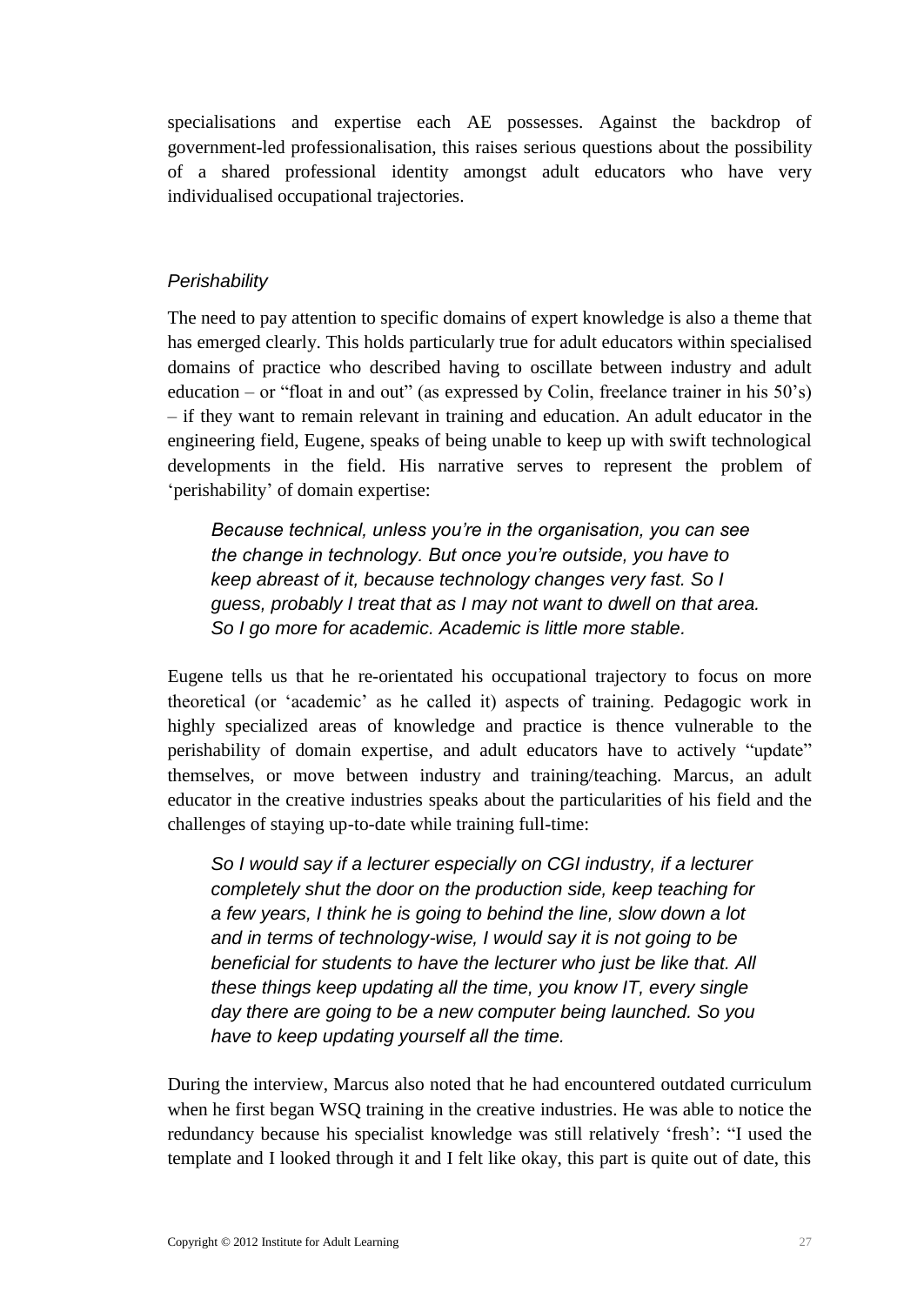part we can remove it you know, students no longer need this. The industry doesn't require this thing anymore".

The problem of perishability is a quandary of the adult education industry: how does a training provider retain its best specialists as trainers and educators, while ensuring that they possess and embody the most up-to-date knowledge, skills and attitudes to inspire the novices and learners? The oscillation between industry and training would also require more sophisticated and strategic manpower planning on the part of the training providers and this would further differentiate the occupational trajectories of the adult educator.

### <span id="page-31-0"></span>An AE's struggle

We continue to explore the factors that shape the occupational life-courses of adult educators. As we shall uncover in this section, the lack of general visibility of these forces and consequent movements is compounded by the largely privatized nature of the field of adult vocational education in Singapore, in which a high proportion of practitioners are freelancers engaged by private, often competing, training organizations (Wilmott & Karmel, 2011). Four struggles of the adult educator are highlighted: (i) job and income security; (ii) lack of mentors and adult education as a lonely venture; (iii) the need to continually amass 'reputational capital'; and (iv) heavy workload as well as doubts about government-led professionalisation. These conditions clearly create tensions with a wider aspiration to create a professional community with a shared professional identity.

### *I. Job and income insecurity*

Anxieties about job and income were, arguably, central concerns for freelance adult educators. Although the professionalisation of adult educators in Singapore aspires to ameliorate these conditions of uncertainty, the tenor of our discussions with the trainers belies such ambitions. James, who had earlier in his life-course transited from the civil service to the private training sector, speaks of his initial struggles as a novice in the industry. It was the transition that James identified as most testing, a challenge that he did not seem prepared for:

*I suppose that transition into the private [training]sector was a lot tougher. Because in the private sector, it's not just the training but also running the business, networking, having that ability to foresee what's happening in the world and the business sector. All those were big challenges… There was one point in time when I only had \$11.00 in my bank account. That was all the money I had. Because the money from clients didn't come in at that point of*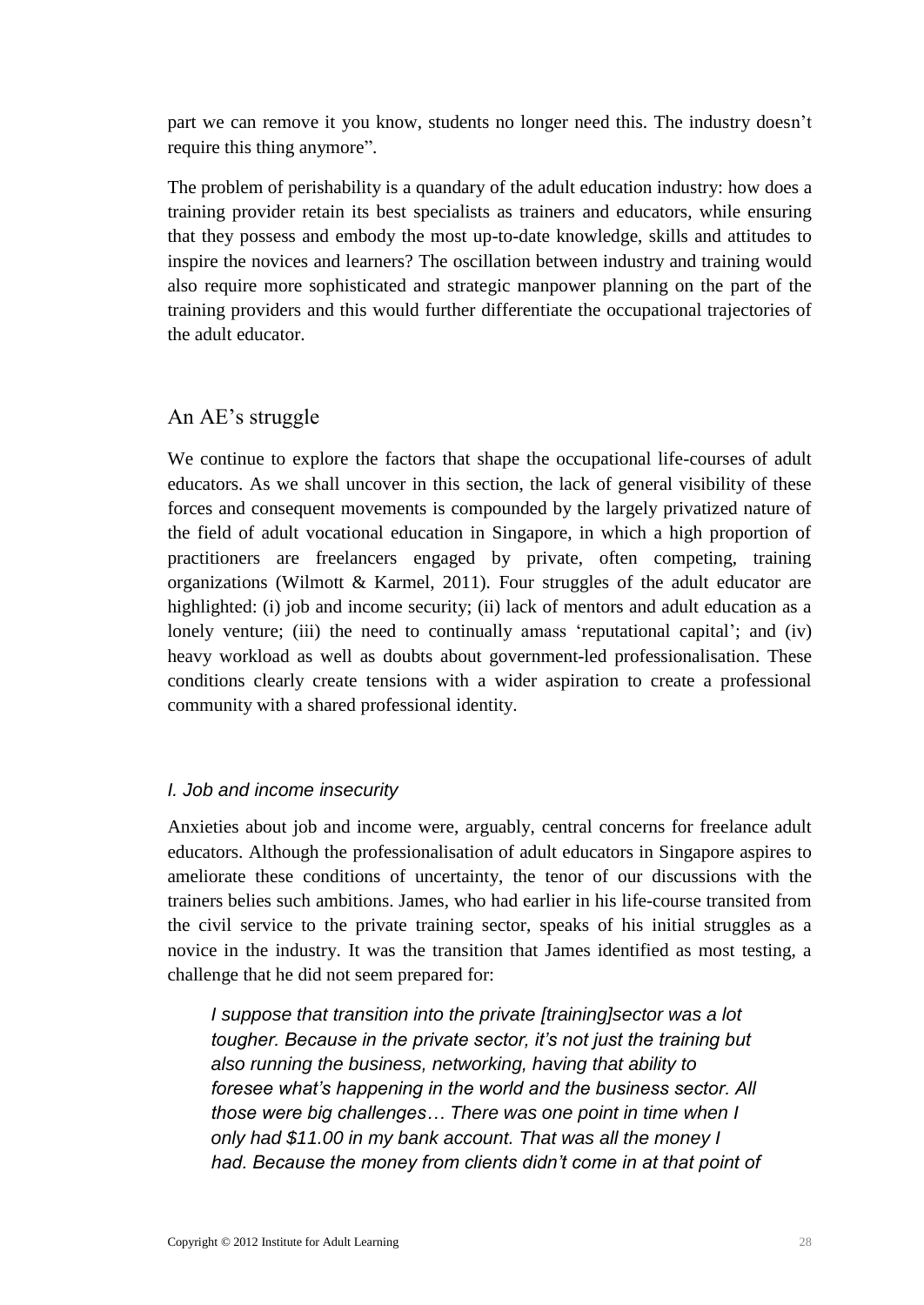*time. I tried to go to ATM, I tried to withdraw. They didn't allow me because minimum withdrawal was \$20.00. I had to go without lunch that day. (James, transited from civil service to private training sector)*

For Daniel who has been in the industry for two years now, the task of securing sufficient training assignments is described as a formidable aspect of the terrain he has to navigate:

*… my employment, my income, whether I get sufficient training assignments... that has been dismal really. It's very sporadic. It depends on your registration with the various training providers. This is not unique to Singapore, it happens all over the world. You're registered as self-employed. When you're available, they will call you. And noticed that once I came into this industry headon. There are inner circle group and outer circle group. Those on the inner circle group will always get the assignment first. The first pick of the cherry, so to speak, on the schedules. And which days, you want the morning. Oh you're with IAL, you take the morning group first. I'm of course on the outer group. And beyond the peripheral. Only when the inner group cannot meet the ATO's business rosters, then it's slowly farmed out to the rest of us out in the fringe. That has been dismal in that sense. (Daniel, freelance trainer in Hospitality industry)*

Daniel's narrative bears an attitude of pessimism and disappointment. In addition to describing the uncertainty of being a freelance worker, he bewails what he perceives to be an 'inner' and 'outer' circle within the training community. This perception of an elitist division compels what seems to be a feeling of resentment that tapers into a sense of dismay. Furthermore, adult educators compare their training payment rates when providing their services within and outside of the WSQ sector. Huimin, who trains in both WSQ and non-WSQ sectors, draws attention to the disparity between the types of prevailing payment rates for freelancers, "If you think about it… just thinking aloud: WSQ programme pay about \$500 a day, sometimes maybe \$700. Corporate pay about \$5,000 a day". The 'attractiveness' of training in a WSQ training organisation, when related to extrinsic rewards, is still not recognised. Sue reveals to us the scenario for the Nursing sector:

*Interviewer: Do you think training or lecturing is an attractive job? Interviewee: Financially it's not. This part needs some improvement. But intrinsically, it is. I do believe many stay in this because they are really interested in this. They want to see changes in the learners, or in the industry. Or else usually less than a few years they will be out. This is what we have seen. Less*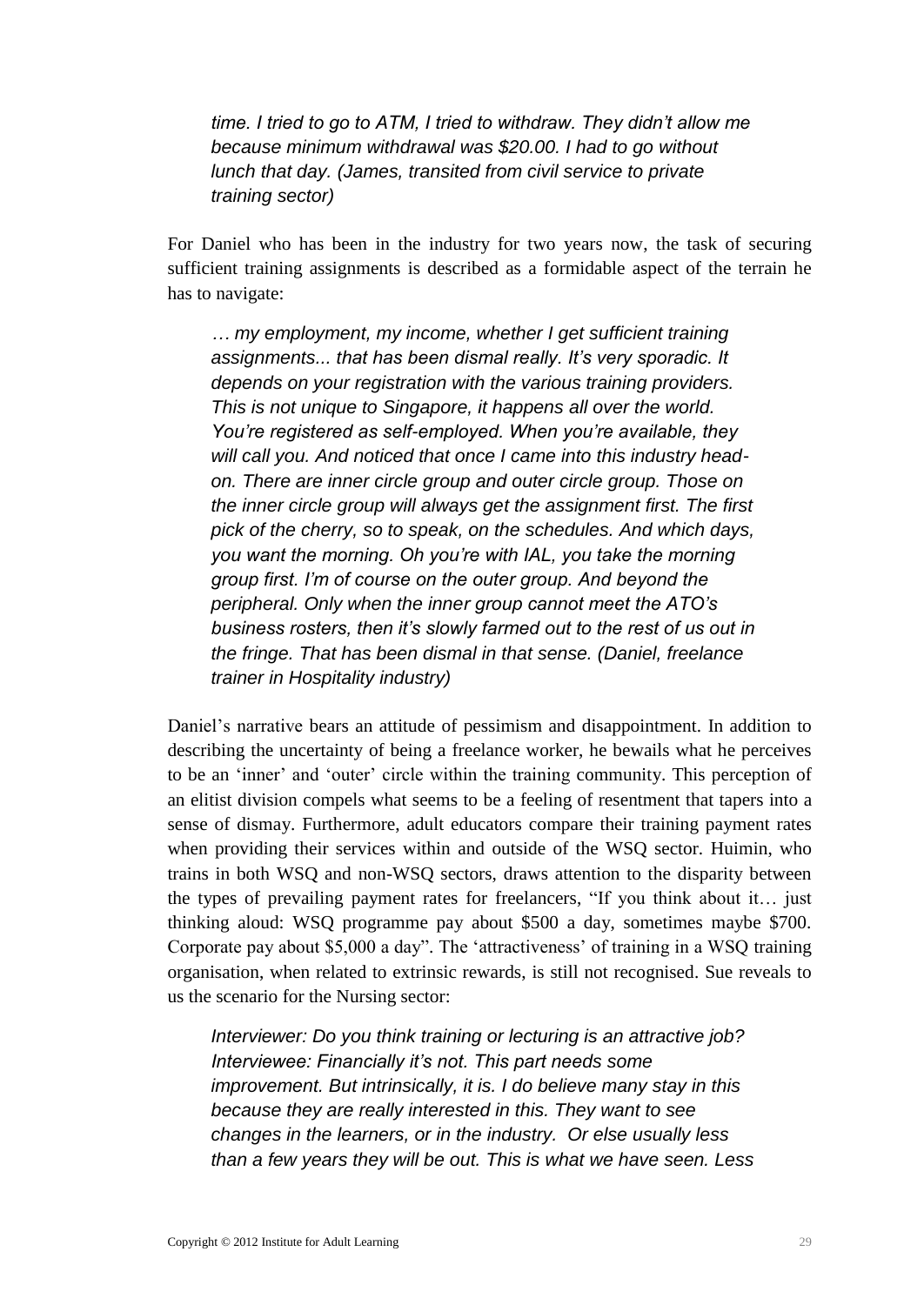*than two to three years they will do something else, or they go back to nursing (Sue, full-time adult educator in a WSQ Nursing ATO).*

The challenge of adequate remuneration to retain talent is a manpower issue that plagues sectors of the workforce, not just adult education. What is perhaps unique in the case of adult education is that there is the option for adult educators, particularly those from specialised backgrounds, to move between the vocations of training, back to their 'home' industry, especially if the latter appears to be able to provide them with better extrinsic and/or intrinsic rewards.

#### *II. Lonely endeavour and lack of mentors*

Another struggle frequently cited by adult educators is the loneliness they face within the profession. Whilst freelance workers often point to the feeling of loneliness in the job and that they lack daily social and professional contact (Lemmergaard and Vaiman, 2007), the sentiment of working in silos is shared not only by the freelance trainers we interviewed but also adult educators who hold permanent positions in their training organizations:

*Yes, I feel alone in my work, very much… Very often the colleagues don't cross-share what's most exciting until it's 'post' (Eleanor, permanent adult educator, TAE framework).*

*So I didn't meet the right people who can really help me in my business growth. At the moment, more or less, I am solo… I am fighting the battle all by myself (Nate, permanent adult educator in Hospitality, in his 40's)*

At a quotidian level, the loneliness experienced by the adult educators is not only due to the lack of social and professional contact but compounded by the lack of mentors. Interviewees are of the view that mentoring is not profitable in this business as sharing "trade secrets" could result in the protégé taking away training opportunities from one's own plate. The issue of proprietary, which features strongly in discussions, largely informs this stance:

*Adjuncts mentoring adjuncts, is probably quite tough, because they see each other as competitors actually. They are competitors, No.1. No.2, for myself, when I was out there in the business world, I had to possibly find mentors from a different field. They are not within the educational field. (James, permanent adult educator, TAE framework).*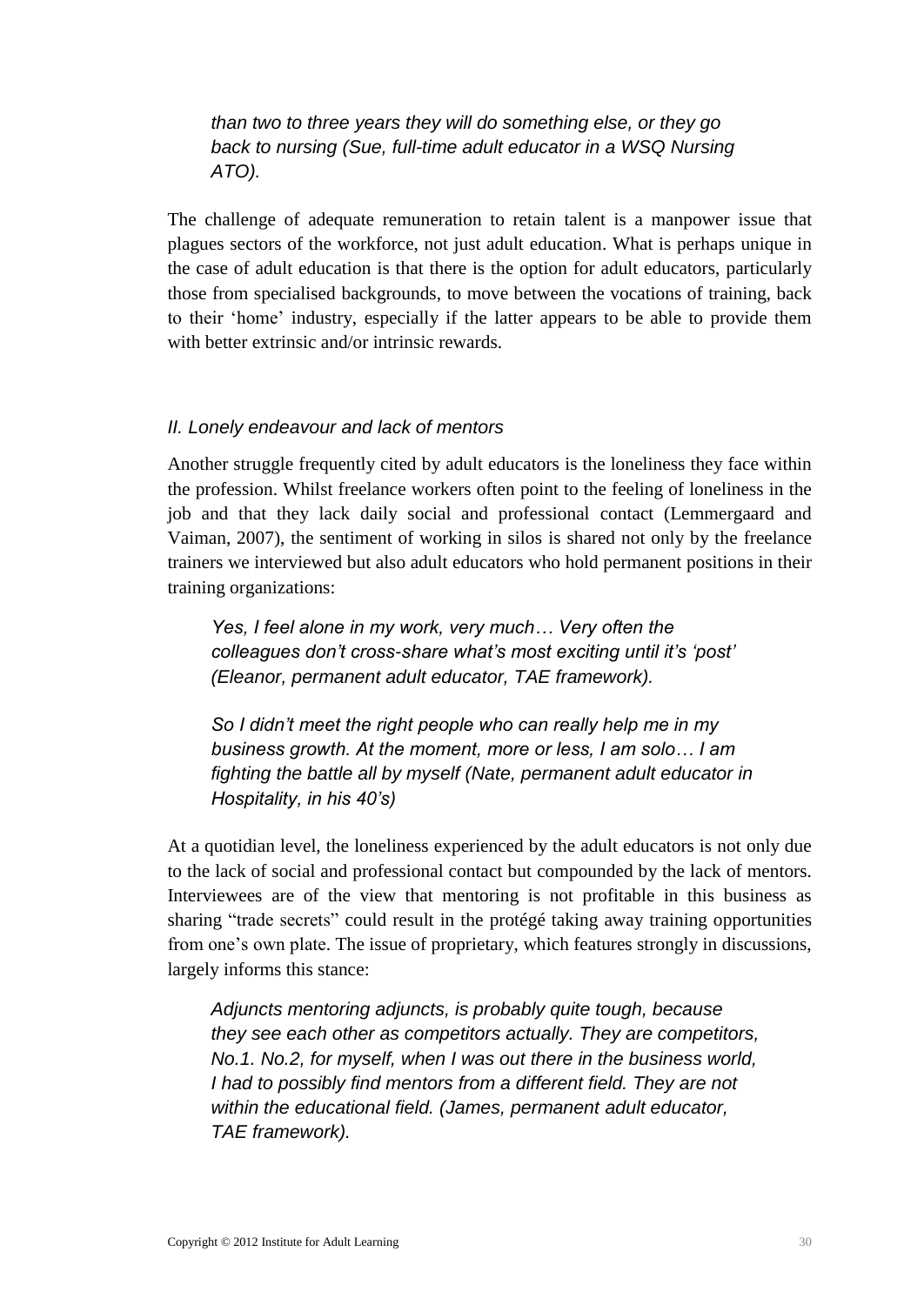*The truth of the matter is, the reality in life is that, out of the many peers, whether you call them educators or trainers, there are many who are not very keen in linking you up. I think it is because linking you up is tantamount to saying that is getting you into the same organisation. You land up fighting for that piece of pie with me (Tom, freelance adult educator, service excellence framework)*

In lieu of searching for mentors, Daniel, here, asserts the need to be self-motivated and the need for self-directed learning:

*Bouncing off ideas is very crucial, I find. And I find that very lacking. I suspect that there's proprietary rights. 'It's my idea, why should I share it with you?' And we all have our biases… Do I have a mentor? No. But… I read a lot, as much as I can. That will give me insights into many different situations. Not only in training. Not in a training topic, as in you go to the library and pick up a book on training. You* have to read widely to get the flavour of learning behind that passage. Suddenly it's just connects, hey, I can use this. I am my own mentor, I suppose *(Daniel, freelance trainer, Hospitality sector)*

The largely privatized nature of the field of adult vocational education in Singapore sets off competition between adult educators, and this can be seen across sectors – from the TAE to F&B frameworks<sup>8</sup>. Knowledge sharing has always been viewed as a fragile process comprising conflict of interest among the people involved (von Krogh, 1998; von Krogh et al., 1994). Several elements influencing the decision whether to share or conceal knowledge can be identified and an important factor in this respect is the role of interpersonal trust (Renzl et al., 2005). The lack of mentors within the adult education landscape appears to be in want; however, a couple of AEs expressed how they actively seek out colleagues they can *trust* to "bounce ideas off":

*…I make sure that there are people around me on a close basis, that I can spar with, or bounce an idea off, get some feedback. So that's how I function (Leon, permanent adult educator)*

*Interviewer: Do you have an informal bunch of people that you can talk to?* 

*Huimin: Yes, of course. You know who is who. There are these people that you trust that you will bounce off ideas from (Huimin, permanent adult educator, Service Excellence).* 

<u>.</u>

<sup>&</sup>lt;sup>8</sup> Marcus from the creative industries, and an exceptional case out of the 20 interviews, did however cite a supportive environment amongst colleagues.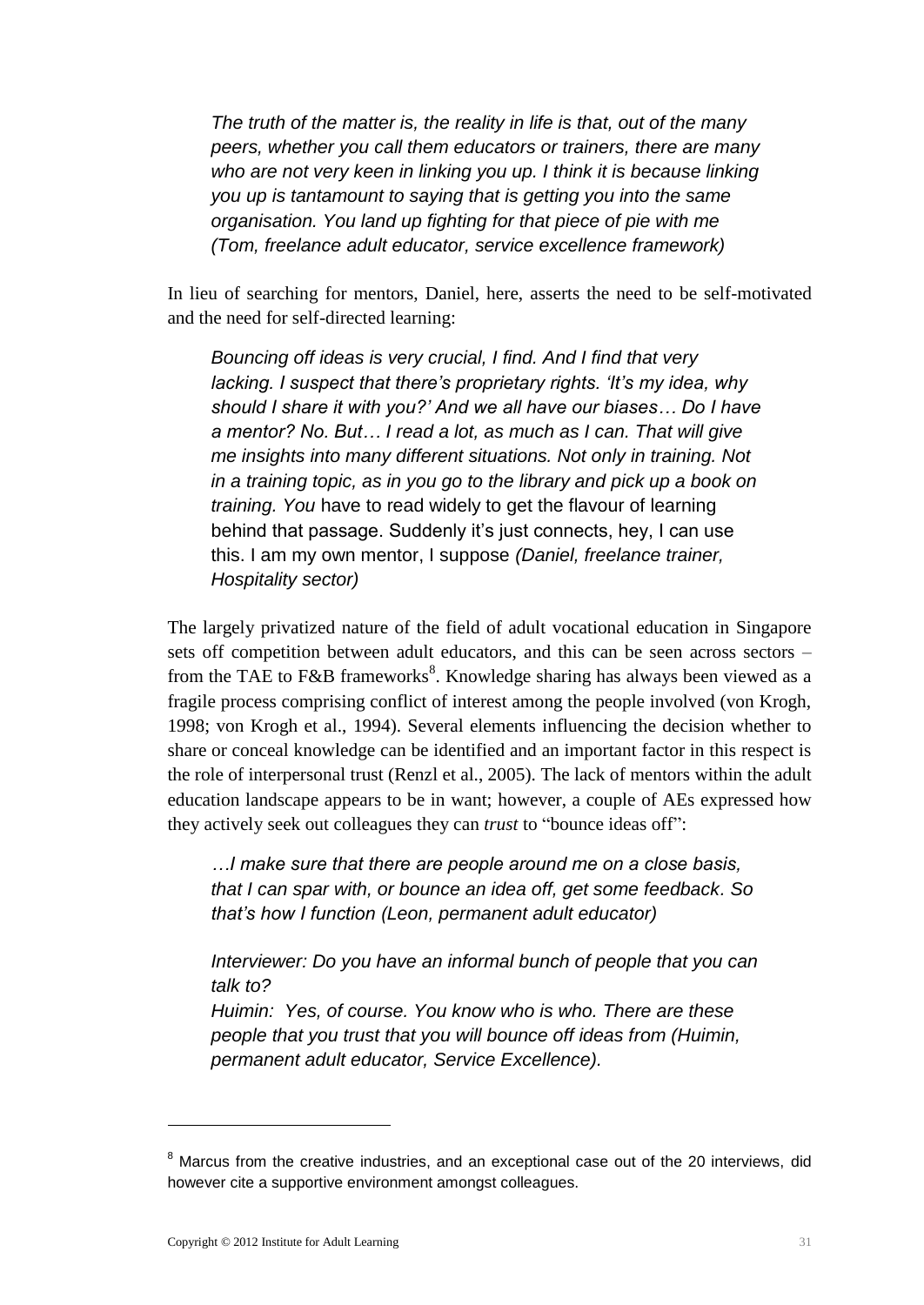Leon demonstrates how he has had to be proactive ("I make sure…") in seeking out colleagues he can collaborate with and Huimin highlights that trust is a necessary ingredient before knowledge sharing can begin. These examples, together, illustrate the possibility for adult educators to create the conditions to collaborate and work with others, despite structural pressures and tensions that might impede the establishment of trusting relationships. The challenge that looms for any governmentled professionalisation endeavour is how to provide the necessary space and conditions for adult educators to collaborate without feeling apprehensive about proprietary issues and the appropriation of ideas.

#### *III. Reputational capital*

*…it's a very small community. And clients are very smart. These days when clients want project, it's by word-of-mouth. Sometimes we have a request, then we say, 'so how did you know of us?' They say, 'so-and-so referred'. A lot of it is by word-of-mouth. Everyone can write an outline and you can even cut-and-paste from Internet. But ultimately how this person deliver, you talk about the soul of it. These days clients go by word-of-mouth (Humin, permanent adult educator, Service Excellence).*

"Word-of-mouth", "track record", "sell yourself" and "reputation" are terms frequently used by the adult educators we interviewed. Grouped together, these concepts could be viewed to culminate at the notion of "reputational capital". According to Fombrun (1996), reputational capital is "a form of intangible wealth that is closely related to what accountants call "goodwill" and marketers term "brand equity" (ibid, p. 11). More importantly, reputational capital takes time to create but can be easily damaged even after many years of endurance (Hall, 1993, p. 608).

Jenny, a permanent adult educator with a celebrated "track record" in the field, describes how she has amassed reputational capital over time:

*I always believe that if I take on a job, my customer must have a peace of mind. They must trust me. I have to build that reputation. Over the years, I have built up that reputation. I'm very very particular about my quality of work. Even my staff when they do work for me, my consultants when they do work for me, every piece of work come to me for vetting. And I edit that myself. I want to ensure quality before it goes to customer… And to me reputation is so important. And I find that governed by these values it always reminds myself that I have to do a good job… Of course people talk about me. When they talk about me, it's wordof-mouth. You're actually advertising me. I must say I'm very blessed. And because of that I really had no problem clinching orders. But now it's very competitive because of the price. But still,*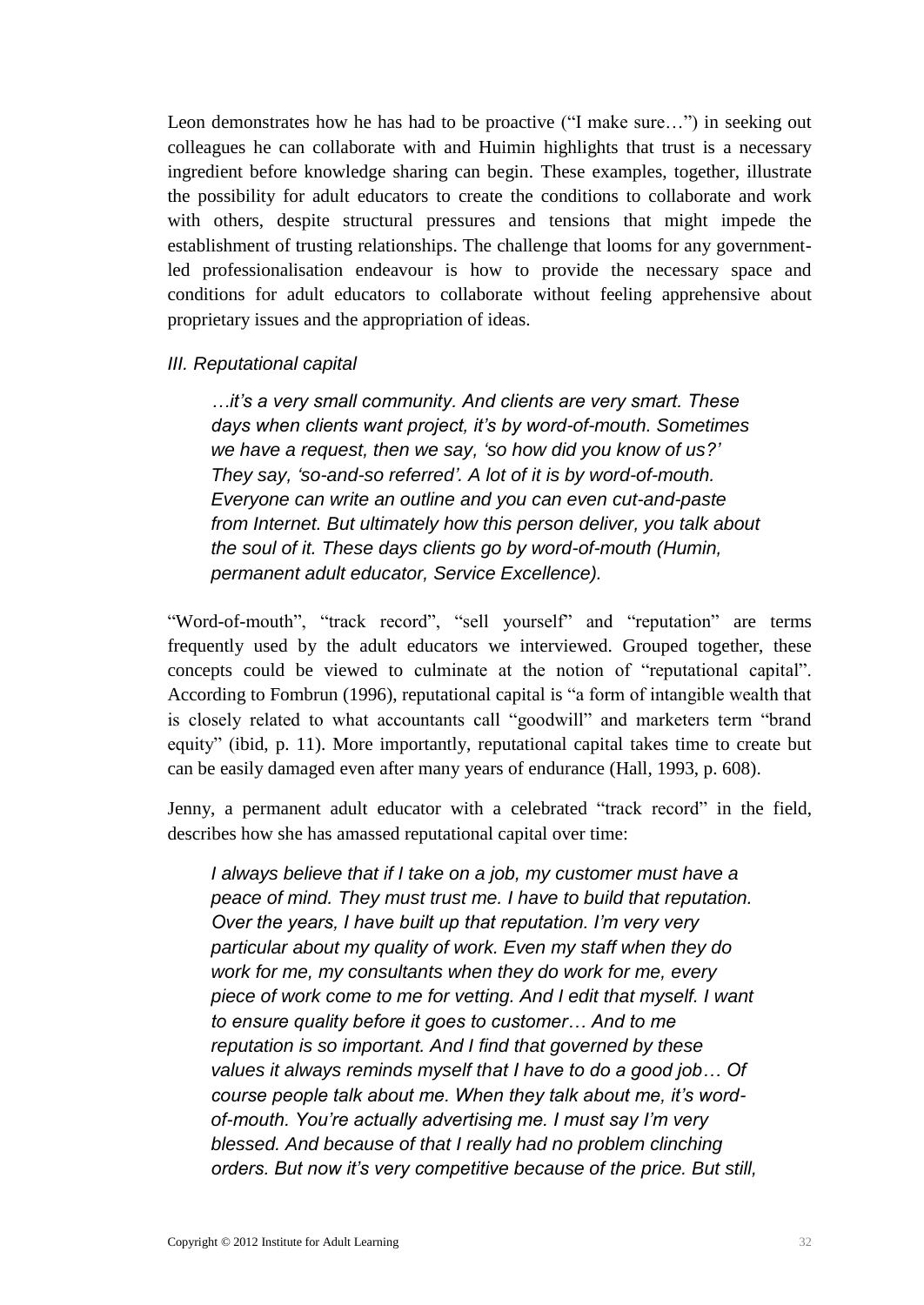*although it's competitive, I believe in positioning. And I always tell people, 'fine, you can get a developer that charge very low, but really it's the quality'. For me it's you give me the order, you pay me the rate that I want, I can assure you that you can go to bed peacefully. You don't have to worry, I give you quality work. That kind of thing. So that's the kind of assurance I give to my clients (Jenny, permanent adult educator)*

Upholding relationships with her clients and safeguarding her reputation take centre stage in Jenny's discourse about how she manages competition and ensures she gets training opportunities. Like Jenny, Molly, a freelance adult educator in generic skills, is confident of her position in the professional arena:

*If they have hear about you, and they've got your name and they have seen you in action, generally they want to continue that relationship. In a sense, I don't really have to worry that so many people who've gone into ACTA. Competing part I'm not that concerned. Once you're established, you have that niche. You just continue to upgrade yourself; you still will have your client group (Molly, freelance, generic skills)*

Molly's confidence in traversing through her occupational trajectory appears to be derived from the reputational capital she has amassed over time, particularly because she had spent many years in the corporate world before becoming an AE and had established a broad network of strong contacts. She mentioned that she is not worried about the "many people who've gone into ACTA", as if to imply that reputation outweighs certification in this field. The struggle to keep up with the reputation game is apparent for some of our interviewees, particularly the newer entrants who need to develop their pedagogic know-how while simultaneously learning how to "market" themselves to clients. These tensions can be viewed as a corollary of the competitive conditions created by the largely privatised nature of the field of adult vocational education in Singapore, a field that is also "small" – as described by Huimin in the opening excerpt of this section.

#### *IV. Heavy workload and doubts about government-led professionalisation*

Concepts such as quality control and quality assurance have been frequent topics of discussion in recent decades and can be related to a new form of public management intended to improve public efficiency through better management (Liedman, 2012). The influence of this form of management has diffused into the adult educator arena and are now intractable and penetrated expectations, resulting in higher demands for training providers to demonstrate 'quality' in their work: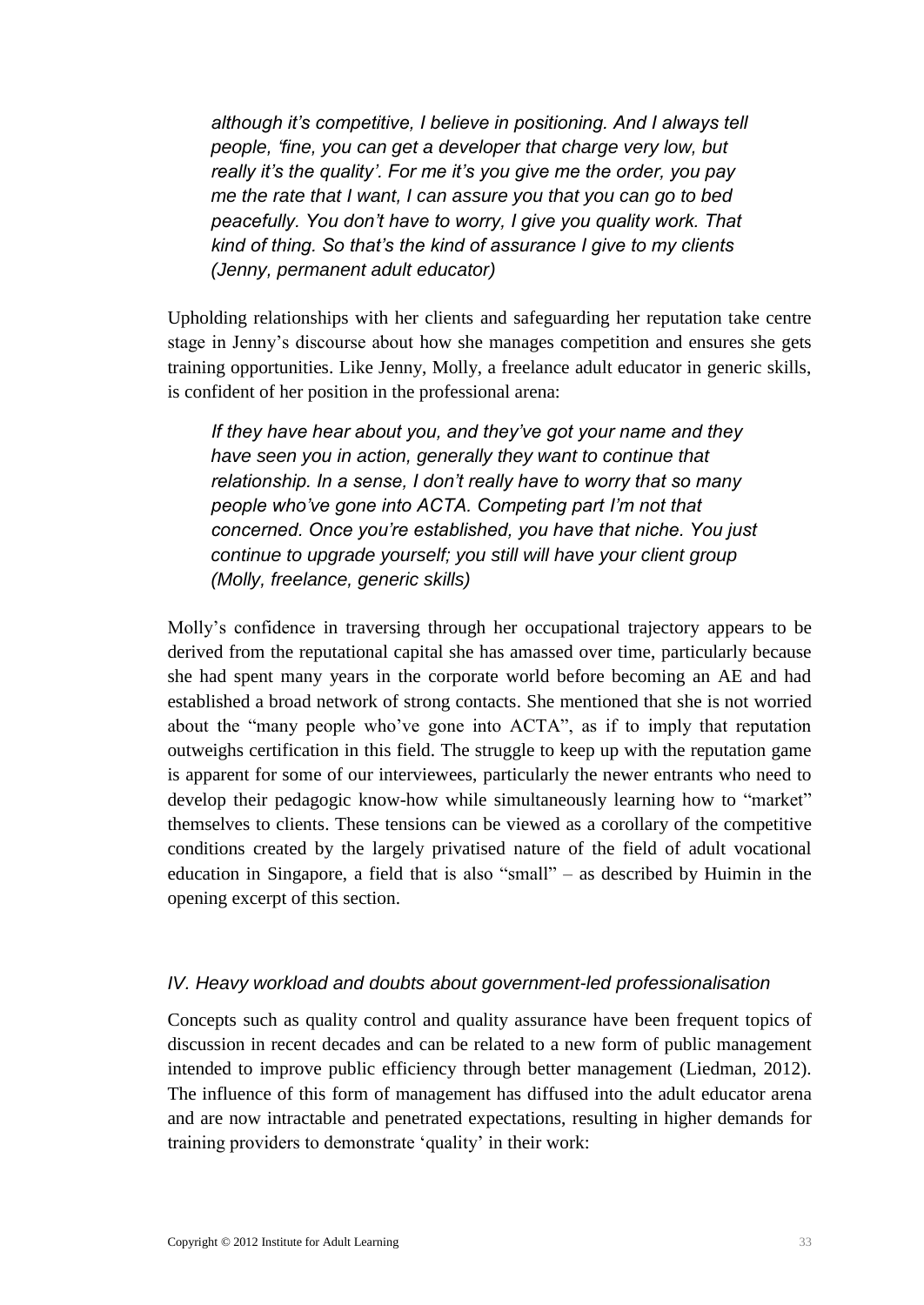*… nowadays, in this industry, you don't just do training, you do many other tasks as well. You shoulder many other duties as well. I don't know whether it is a good or bad thing (Sue, permanent adult educator, Nursing)*

*I don't have a desktop. Now you notice? I have no time to do anything. I just run around, meetings after meetings, auditing, outside meeting, I don't have time to do work at home. So when I get back home, I do my work until 1.00am. So you see I have a lot of sacrifice to make. This kind of business, not easy really. So when I'm overseas, I also have my laptop, doing my work in the hotel… I work seven days a week. You see the sacrifices we have to make. (Jenny, permanent adult educator)* 

As permanent adult educators in training organisations, Sue and Jenny speak of the deluge of administrative tasks they have to manage, over and above training. Many of our interviewees mentioned the importance of ethics and an ethos of "playing fair", thus acknowledging the importance of compliance and proper governance within the training and adult education sector. However, the workload that results from the existing quality assurance regime is a great deal for the interviewees. In our interview with Sue, she added that administrative responsibilities are borne by permanent staff, yet there are adult educators who are explicit about not wanting to get involved in such matters thereby resulting in some with heavier workloads than other. The inequity in job allocation, coupled with what is perceived to be inadequate remuneration, results in manpower attrition.

New public management has also led to increasing pressures for certification within professional enclaves. With many countries tightening up the regulations of adult education for nationally organised systems, more practitioners are taking courses to get certified. It seems, however, that the courses on offer do not recognise the diversity of their participants. Clayton et al.'s (2010) study on the Certificate IV for Training and Assessment in Australia found that the course was received more favourably by real novices, and seen as superficial and less useful for those with prior training experience, skills, and information related to the course content. At the same time, more experienced participants felt that the course was not enough to equip real novices with the skills to become a trainer straightaway.

Our interviewees similarly spoke of their concerns about government-led professionalisation, particularly in the area of regulating that adult educators be certified with ACTA:

*The joke in the training community is if you are an experienced trainer, you don't want to go round and tell people that you're ACTA-certified. We heard clients telling us, sometimes with the relationship that we have with the client in the private sector, that*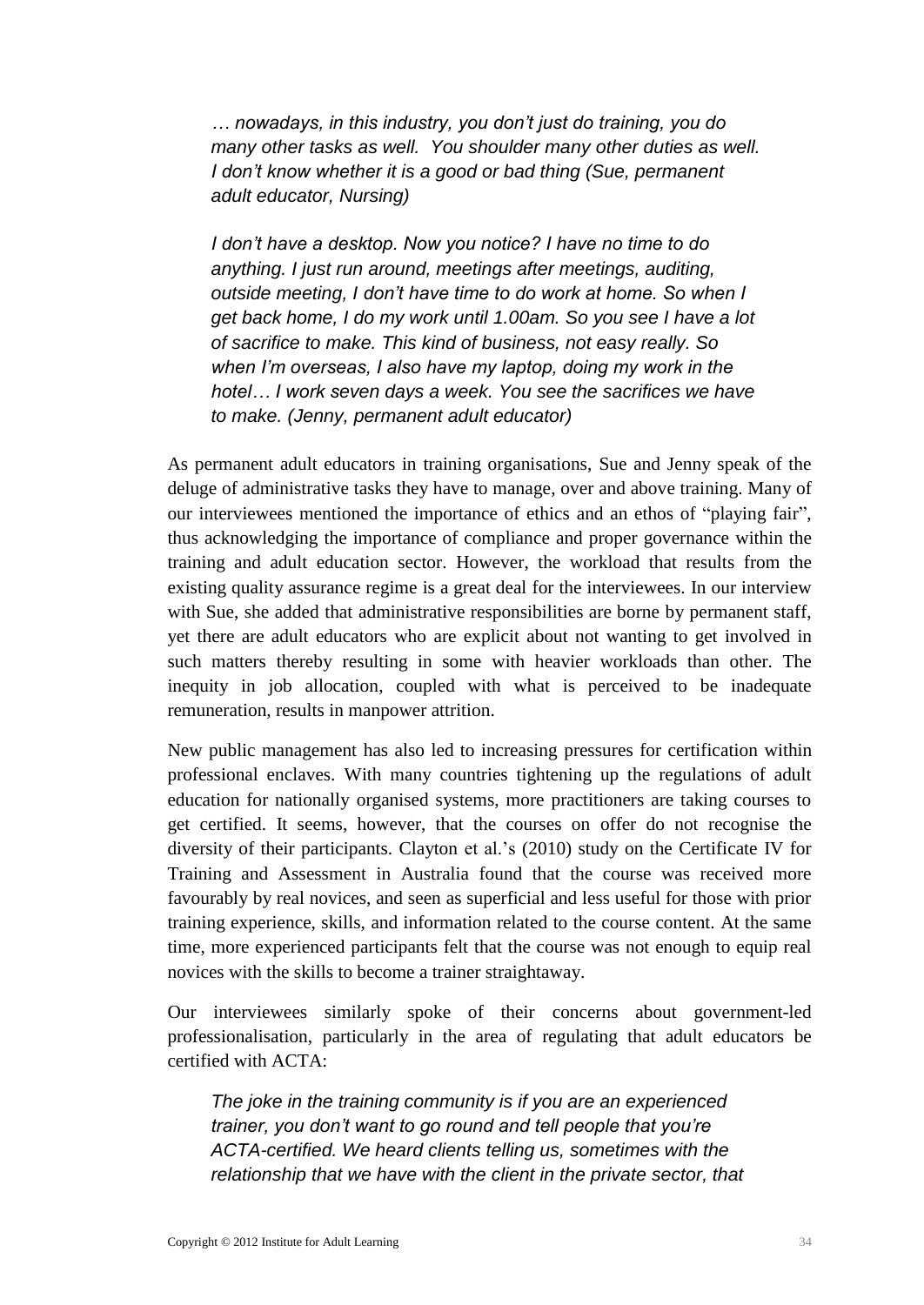*this provider is trying to sell his trainer. He keeps telling me this trainer is ACTA-certified. And he told the trainer that ACTA is very basic. And we do see a lot of people wanting to do career switch. But a lot of them [with ACTA] are still without projects (Huimin, permanent adult educator, Service Excellence).* 

Huimin's candid expression of the disjuncture between credentials and securing training jobs is akin to the findings from Clayton et al.'s (2010) study where experienced participants felt that the Certificate IV was not enough to equip real novices with the skills to become a trainer straightaway. There were also doubts amongst the AEs about the push towards attracting novices into the field since the global recession circa 2008, with several questioning whether individuals were taking up ACTA as a "backdoor" option:

*At the height of the SPUR funding and the economic considerations then, a lot of people were taking up the ACTA training perhaps as a backdoor. In our local terms we consider like a taxi driver license: just in case I have no other job, I shall go into training. It may meet their economic consideration but it may not therefore bring about trainers who are passionate about the job and when the times get better, they would probably leave the industry and all that (Colin, freelance, employability skills)*

Beyond individual intentions, some of our interviewees described the idealised version of the adult education industry that the government wants to engender vis-àvis the reality of a harsh, individualised and competitive training sector, as out-ofjoint:

*I think it's a bit idealistic. I think it's utopian, to be honest. I say this in the comfort of a nice little environment here. But when you're out in the real training environment, where everybody has his own agenda, everyone trying to make money, trying to make ends meet. It's very difficult to have this in mind. How you're going to engender that? You can have nice glitzy events, everyone comes and says, this is very important… But when you go back, you're back in the real practical, very pragmatic kind of environment. There's a disconnect. (Leon, permanent, TAE)*

Cautioning against the formation of unreal, utopian, ideals, Leon later goes on to describe how the institutionalisation of communities of practice can be counterproductive to the professionalisation endeavour:

*When we try to institutionalise all these communities of practice, a certain with-it-ness (being with-it) is lost. It becomes a bit too contrived. For me personally I don't like these events. I always find*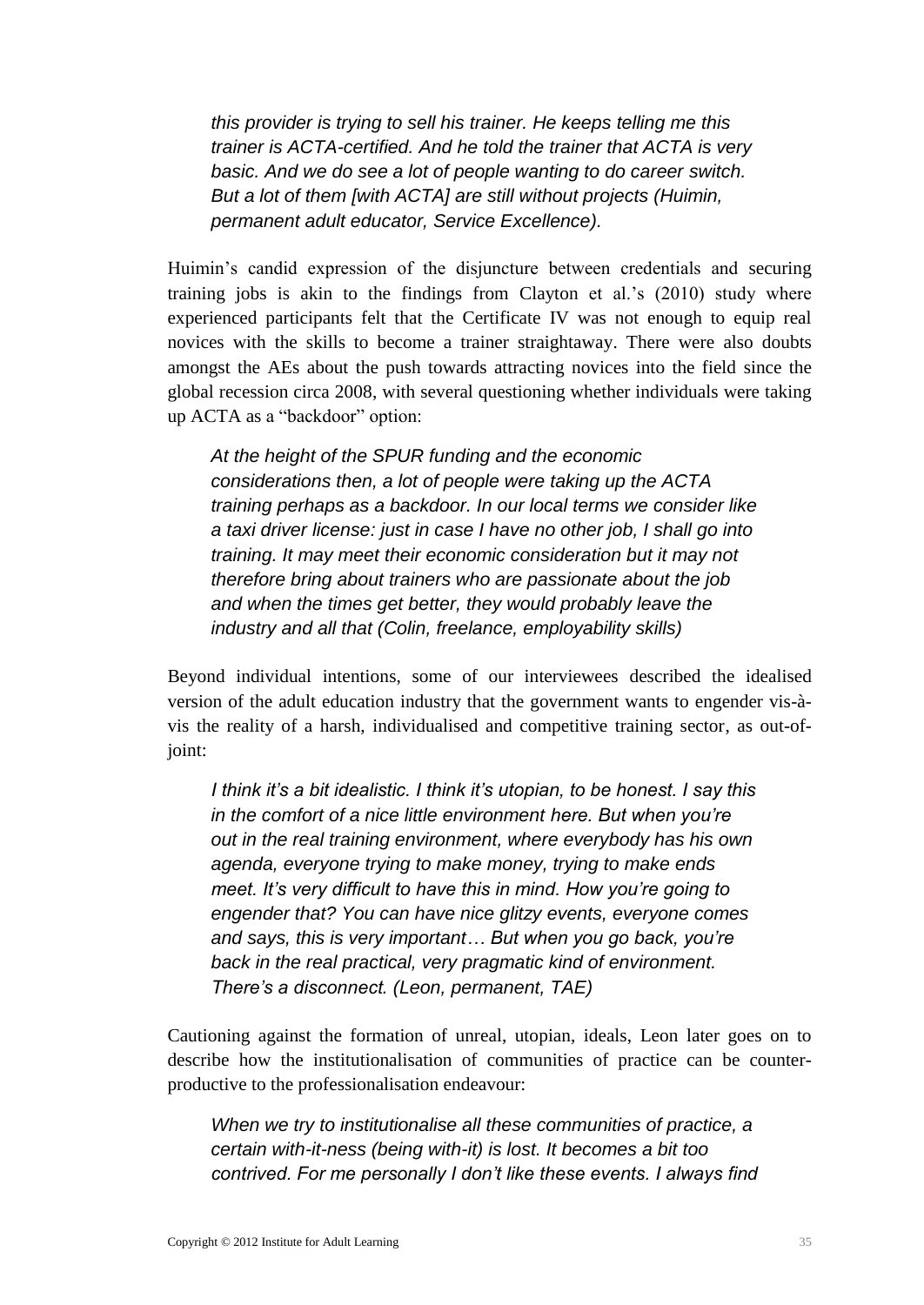*that going there, everybody is going there with an agenda. It's very artificial, just doesn't feel quite right. I don't like it. I prefer knowing people slowly. Then after a few times, we bump into each other few times. Start to know each other a little better. Through whatever platform I got to understand where you're from, you going to understand where I'm from. From there maybe possibilities can happen. I prefer that organic kind of reaching out (Leon, permanent, TAE)* 

Leon sought to highlight what he felt was a disjuncture by juxtaposing the training landscape that consists of differentiated trainer profiles and intentions with a one-sizefits-all professionalisation approach. He champions, instead for an "organic kind of reaching out", and later in the conversation, highlights what he thinks has been more adequate attempts at inspiring new and subsequent generations of practitioners in the field:

*I think what we're doing here [IAL] is a good thing. Through the DACE programme, through the masters programme, through improving on the ACTA programme. I think these are good start. You have people go through, when they have a good experience, when they go out there; they continue to light the fire. Hopefully they don't get snuffed out. Once you see the light, it's very difficult to not see anymore. But sometimes I am very mindful that sometimes they get disillusioned, and then they will leave. That's the problem with training. You open up people's eyes, people's hearts. They go back to the environment, whatever I learned, it's all nice and great, 'but it's not happening here, I'm not cut out for this'. That happens in teaching as well. That has to be sustained. The like-minded people need to continue to push for it. Then you see the snowballing effect after some time (Leon, permanent, TAE).*

In sum, the adult educators we spoke to saw the landscape in which they operate in as complex and highly competitive, leading to mixed feelings towards the government's professionalisation agenda and signalling a need for more differentiated and responsive professional support and development. What also emerged from this series of discussions is that adult educators look forward to more "organic" forms of professionalisation rather than institutionalised forms. Whilst it is evident that adult educators can and do share tactics, the extent to which it is feasible to aspire to greater visibility of these in the current competitive environment are open to question, as is, more generally the adequacy of the notion of an adult educator 'professional identity'.

#### <span id="page-39-0"></span>Practically accomplished, not designed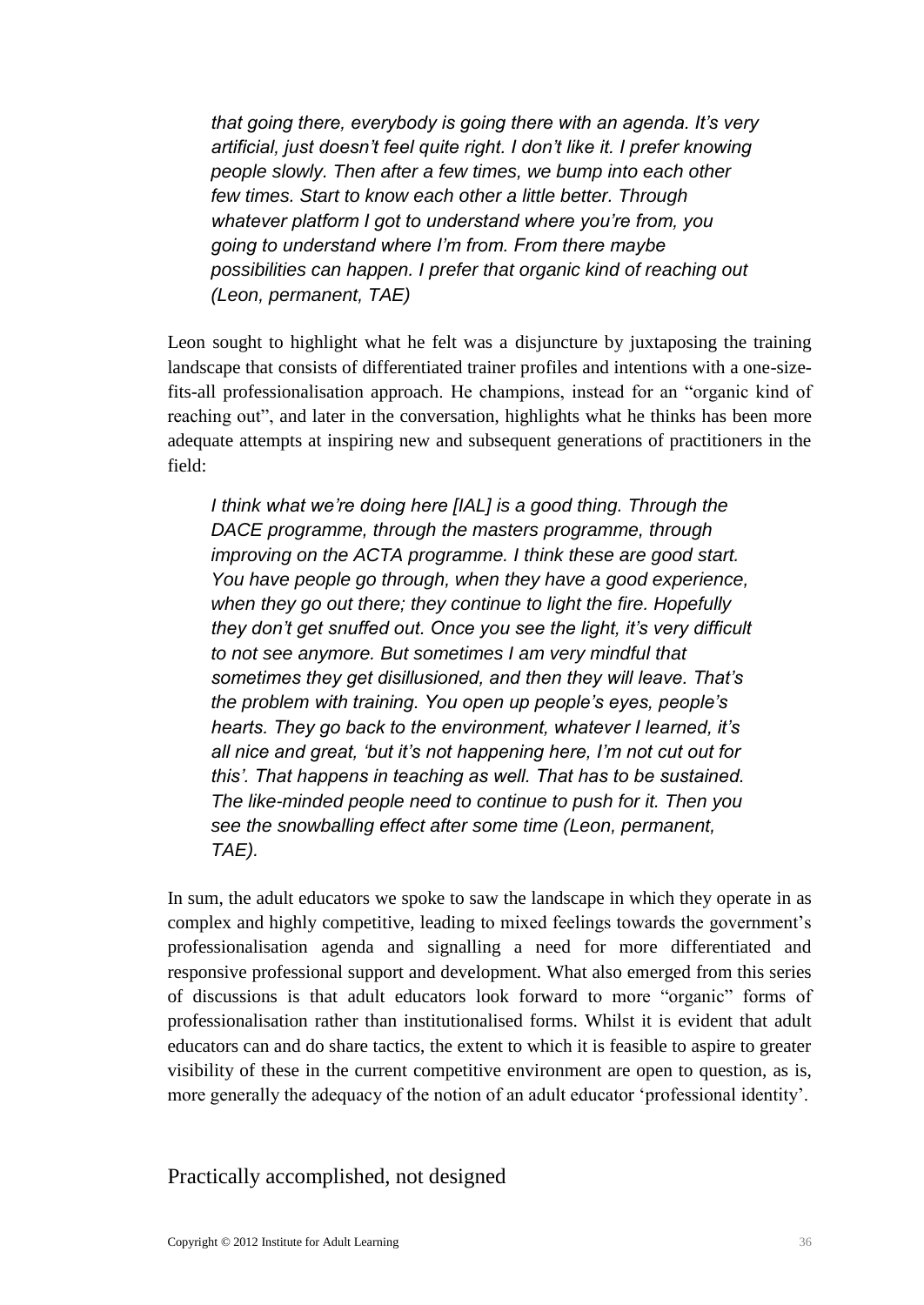Heise (1990) proposed that careers are cultural structures that unfold in accordance with institutional rule systems; this allows individuals to build unique biographies with individualistic flair but suggests that they do so largely by voyaging along standard career trajectories in idiosyncratic combinations (ibid, p. 59). Through the earlier discussions on differentiation in occupational trajectories as well as the montage of actions that AEs take to manoeuvre through pressures and tensions of the adult education terrain, we see that the occupational journeys of adult educators in Singapore have largely been *practically accomplished, not designed* or laid out by a specific professionalisation agenda. These biographical narratives have revealed frequent instances where AEs have had to "make it up" as they go along self-invented pathways, tactically figuring out their next step in "idiosyncratic combinations".

It is important to note here that although adult educators are education workers, they are not the same as primary or secondary school teachers (who have now gained a professional, or semi-professional, status), and it is perhaps unreasonable to expect their professionalisation to mimic that of teachers. The professionalisation endeavour for AEs is normally contrasted with the "teaching" ideal, where in the case of Singapore, the state has much more control over who they train and place in schools. The main differences between adult educators and teachers is the 'hampering diversity', highly competitive, and largely privatised market that adult educators need to operate within, which create a markedly different landscape as compared to school teachers. Therefore, there looms a question of whether the occupation of being an adult educator could ever be successfully professionalised, or even semiprofessionalised, in either the hard or weaker sense of the word (Jütte et al., 2011, p.16).

Although the discussions, hitherto, highlight the difficulties in this professionalisation agenda, they do not intend to suggest that the establishment of communities of practice and the development of a professional identity for AEs is necessarily an impasse. Like Leon had proposed in the earlier section about "reaching out" organically, other AEs similarly express preference for the gathering of like-minded individuals within the vocation through 'bottom-up' approaches. Molly, for example, speaks of her experience of collaboration with colleagues where she benefited from the sharing of ideas. The approach to the organisation of this community of practice was built on reciprocity.

*What kept us together is the fact that when we come together, we were all willing to share. We're willing to create new things. We're not there to just absorb, absorb, absorb. So it's really a community of learning and sharing. And that is so key. If you have just a group where people come in and say, 'what's in for me only, and I'm not ready to share', it will not carry on. It will die a natural death. And they will be like I've learnt this before and why are you sharing this. Have you got anything new? That's not really very healthy for a group to continue… The core group were just four or*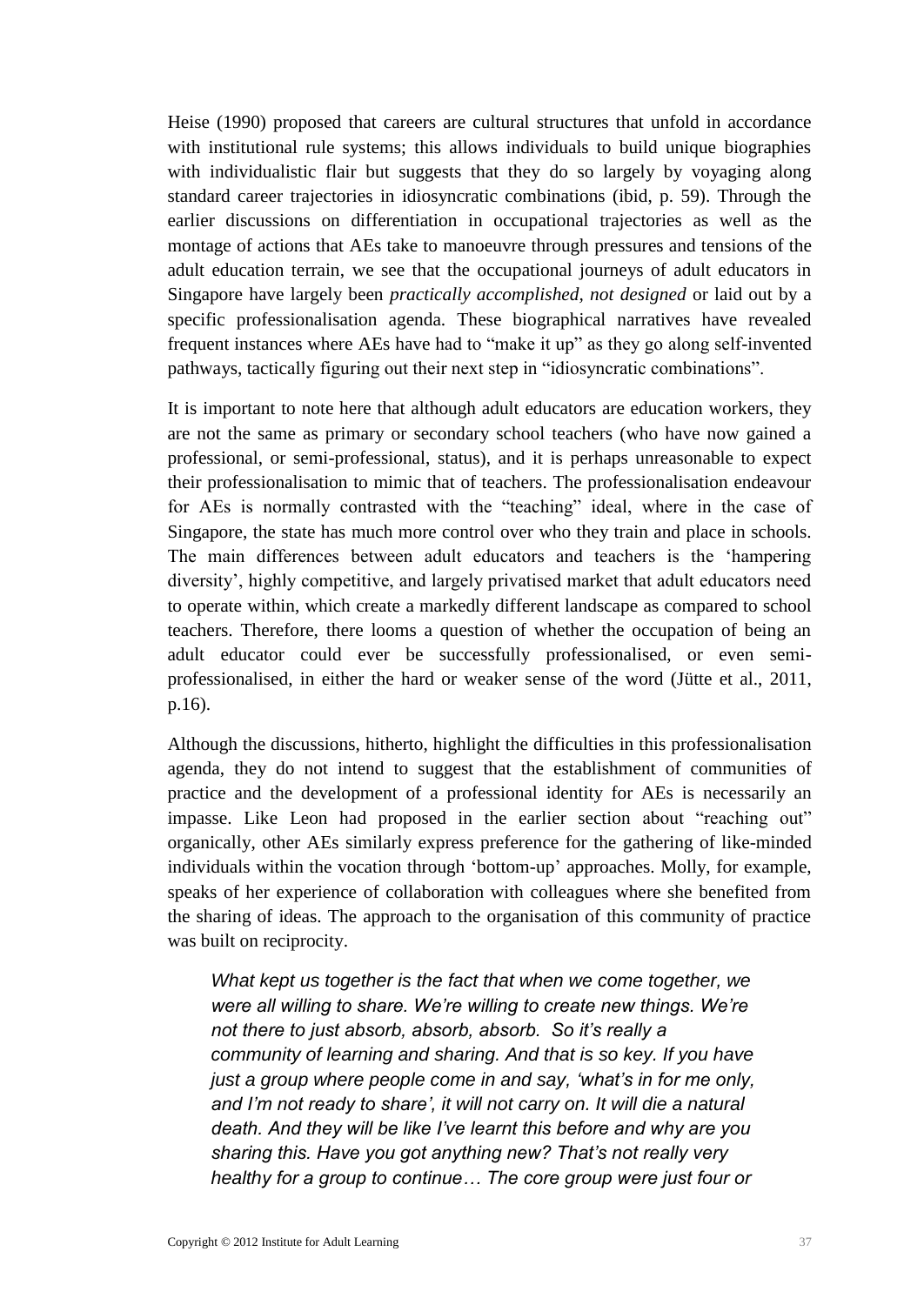*five of us. But we will then organise regular sessions where we actually throw the invitation to members. And people are just so keen to come on. (Molly, freelance adult educator, generic skills)*

Devising their own tactics of informal professional development, this community of practice was formed out of Molly and her colleagues' own initiative. Through this grassroots approach they were able to draw others in to participate. To be sure, and to recap our earlier definition of the concept, professionalisation is not just about the development of informal communities of practice; it encompasses a sequence of structural changes involving the establishment of training institutions, formation of professional organisations and mastery of theoretical knowledge and skills involved in professional practice (Egetenmeyer, 2010). Nevertheless, Molly's example and the suggestions made by the other AEs lead us to ponder about the underlying principles of professionalisation of the AE sector – can it be designed, or is it practically accomplished? If there is to be a professionalisation blueprint, what kinds of principles should guide its design? Victor, a permanent adult educator training in the TAE framework, offered this analogy:

*It's like building a beautiful oasis in a desert. But because it's a desert all around it, nobody is even around to come visit your oasis. The whole idea is to build something that when people come to it; it just draws them into it. They define value in it. They tell others about it. And that creates the motivation to want to do it.*

The challenge for this professionalisation endeavour, set against the backdrop of a differentiated workforce and a largely privatised market, is to find the balance between institutionalisation and affording AEs the space to occasion their own occupational pathways. The AEs must be able to "define value" in these activities. Only when their tasks possess meaning and purpose can their professional identities develop and encompass an individual's sense of "calling" to the field (Brott & Kajs, 2001).

### <span id="page-41-0"></span>Future: aspirations

To this point, we have examined facets of the past and present of our interviewees' life-course. In this section, we are concerned with how the past and present shape their aspirations and how these adult educators are planning forward. The introductory section of this paper highlighted from the literature reviewed that there are three main elements related to adult educator career trajectories: (i) moving "up" into managerial positions; (ii) growing and diversifying; (iii) and casualisation. From our discussion with the interviewees, it was revealed that there are intentions of growing and diversifying, as well as casualisation. Adult educators that were working full-time as permanent staff in training organisations shared their ambitions of wanting "move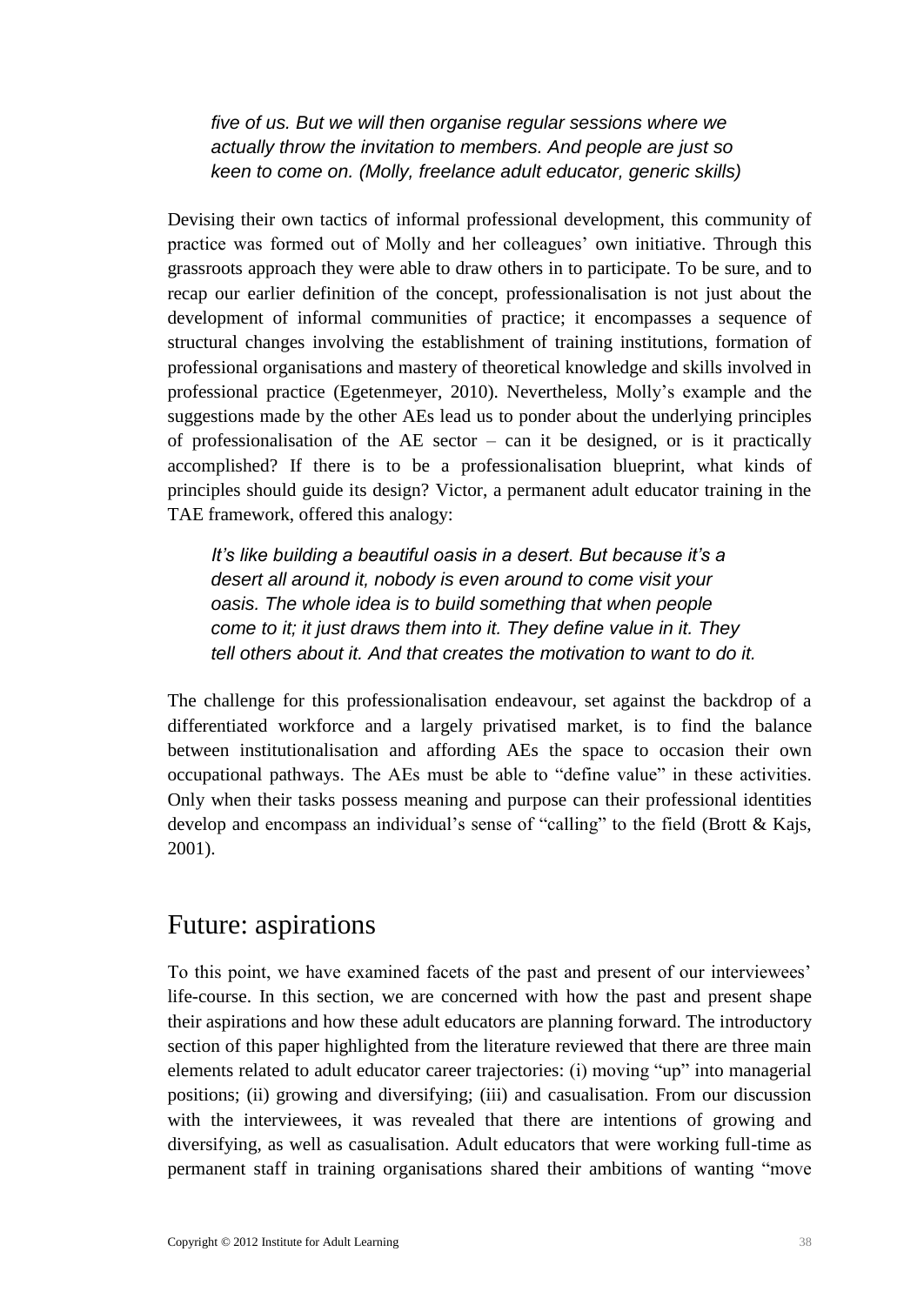into a more self-paced environment" (Victor, permanent adult educator, TAE). Similarly, Linda who works full-time training in the F&B sector is of the view that moving into a freelance position will free up more of her time:

*At least I'm not tied down to all the company policies, annual leave, I do understand that benefits will not be there but at least I know I have more time. Especially if I want to upgrade myself if I want to take up more WSQ programme jobs, at least I know rather than I have a full time job I know that is a need. I have to turn them down because I have a full-time job because there is a school base here we cannot take part-time job or even freelance (Linda, permanent adult educator, F&B)*

Some like Eugene, who is currently already freelancing, specifically expressed his aim to re-orientate his occupational trajectory by going into consultancy:

*Eventually I have to go to consultancy. Already I planned it 10 years ago. All this coming to IAL is intentional. I want to learn how to do research survey, how to write a research interview, how to interview people. Basically I am quite an impatient person. I don't have time for nitty gritty. If you want to do consultancy, you must know about what is happening.*

The propensity for adult educators to harbour ambitions of "cashing in" on their pedagogical and reputational capital is evident through such intentions of becoming a consultant or as in the case of Jenny, who said she aspires to write books where she will share her expertise in the area of adult education and competency-based training.

Amongst the adult educators, there were also individuals who aspire to "branch out" and venture overseas. Nate, a permanent adult educator in the hospitality sector, for example, wants to "branch out to the overseas market" from Singapore so that he can have "a bigger market". Eleanor had similar overseas ambitions:

*In 10 years time, I will like to export ACTA, already exported ACTA out of Singapore. I think it's very exciting to be able to contribute to train-the-trainers programme in the region (Eleanor, permanent adult educator, TAE)*

It appears that these adult educators view the avenues for growing and diversifying to be located outside the shores of Singapore – in sites like Southeast Asia and the Middle East – and see their accumulation of experience in this field to be of use in these ventures.

None of the adult educators, however, indicated that they had desires to move "up" into managerial positions within the AE sector. One could hypothesise that this is because the pathways to managerial positions in the AE sector are not clear to the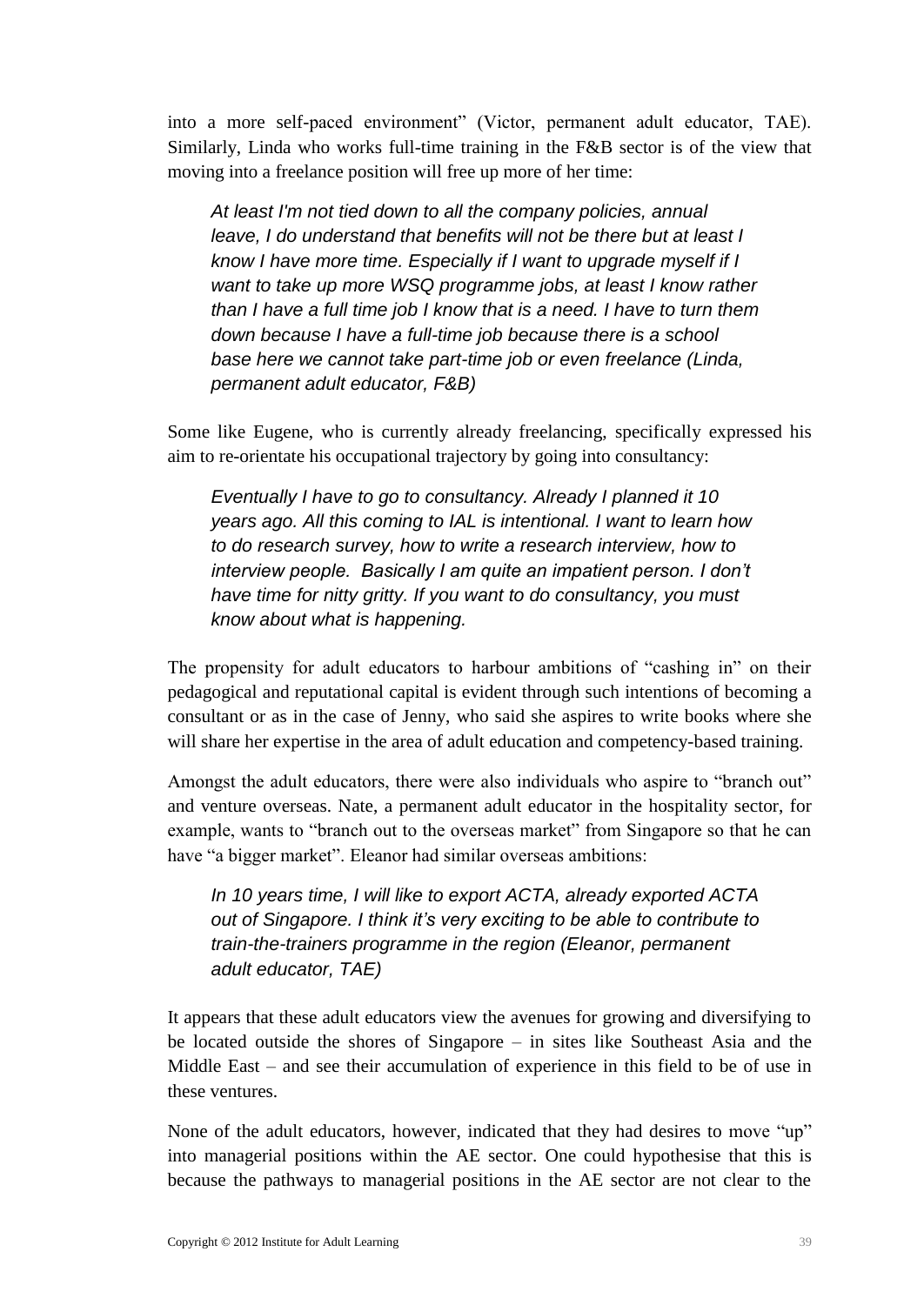trainers, or these positions are simply not coveted by the AEs. What this signals is the relatively 'flat' occupational structure of an AE's trajectory: career progression is not about getting a position within senior management in a training organisation, rather, a laudable and desirable accomplishment might be getting hired as a consultant or earning the label of 'master trainer' or expert. For those who do not want to remain in adult education, we found that they were desirous of returning to their 'home' industries. These adult educators come from sectors where possessing up-to-date specialised and domain knowledge is crucial – for example, the creative industries, engineering and nursing – bringing us back to the earlier discussion on 'perishability'. The implications of these findings deserve further scrutiny and will be discussed in the following and final chapter.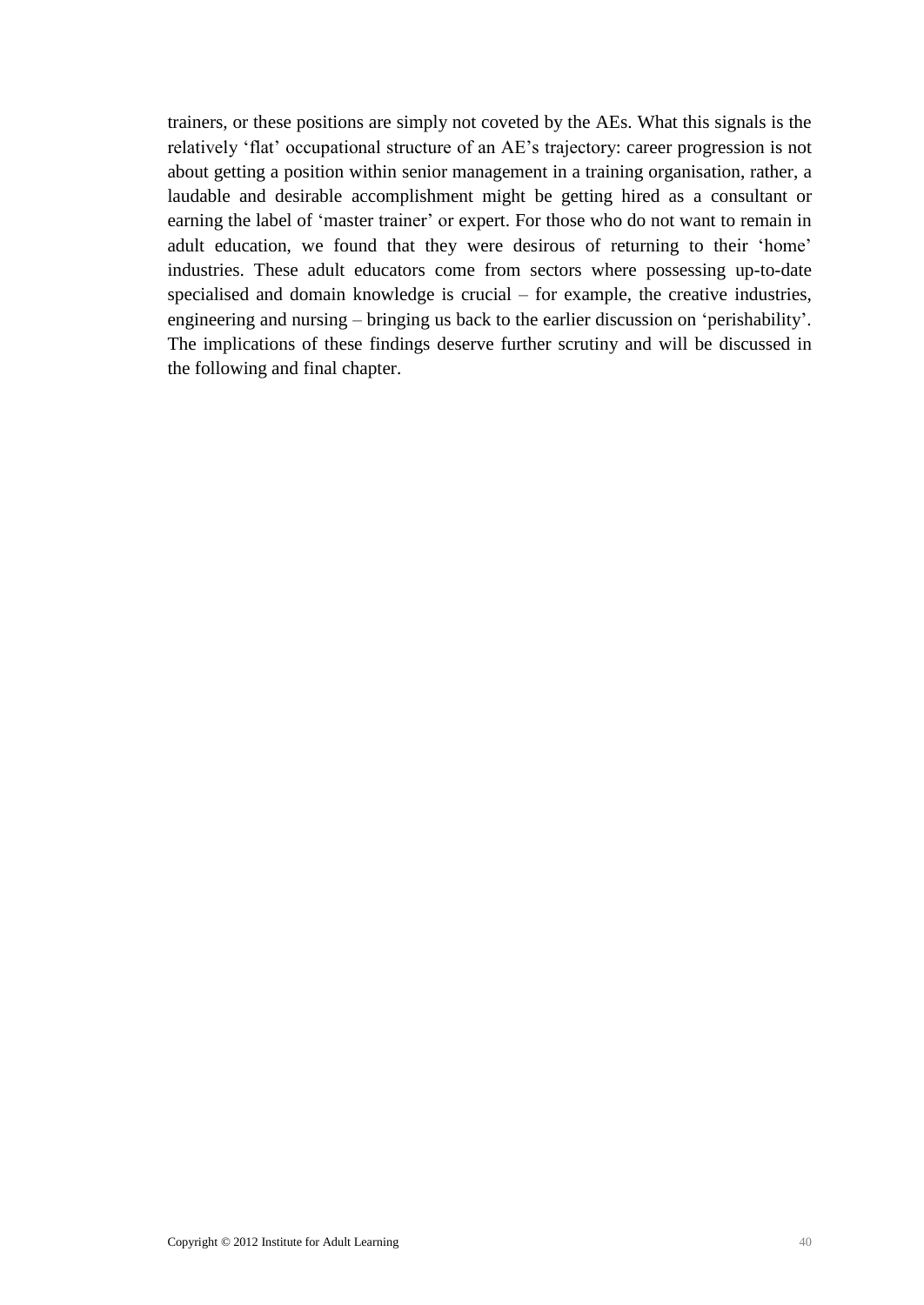## <span id="page-44-0"></span>**Conclusion**

This research had set out to understand how adult educators conceptualise their professional identities, construct their career trajectories, and perceive the government-led professionalisation in their occupational field. We found that the personal detail of these individual journeys, including analysis of the modes of entry into adult education and training as work, and of the circumstances and events that have shaped occupational movement and transitions as adult educators, is counterpoised with a governmental agenda to professionalize vocationally-oriented adult education. A positive, but skeptical, attitude towards their professionalisation was evident in the accounts, with less than half of the participants viewing themselves as professional adult educators.

Our analysis of the accounts provides a foundation for professional development initiatives that can help CET trainers deal more effectively with career challenges and build pathways to pursue their diverse aspirations in adult education. By examining the factors that shape the occupational life-courses of adult educators, which are rendered invisible in the current rhetoric of professionalisation, the research brings into view influences on the working lives of adult educators that lie outside formal training and professional development. The research also illuminates the ways in which pedagogic work in highly specialized areas of knowledge and practice is vulnerable to the 'perishability' of domain expertise, and the role that pedagogic and other forms of capital can play in re-orientating an occupational trajectory (towards, for instance human resource management consultancy or venturing overseas). The lack of general visibility of these forces and consequent movements is compounded by the largely privatized nature of the field of adult vocational education in Singapore, in which a high proportion of practitioners are freelancers engaged by private, often competing, training organizations. These competitive conditions clearly create tensions with a wider aspiration to create a professional community with a shared professional identity. These findings in relation to policy and practice recommendations and implications will now be considered.

## Entry points, differentiation & practical accomplishment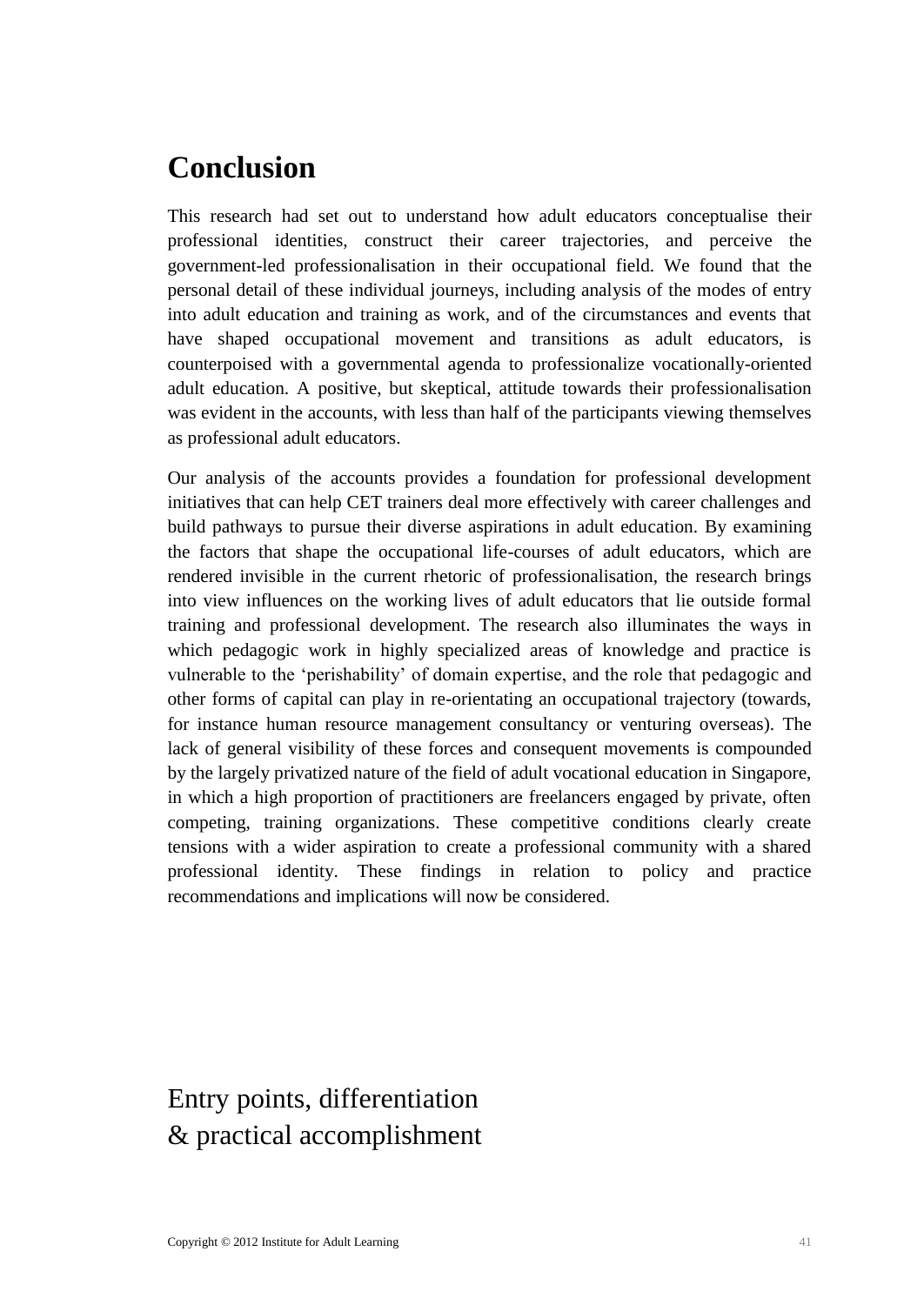The major implication coming from the data on entry points speaks directly to professional development initiatives. The findings clearly unveil two distinct types of entry points, which come with difference levels of engagement in the adult education field. If professional development is seen as integral for all adult educators in order to improve the overall quality of workforce development provision, then perhaps professional development initiatives need to be more responsive to the different approaches and needs of the different types of adult educators. The current system does not, however, acknowledge this difference, instead offering "one-size-fits-all" certifications.

On the one hand, the "organic" adult educators have prior experience engaging in training related activities as a minor part of a non-training role. This experience offers exposure to a set of practices, which may shape the way that adult educators perform their work, and also the types of support they may feel they need. For some people this means they are confident to start training without engaging in formal professional development initiatives. This is an especially viable option for work outside the WSQ courses. For those who choose to work within the WSQ system, however, a minimum qualification is now mandatory. Currently the provision of this qualification is the same, regardless of one's prior experience with training roles. This may create resentment for individuals who consider their practice better than that offered in the course, or consider their abilities beyond those of the fellow novice classmates. Another point to note is that not all experience leads to best practice. Quite often people with experience in a particular field, such as training, may have to "undo" some of what they have learned in order to improve their practice. This again, may create resistance to new knowledge. These last two points illustrate characteristics particular to the group of adult educators who enter the field organically, which are not evident for those who enter through disjuncture.

Adult educators who enter the field due to a disjuncture from their prior work come with different "baggage". They may not have confidence in their ability to train as soon as they hit the floor, and they will not come with a set of existing pedagogic practices. Disjuncture, caused by a desired seachange, injury, burnout, or redundancy for example, potentially place these people in a position of relative vulnerability compared to their more experienced counterparts. This group may be more likely to share the needs of "first choice" adult educators, who have no exposure to what it is like to practice as an adult educator except for their imaginations. This group is likely to need a different type of support compared to their counterparts with more experience.

Attaining interest in professional development to improve the quality of training may be difficult for both groups. It is not unreasonable to posture that adults with a wealth of experience may come with hostility towards engaging in professional development. Some may believe it to be "beneath" them, or may not see it as relevant to doing a job where they are well versed in their content knowledge. The importance of the "invisible" skills of being a good adult educator may not apparent, or, gaining them, a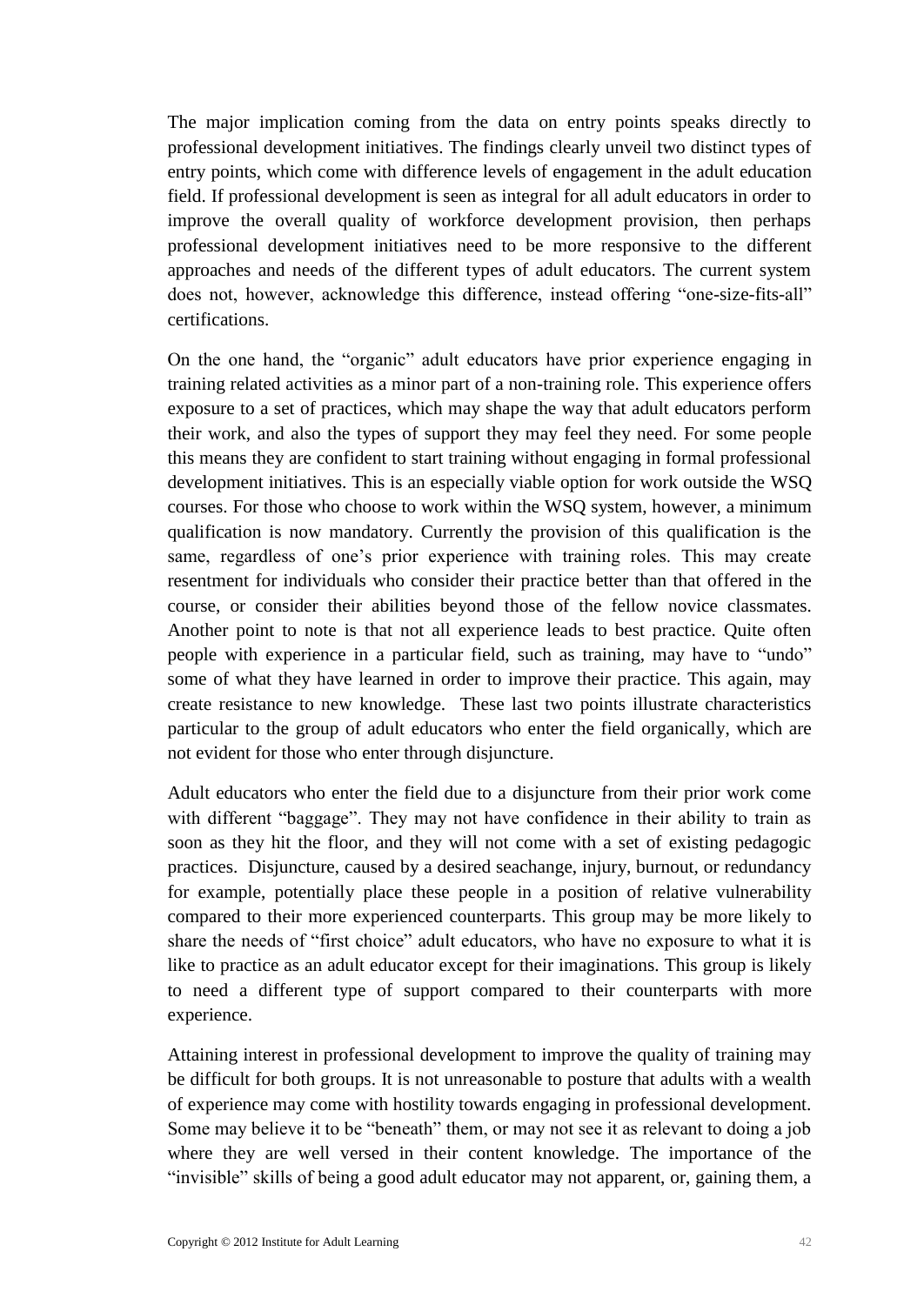welcomed endeavour. This dilemma could either mean that adult educators do not pursue formal professional development, or pursue it without interest. Either way, learning from professional development is less likely to take place without participants valuing their potential new knowledge and skills.

Each group has different levels of need, as well as potentially hostile attitudes toward gaining certified pedagogic knowledge. Those with organic entry points may resent being forced to gain a qualification simply to meet a regulatory requirement (if demanded by an employer) when they see themselves as already knowing how to train. On the other hand they may be attracted to investing more deeply in pedagogic knowledge to deepen their expertise in how to deliver their content to their learners. For those with entry points of disjuncture the attainment of a formal training qualification may be an attractive starting point for learning about skills and knowledge that are lacking in their practice. At the same time, however, they may not see these skills and knowledge as necessary to perform their job sufficiently, especially if they see their time as an adult educator as a brief encounter without longterm commitment. Either way, a single classroom with a mix of experienced and novice adult educators is going to face great difficulties. It does not seem possible to provide the appropriate breadth and depth of skills and knowledge to meet particular needs through professional development initiatives that may not be responsive to these differences.

Beyond certification, the adult educator's work-life and livelihood is dependent on securing adequate training jobs. We discussed the importance of reputational capital in "getting jobs", and explored how individuals who are part of embedded networks (or the elusive "inner circle" of the training community) benefit from contacts that lead them to job opportunities. Although there is a tacit expectation that freelance trainers must continually 'market' and 'sell' themselves in order to get jobs, this separation of the 'haves' and the 'have-nots' in the freelance community generates resentment for the latter group. Matching adult educators who are searching for job opportunities with training institutes that require trainers must be an area looked into. Attempts to level or demonstrate a playing field that is fair could reduce hostility towards government-led professionalisation attempts. While no system of education and credentialing can perfectly align the rhetoric of certification with guaranteed positive labour market outcomes, it is crucial to provide a sense of assurance amongst adult educators that efforts are being made to ensure that any systemic disjuncture is being addressed. The challenges that freelance AEs face are real and could spiral into more complex troubles that could eventually hamper professionalisation if not dealt with. A dedicated study, adopting a social network approach (see for example Granovetter, 1995), on how AEs "get" their jobs could be conducted. Such a study could illuminate and deepen understanding of how (or whether) AEs use contacts and ties to clamour for training opportunities, or if other mechanisms are in place to facilitate these processes.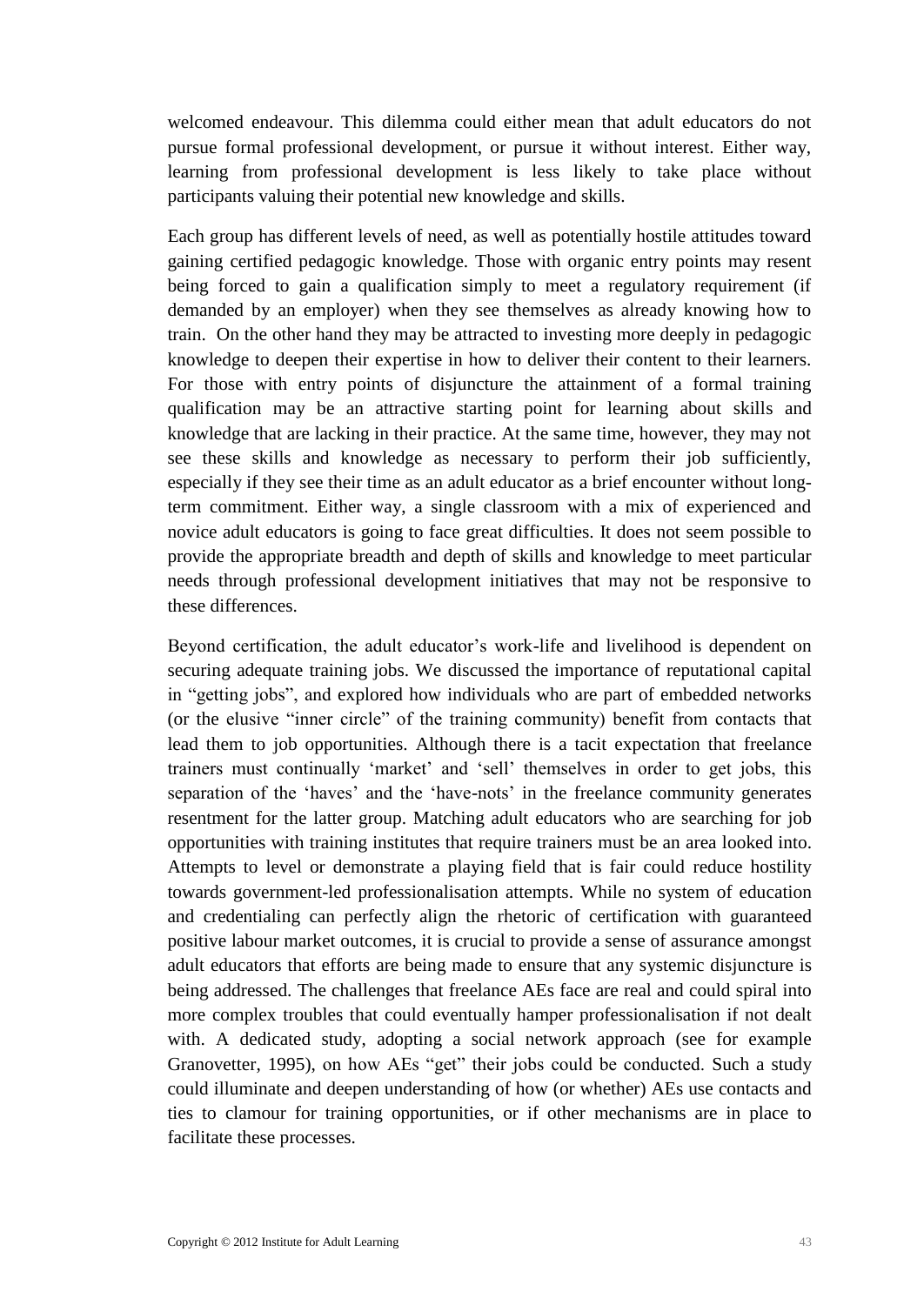Finally, the practical accomplishments of adult educators must be recognised. There are pathways that have already been trekked or "invented" by adult educators in the community, and the montage of actions and occupational decisions they have taken are embodied in their individual professional identities. Instead of designing and creating new pathways laden with numerous activities and expectations, the feasibility of adapting pathways as adult educators traverse through their occupational trajectories should be considered; such an approach would eventually preclude a heavy reliance on government-led professionalisation. The question that looms within the professional milieus of adult educators in Singapore is whether they will be permitted to take the reins in building their own unique occupational biographies as well as whether they will be rendered the space and conditions to craft out professional pathways that are characterised by mutability and durability.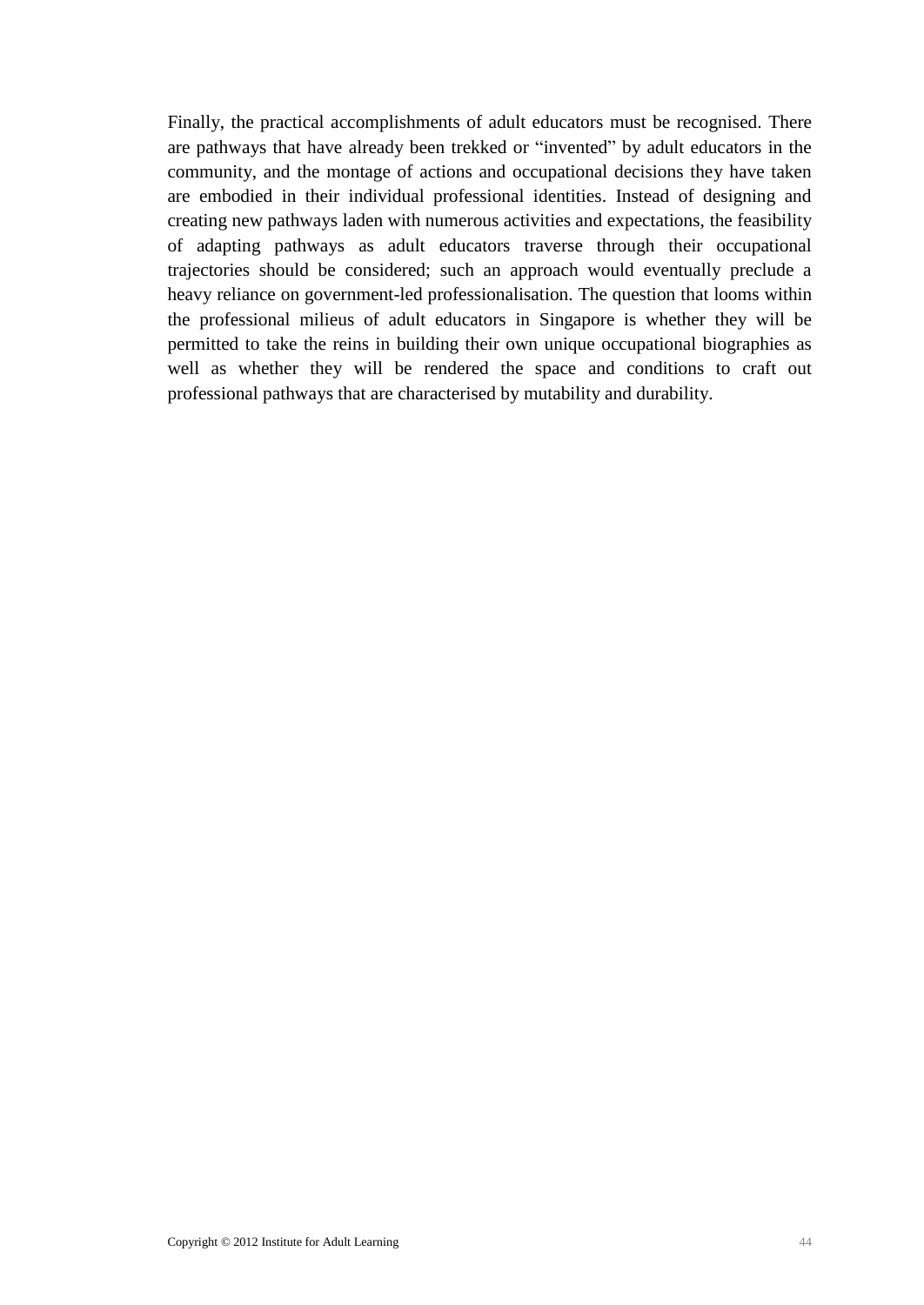### <span id="page-48-0"></span>**References**

- Andersson, P., & Köpsén, S. (2009). Becoming Adult Educators in the Nordic-Baltic Region – National Report: Sweden. *ESREA-ReNAdET conference: Educating the Adult Educator-Quality provision and assessment in Europe, 6-8 November*, Thessaloniki.
- Ball, S. & Goodson, I. (1985). *Teachers' Lives and Careers*. The Falmer Press: Lewes
- Bayer, M., Brinkkjær, U., & Plauborg, H. (2009). *Teachers' Career Trajectories and Work Lives: An Anthology*. Dordrecht: Springer.
- Black, S. (2005). TAFE head teachers: Discourse brokers at the management/teaching interface', in *Emerging futures: Recent, responsive and relevant research*, Proceedings of the 8th Annual AVETRA Conference, 13-15 April, Brisbane.
- Boreham, N., & Gray, P. (2006). Professional Identity of teachers in their early development. *Early Professional Learning Project*, 1–21.
- Bron, A. & Jarvis, P. (2008). Identities of Adult Educators: Changes in Professionality. In E. Nuissl & S. Lattke (Eds.). *Qualifying adult learning professionals in Europe* (pp. 33-44). Bielefeld: W. Bertelsmann Verlag.
- Brott P. & Kajs, L., (2001). Developing the Professional Identity of First-Year Teachers Through a "Working Alliance". Retrieved on September 11, 2009 from: http://www.alt-teachercert.org/WorkingAlliance.html.
- Buiskool, B. J., Broek, S. D., Lakerveld, J. A. V., Zarifis, G. K., & Osborne, M. (2010). *Key Competences for Adult Learning Professionals: Contribution to the Development of a Reference Framework of Key Competences for Adult Learning Professionals - Final Report.* Research voor Beleid: Zoetermeer.
- Chan, K. (2004). Teacher Professional Development : In-service Teachers ' Motives, Perceptions and Concerns about Teaching. *Hong Kong Teachers' Centre Journal*, *3,* pp. 56 – 71.
- Chappell, C. (1998). Teachers' identities in new times. Australian Association for Research in Education Conference, Research in Education: Does it Count. Adelaide.
- Clayton, B., Meyers, D., Bateman, A., & Bluer, R. (2010). *Practitioner expectations and experiences with the Certificate IV in Training and Assessment*. NCVER: Adelaide.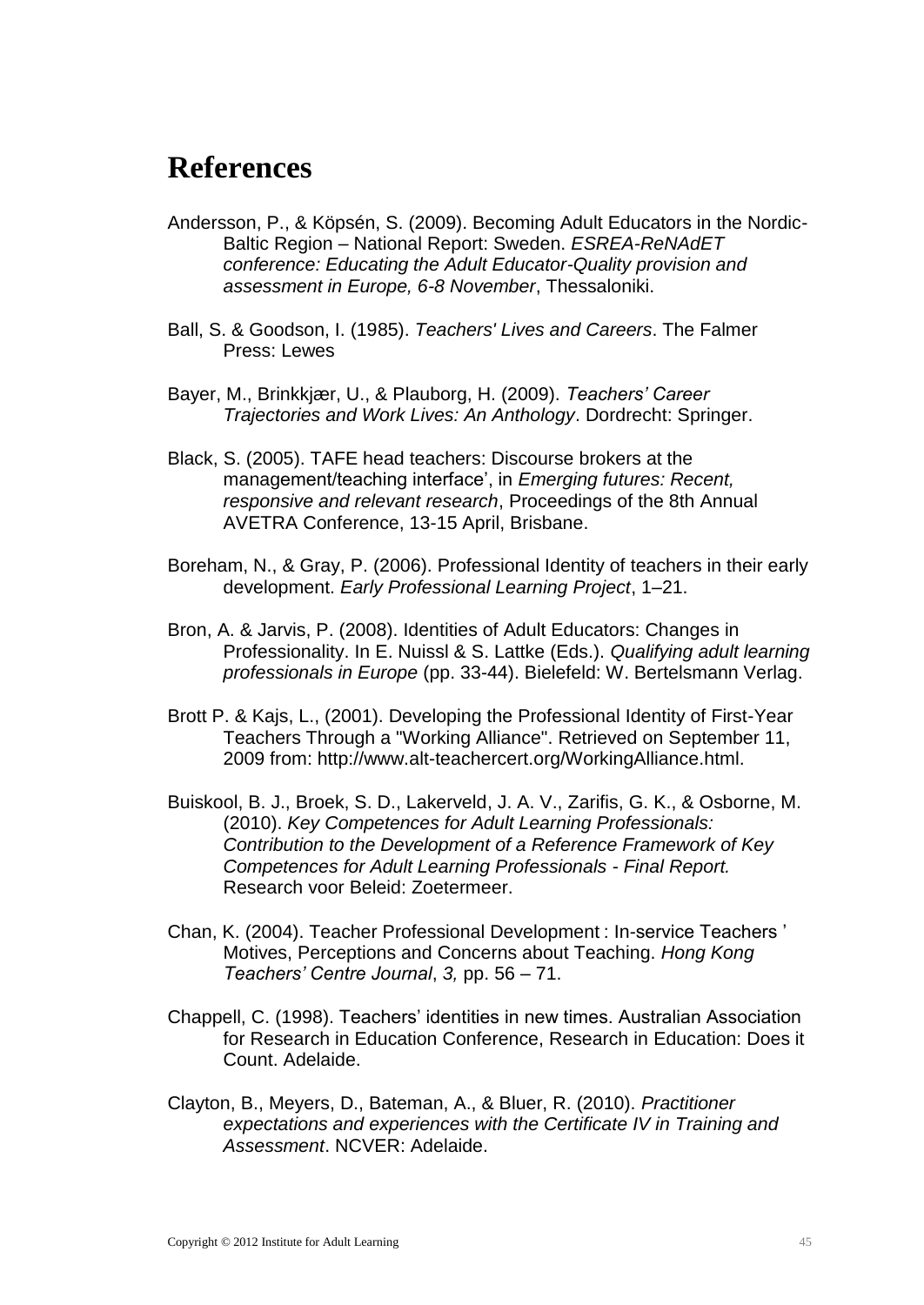Egetenmeyer, Regina & Nuissl, Ekkehard. (2010). *Teachers and Trainers in Adult and Lifelong Learning: Asian and European Perspectives*. Peter Lang Verlag: Frankfurt

- European Commission. (2008). *VET trainers in public and private training institutions - Final report*. Research voor Beleid and PLATO: Leiden/Zoetermeer.
- Evans, K., Dovaston, V., & Holland, D. (1990). The Changing Role of the In-Company Trainer: An Analysis of British Trainers in the European Community Context. *Comparative Education*, *26*(1), 45–59.
- ESREA. (2011). Adult Educator and Trainer Publications The Official Website of the ESREA Research Network on Adult Educators, Trainers and their Professional Development.
- Farinelli, F. (2010). *Becoming Adult Educators in the European Area: Delphi report.* Danish School of Education, Aarhus University: Copenhagen
- Fombrun, C. (1996). *Reputation: Realizing Value for the Corporate Image.* Harvard Business School Press: Boston.
- Dubin, S. S. (1972). Obsolescence or lifelong education: A choice for the professional. *American Psychologist; American Psychologist*, *27*(5), 486.
- Gleeson, D., Davies, J., & Wheeler, E. (2005). On the making and taking of professionalism in the further education workplace. *British Journal of Sociology of Education*, *26*(4), 445–460.
- Granovetter, M. (1995). *Getting a job: A study of contacts and careers*. University of Chicago Press.
- Guimarães, P., Sancho, A. V., & Oliveira, R. (2006). Life as a Patchwork, Reflecting on Adult Educators' Learning Experiences. In T. Jääger & J. Irons (Eds.), *Towards Becoming a Good Adult Educator* (pp. 24-37). Sweden: AGADE.
- Hall, R. (1993). A Framework Linking Intangible Resources and Capabilities to Sustainable Competitive Advantage', *Strategic Management Journal, 14*(8), 607–618.
- Hall, D.T. (2002). *Careers In and Out of Organizations*, Thousand Oaks CA: Sage.
- Hargreaves, A. (2000). Four ages of professionalism and professional learning. *Teachers and teaching: theory and practice*, *6*(2), 151-182.
- Heise, D. (1990). Careers, Career Trajectories, and the Self. In J. Rodin, C. Schooler &K. W. Schaie (Eds.),*Self Directedness: Cause and Effects*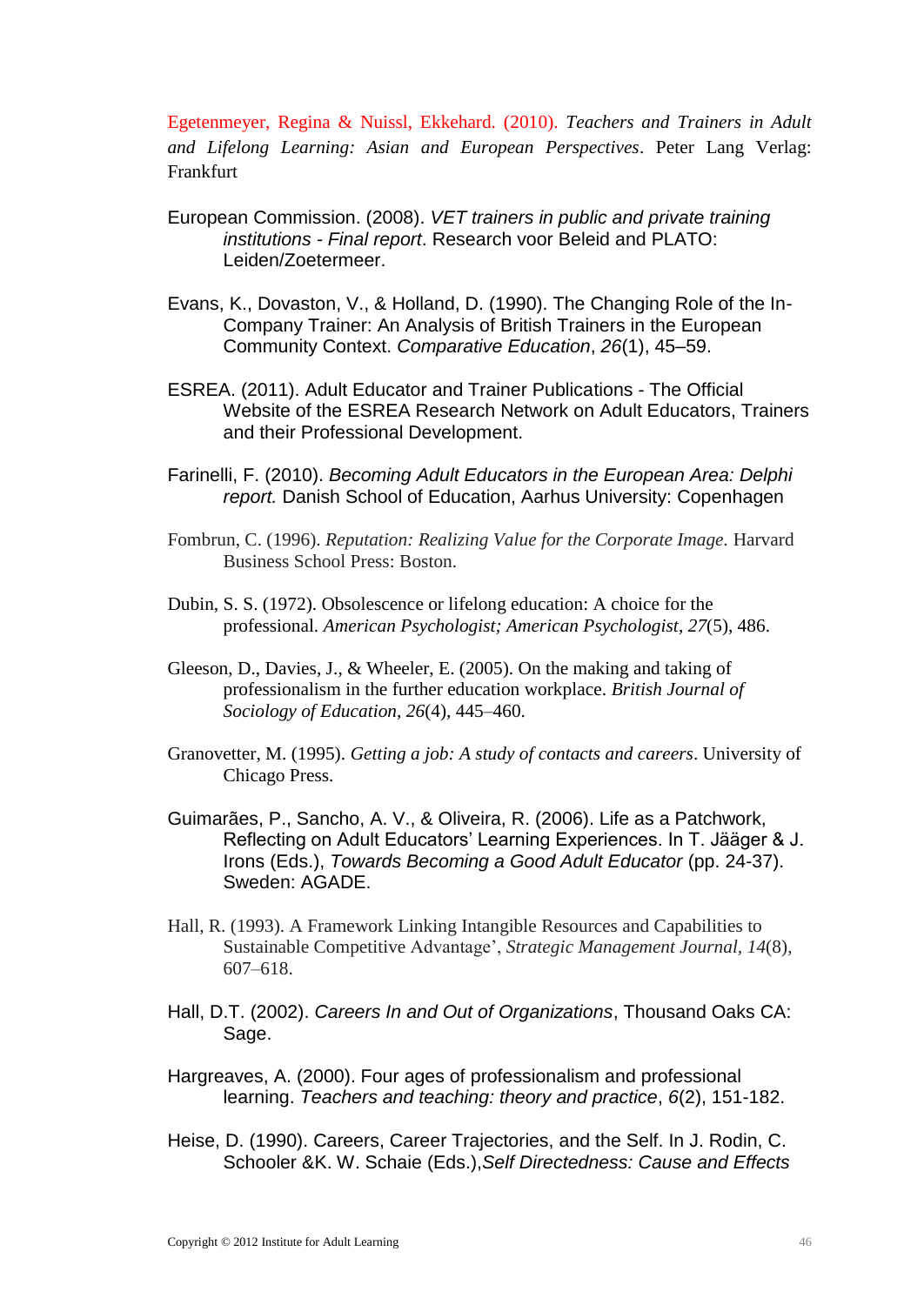*throughout the Life Course,* pp. 59-84*.*Lawrence Erlbaum Associates, Inc: New Jersey.

- Horsdal, M. (2002) Grundtvig Socrates II active Citizenship and the Nonformal Education. Copenhagen: Active Citizenship and Non-formal Education.
- Hussain, Z. (2010, February 3). Behind that sense of deja vu... *Straits Times*. Singapore.
- Institute for Adult Learning. (2011). Institute for Adult Learning: About Us. Retrieved June 15, 2011, from http://www.ial.edu.sg/index.aspx?id=17
- Jütte, W., Nicoll, K., & Olsen, H. S. (2011). Editorial: Professionalisation the struggle within. *European Journal for Research on the Education and Learning of Adults*, *2*(1), 7–20.
- Kelchtermans, G. (2009). Career Stories as Gateway to Understanding Teacher Development. In M. Bayer, U. Brinkkjær, H. Plauborg, & S. Rolls (Eds.), *Teachers' Career Trajectories and Work Lives*. Dordrecht: Springer.
- Lemmergaard, J. and Vaiman, V. (2007) *Retention of Non- Traditional Workers in Professional Service Firms: A Pressing Issue for HRM in the 21st Century*, Proceedings of the 22nd Workshop on Strategic Human Resource Management, 22, Brussels, Belgium, 19–20 April 2007.
- Liedman, S. (2012). Pseudo-quantities, New Public Management and Human Judgement. *Confero, 1*, 1 – 20.
- Maier-Gutheil, C., & Hof, C. (2011). The development of the Professionalism of Adult Educators. *European Journal for Research on the Education and Learning of Adults*, *2*(1), 75-88.
- Milana, M. (2010). Introduction. In M. Milana (Ed.), *BAEA Becoming Adult Educators in the European Area-Synthesis research report* (pp. 7-13). Copenhagen: Danish School of Education, Aarhus University.
- Milana, M., & Lund, L. S. (2009). Becoming Adult Educators in Denmark A Biographical Perspective. *Health (San Francisco)*, (November), 6-8.
- Ministry of Manpower. (2011). Committee of Supply (Speech 1) by Mr Gan Kim Yong, Minister for Manpower, 9 March 2011, 3.25 pm, Parliament of Singapore.
- Nuissl, E., & Pehl, K. (2000). *Portrait Continuing Education Germany*. Bielefeld: Bertelsmann Verlag.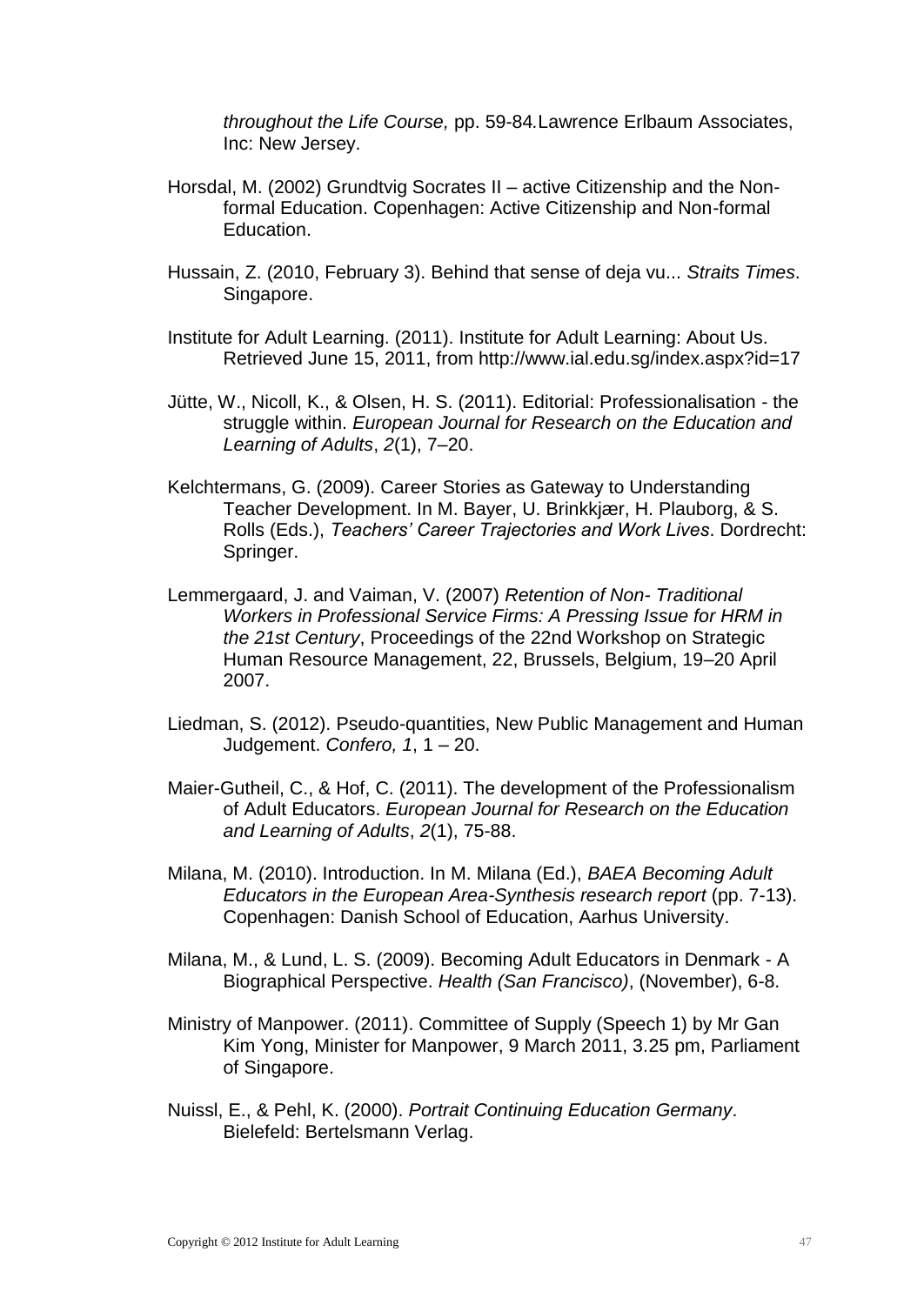#### OECD .(2001*). International Mobility of the Highly Skilled*. OECD Publications Service: Paris.

- Renzl, B., Matzler, K., Mader, C. (2005). Impact of Trust in Colleagues and Management on Knowledge Sharing within and across Work Groups. In Newell, S. (ed.) *CD-Proceedings of the 6th European Conference on Organizational Knowledge, Learning, and Capabilities*. Bentley College, Boston
- Robson, J. (1998). A profession in crisis: status, culture and identity in the further education college. *Journal of Vocational Education and Training*, *50*(4), 585–607.
- Robson, J., Bailey, B., & Larkin, S. (2004). Adding value: investigating the discourse of professionalism adopted by vocational teachers in further education colleges. *Journal of Education and Work*, *17*(2), 183-195.
- Serra, M. N. (2008). Learning to be a Nurse. Professional Identity in Nursing Students. *Educational Sciences Journal*, *5*(Jan/Apr 08), 65–76.
- Simons, M., Harris, R., Pudney, V., & Clayton, B. (2009). *Careers in vocational education and training*. NCVER: Adelaide.
- Stevenson, H. (2006). Moving towards, into and through principalship: developing a framework for researching the career trajectories of school leaders. *Journal of Educational Administration, 44*(4), 408 – 420.
- Swain, J. M., & Cara, O. (2010). Skills for life teachers ' career pathways in the learning and skills sector , 2004 – 2007: part-time jobs for part-time workers. *Journal of Vocational Education &Training*, *62*(3), 257-271.
- Tang, B. C. (2009). *Paper on the Size and Universe of the Trainer & Adult Educator Population (Revised)*. Singapore: Institute for Adult Learning.
- Tipton, B. (1973) Conflict and Change in a Technical College. London: Hutchinson Educational.
- Tobias, R. (1996). The Professionalisation of Adult Education in Aotearoa New Zealand, 1930s-1960s. *Access: Critical Perspectives on Cultural and Policy Studies in Education*, *15*(2), 94-108.
- Venables, E. (1967) The Young Worker at College: a study of a local tech. London: Faber & Faber.
- von Krogh, G. (1998). Care in Knowledge Creation. *California Management Review*, *40*(3), 133-153.
- von Krogh, G., Roos, J., & Slocum, K. (1994). An Essay on Corporate Epistemology. *Strategic Management Journal, 15*, 53-71.